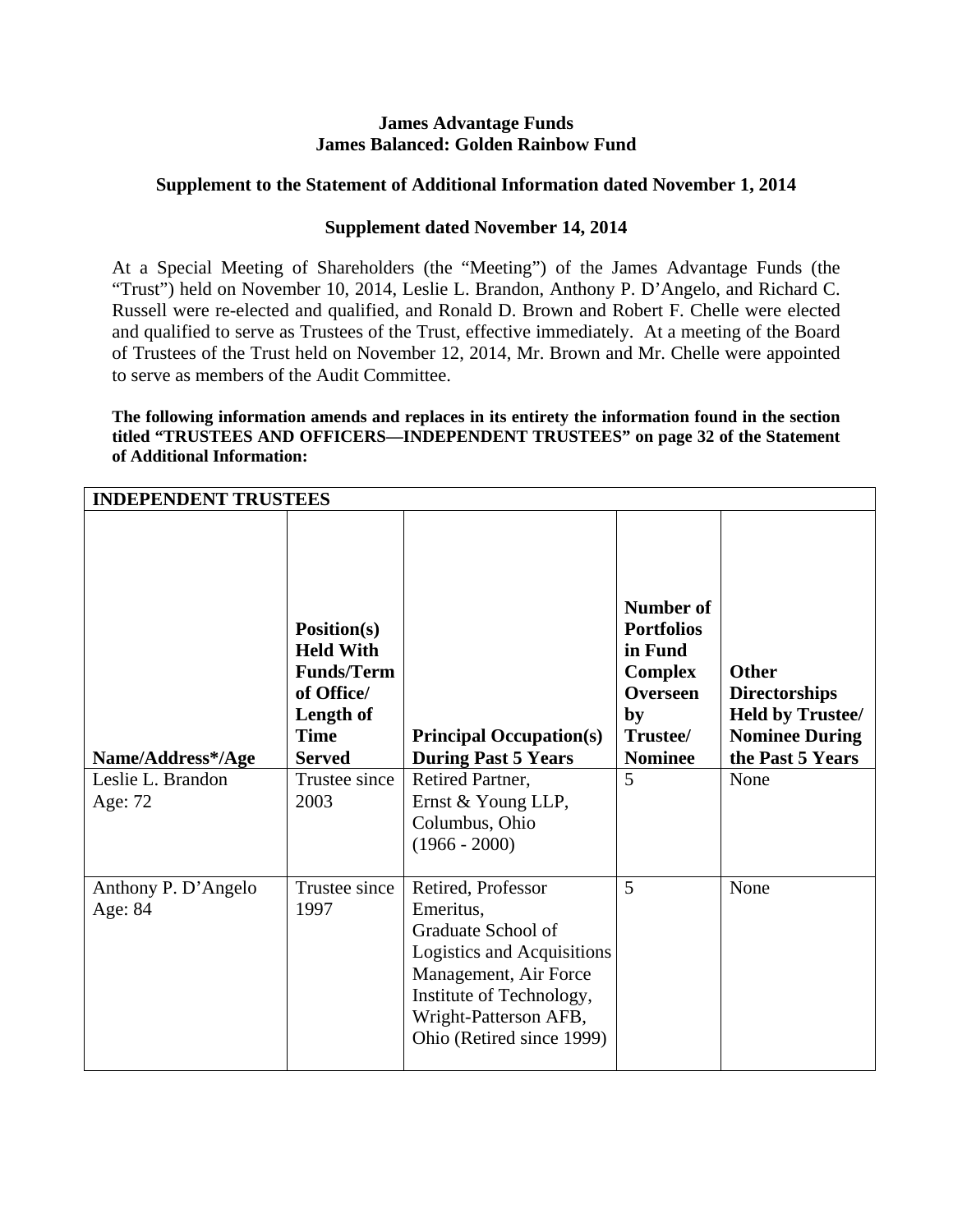| Richard C. Russell<br>Age: 67 | Trustee since<br>2003                                                                    | Consultant, Danis<br>Companies<br>(construction and<br>real estate<br>development firm),<br>$(2002 - present)$                                                                                                                                                                                     | 5 | Director,<br>Excellence in<br>Motivation<br>$(1994 - present);$<br>Director, DRT<br>Manufacturing, Co.<br>$(1999 - present)$                                                                                                                |
|-------------------------------|------------------------------------------------------------------------------------------|----------------------------------------------------------------------------------------------------------------------------------------------------------------------------------------------------------------------------------------------------------------------------------------------------|---|---------------------------------------------------------------------------------------------------------------------------------------------------------------------------------------------------------------------------------------------|
| Ronald D. Brown<br>Age: 61    | Service on<br><b>Board</b><br>contingent<br>upon<br>requested<br>shareholder<br>approval | Chief Operating Officer,<br>The Armor Group<br>$(2013-Present);$<br>Chief Financial Officer,<br>Makino Inc.<br>$(2010 - 2013);$<br>Managing Director, Taft<br><b>Business Consulting</b><br>LLC. (2009 - 2013);<br>Chairman & Chief<br>Executive Officer,<br>Milacron Inc.<br>(Retired since 2008) | 5 | Director of AO<br>Smith<br>Corporation<br>$(2001 - present);$<br><b>Board Trustee of</b><br>University of<br>Cincinnati (2013 -<br>present);<br>Director of<br>Makino Inc.<br>$(2010 - 2013)$                                               |
| Robert F. Chelle<br>Age: 66   | Service on<br>Board<br>contingent<br>upon<br>requested<br>shareholder<br>approval        | Entrepreneur-In-<br>Residence and Founding<br>Director of the<br>L. William Crotty Center<br>for Entrepreneurial<br>Leadership at the<br>University of Dayton<br>$(1999 - present)$                                                                                                                | 5 | Director of DRT<br>Mfg. Co., The<br>Siebenthaler<br>Company, PNC<br>Bank - Dayton<br>Region, Prime<br>Controls Mfg. Co.<br>and School<br>Outfitters;<br>Trustee of<br>The Entrepreneur's<br>Center – An Edison<br><b>Business Incubator</b> |

\*All Nominees may be contacted at c/o The James Advantage Funds, Attn: Secretary, 1349 Fairground Road,

Xenia, Ohio, 45385. 1 Each Nominee is elected to serve in accordance with the Declaration of Trust and Bylaws of the Trust until his successor is duly elected and qualified.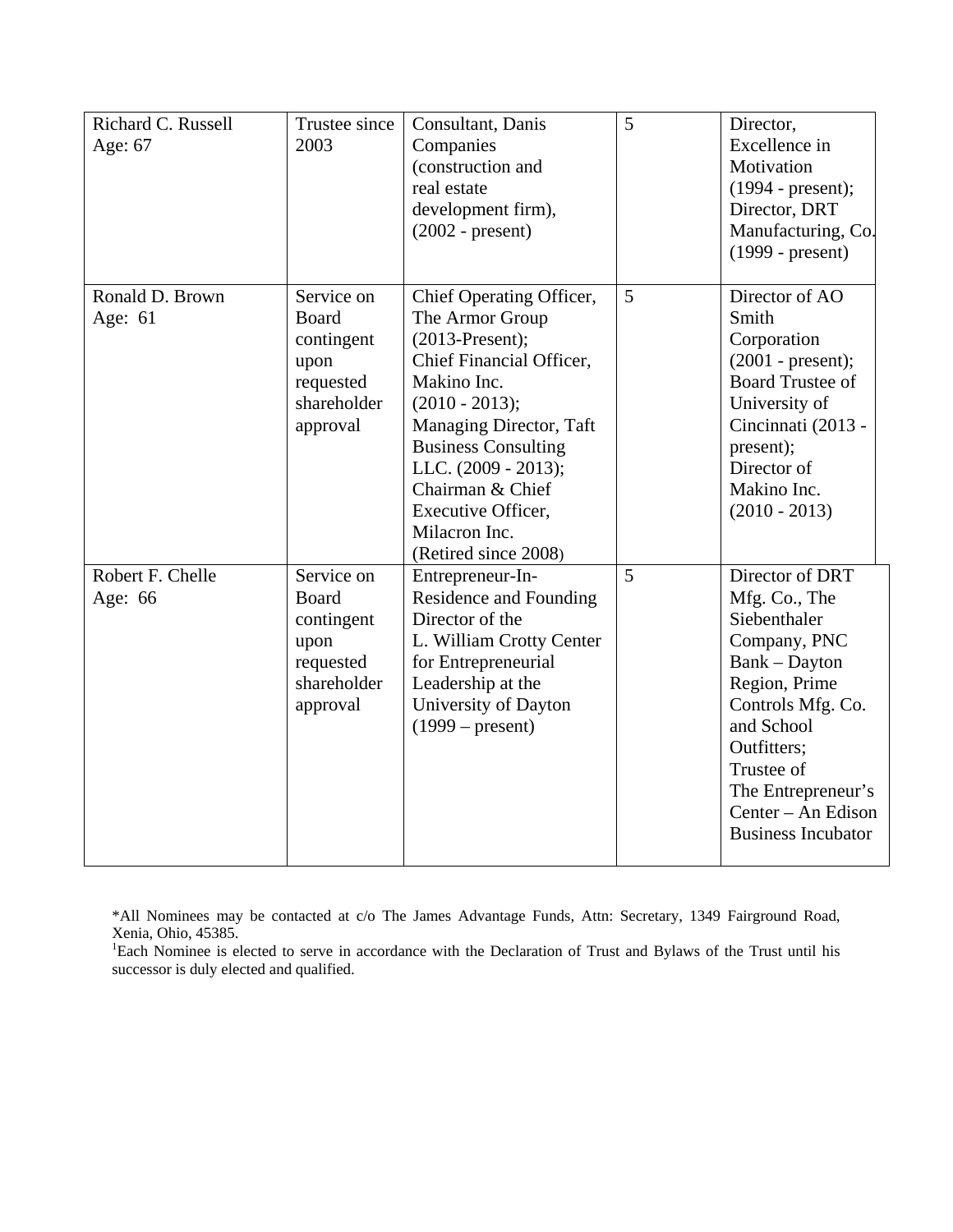**The following information amends and replaces in its entirety the information found in the section titled "Information About Trustees' Qualifications, Attributes and Skills to Serve on the Board" on pages 33-34 of the Statement of Additional Information:** 

*Barry R. James*. Mr. James is President and Chief Executive Officer of the Adviser. He also serves as Chairman and Chief Executive Officer of James Capital Alliance. Mr. James holds Chartered Financial Analyst and Chartered Investment Counselor certifications, as well as FINRA Series 6, 63 and 65 licenses. Mr. James received a Bachelor of Science degree from the United States Air Force Academy and a Masters in Business Administration from Boston University. The Trustees believe that Mr. James' leadership training and management experience in the United States Air Force, experience as President and Chief Executive Officer of several companies, over 24 years' experience in the investment advisory business and over 20 years' experience in portfolio management and investment research make him well qualified to serve on the Board.

*Leslie L. Brandon*. Mr. Brandon retired as an audit partner of Ernst & Young ("E&Y"), where he worked for 34 years, 23 years of which as a partner. Mr. Brandon was designated by E&Y's national office as "National SEC Review Partner" and has extensive experience in practice with the U.S. Securities and Exchange Commission ("SEC"). His clients included a majority of the SEC-registered clients in the Columbus, Ohio office of E&Y. Mr. Brandon also led recruiting efforts for the Columbus office for much of his time at E&Y and served as Audit Partner-in-Charge of the Columbus office staff for several years. Mr. Brandon holds a Bachelor of Science from The Ohio State University and a Masters in Business Administration from the University of Wisconsin. The Trustees believe that Mr. Brandon's extensive audit experience with SEC clients and his management experience with E&Y make him well qualified to serve on the Board.

*Anthony P. D'Angelo*. Dr. D'Angelo is a Professor Emeritus and former faculty member of the Air Force Institute of Technology-School of Systems and Logistics Graduate Program where he taught Finance, Accounting, Budgeting and Economics. Dr. D'Angelo holds a Bachelors in Business Administration with a major in Marketing, a Masters in Business Administration with a major in Industrial Management, and a Doctorate in Business Administration with a major in Logistics Management and a minor in Operations Research. Dr. D'Angelo's dissertation, which was empirically and theoretically based, resulted in the development of management information systems for customer service-intensive industries. Dr. D'Angelo also served as an officer in the United States Air Force for 28 years. The Trustees believe that Dr. D'Angelo's extensive academic experience in business administration and management experience in the United States Air Force make him well qualified to serve on the Board.

*Richard C. Russell*. Mr. Russell has been a Director on the Board of Excellence In Motivation since 1994 and a Director on the Board of DRT Manufacturing, Co. since 1999. Mr. Russell also worked for 20 years with a private construction and real estate development firm based in Dayton, Ohio in the capacity of Chief Financial Officer and subsequently Chief Executive Officer. In this role, Mr. Russell provided oversight of a \$300 million construction operation and a \$300 million real estate portfolio. Mr. Russell is an experienced Chief Executive Officer, Chief Financial Officer and Director with proven leadership skills and a diverse background in both public and private companies. Mr. Russell graduated from the University of Cincinnati and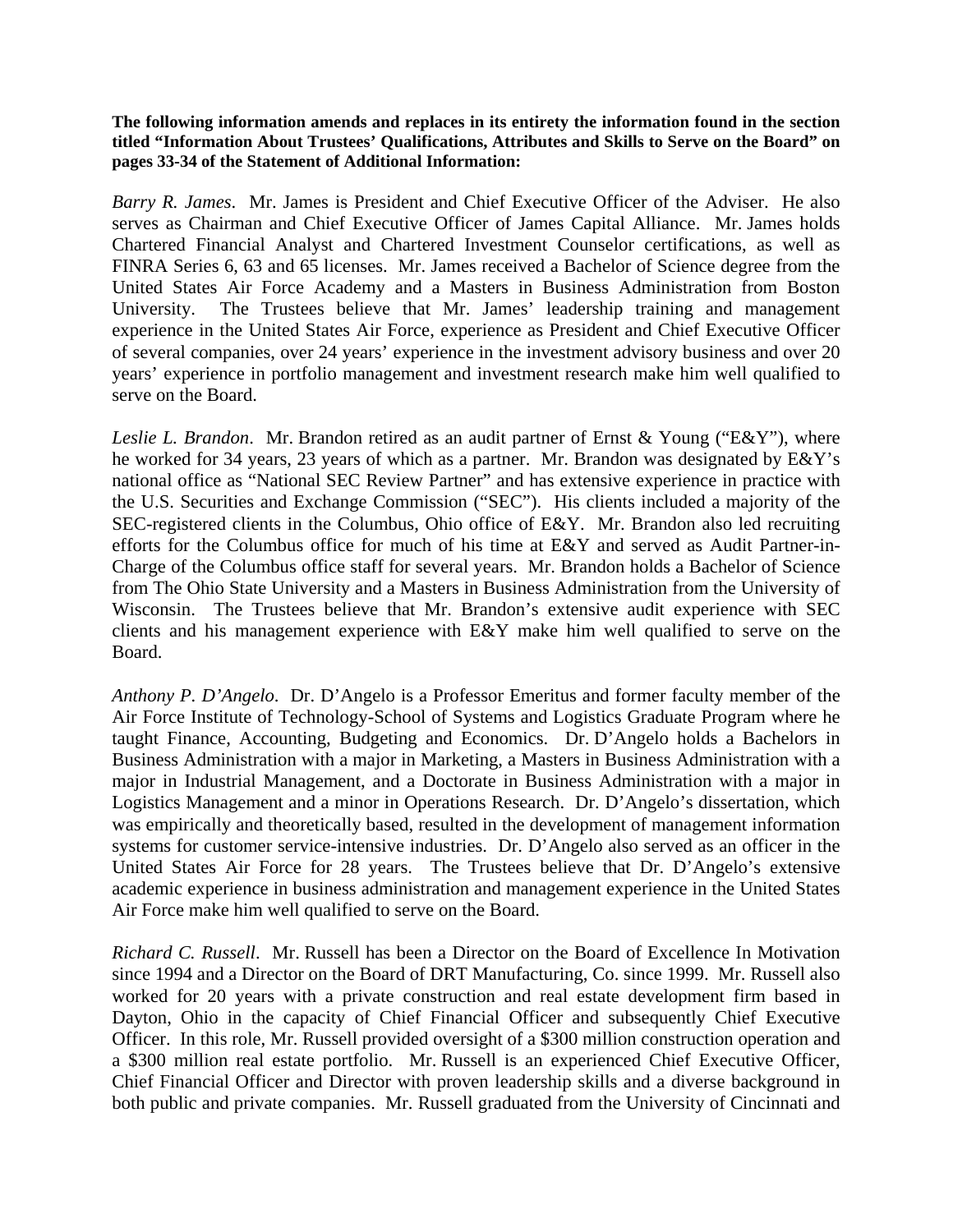holds a Bachelors of Science in Accounting. Mr. Russell became a Certified Public Accountant in 1972. The Trustees believe that Mr. Russell's experience in strategic planning, financial management, budgeting, fiscal reporting, communications, human resources, shareholder relations and board structure, policy development and decision making make him well qualified to serve on the Board.

*Ronald D. Brown*. Mr. Brown is the Chief Operating Officer of The Armor Group, a certified woman owned corporation which provides manufactured goods and services to a variety of industries. He is the retired Chairman and Chief Executive Officer of Milacron Inc., a supplier of plastics processing and industrial fluids technologies with major manufacturing facilities in North America, Europe and Asia. Mr. Brown also served as Chief Operating Officer and Chief Financial Officer of Milacron. Mr. Brown has his Bachelor of Business Administration in Accounting from the University of Cincinnati and earned his Juris Doctor from the University of Dayton School of Law. The Trustees believe that Mr. Brown's experience in business, strategic planning, financial management, budgeting, accounting, communications, human resources, shareholder relations and board structure, policy development and decision making make him well qualified to serve on the Board.

*Robert F. Chelle*. Since 1999, Mr. Chelle has served as Entrepreneur-In-Residence and Founding Director of the L. William Crotty Center for Entrepreneurial Leadership at the University of Dayton, Dayton, Ohio. Prior to this, from 1973 to 1996, Mr. Chelle owned and was President of High Voltage Maintenance Corporation ("HVM"). HVM is a technical service company specializing in predictive testing, preventive maintenance and electrical engineering of power distribution systems. HVM was sold to Emerson Electric Co. in October 1996, after which, from 1996 to 1999, Mr. Chelle remained as President and CEO of HVM. The Trustees believe that Mr. Chelle's experience in business, strategic planning, financial management, budgeting, fiscal reporting, communications, human resources, shareholder relations and board structure, policy development and decision making make him well qualified to serve on the Board.

#### **The following information amends and replaces in its entirety the information found in the section titled "Trustees' Compensation" on page 35 of the Statement of Additional Information:**

|                         |                            | <b>Total Compensation</b> |
|-------------------------|----------------------------|---------------------------|
| <b>Name</b>             | Compensation from the Fund | from Trust*               |
| Barry R. James          | \$0                        | \$0                       |
| + Leslie L. Brandon     | \$32,223.90                | \$34,700                  |
| $+$ Anthony P. D'Angelo | \$30,368.86                | \$32,700                  |
| + Richard C. Russell    | \$30,368.86                | \$32,700                  |
| + Ronald D. Brown       | \$0                        | \$0                       |
| + Robert F. Chelle      | \$0                        | \$0                       |

+ Member of Audit Committee. The Audit Committee is the only standing committee of the Board of Trustees. The Audit Committee's function is to oversee the Trust's accounting and financial reporting policies and practices, its internal controls and, as appropriate, the internal controls of certain service providers; to oversee the quality and objectivity of the Trust's financial statements and the independent audit thereof; and to act as a liaison between the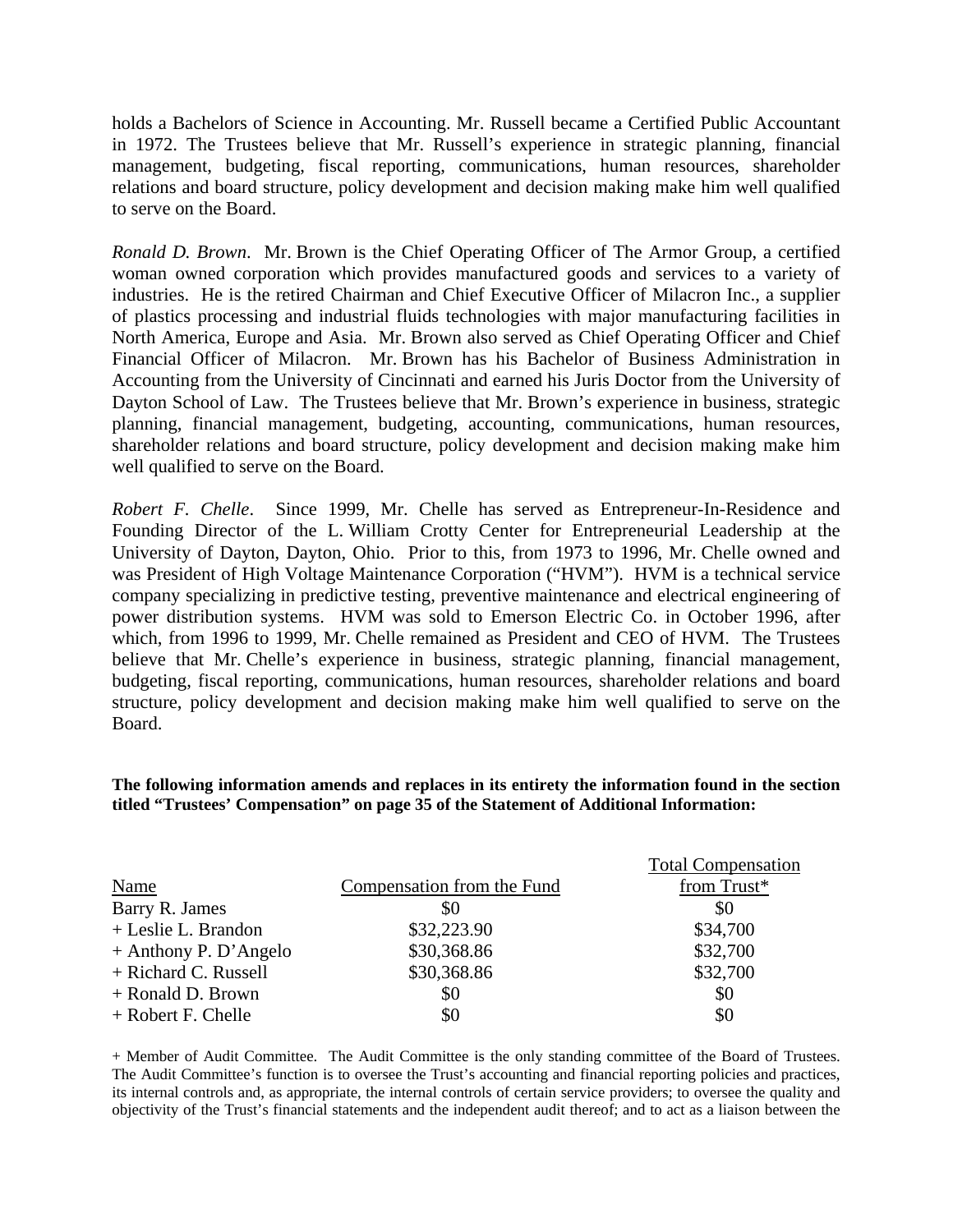Trust's independent auditors and the full Board of Trustees. The Audit Committee held four regularly scheduled meetings during the fiscal year ended June 30, 2014.

\* Amounts shown include payments made to the Trustees in the fiscal year ended June 30, 2014. The Trust does not pay any retirement benefits to the Trustees for their service.

| <b>Trustee</b>      | <b>Dollar Range</b><br>of Equity Securities in<br><b>Balanced: Golden</b><br><b>Rainbow Fund</b> | <b>Aggregate Dollar Range</b><br>of Equity Securities in All<br><b>Registered Investment</b><br><b>Companies Overseen by</b><br><b>Trustee in Family of Investment</b><br><b>Companies</b> |
|---------------------|--------------------------------------------------------------------------------------------------|--------------------------------------------------------------------------------------------------------------------------------------------------------------------------------------------|
|                     |                                                                                                  |                                                                                                                                                                                            |
| Barry R. James      | Over \$100,000                                                                                   | Over \$100,000                                                                                                                                                                             |
| Anthony P. D'Angelo | Over \$100,000                                                                                   | Over \$100,000                                                                                                                                                                             |
| Leslie L. Brandon   | Over \$100,000                                                                                   | Over \$100,000                                                                                                                                                                             |
| Richard C. Russell  | Over \$100,000                                                                                   | Over \$100,000                                                                                                                                                                             |
| Ronald D. Brown     | None                                                                                             | None                                                                                                                                                                                       |
| Robert F. Chelle    | None                                                                                             | None                                                                                                                                                                                       |

# **Trustees' Ownership of Trust Shares** (as of December 31, 2013)

\*\*\*

# INVESTORS SHOULD RETAIN THIS SUPPLEMENT FOR FUTURE REFERENCE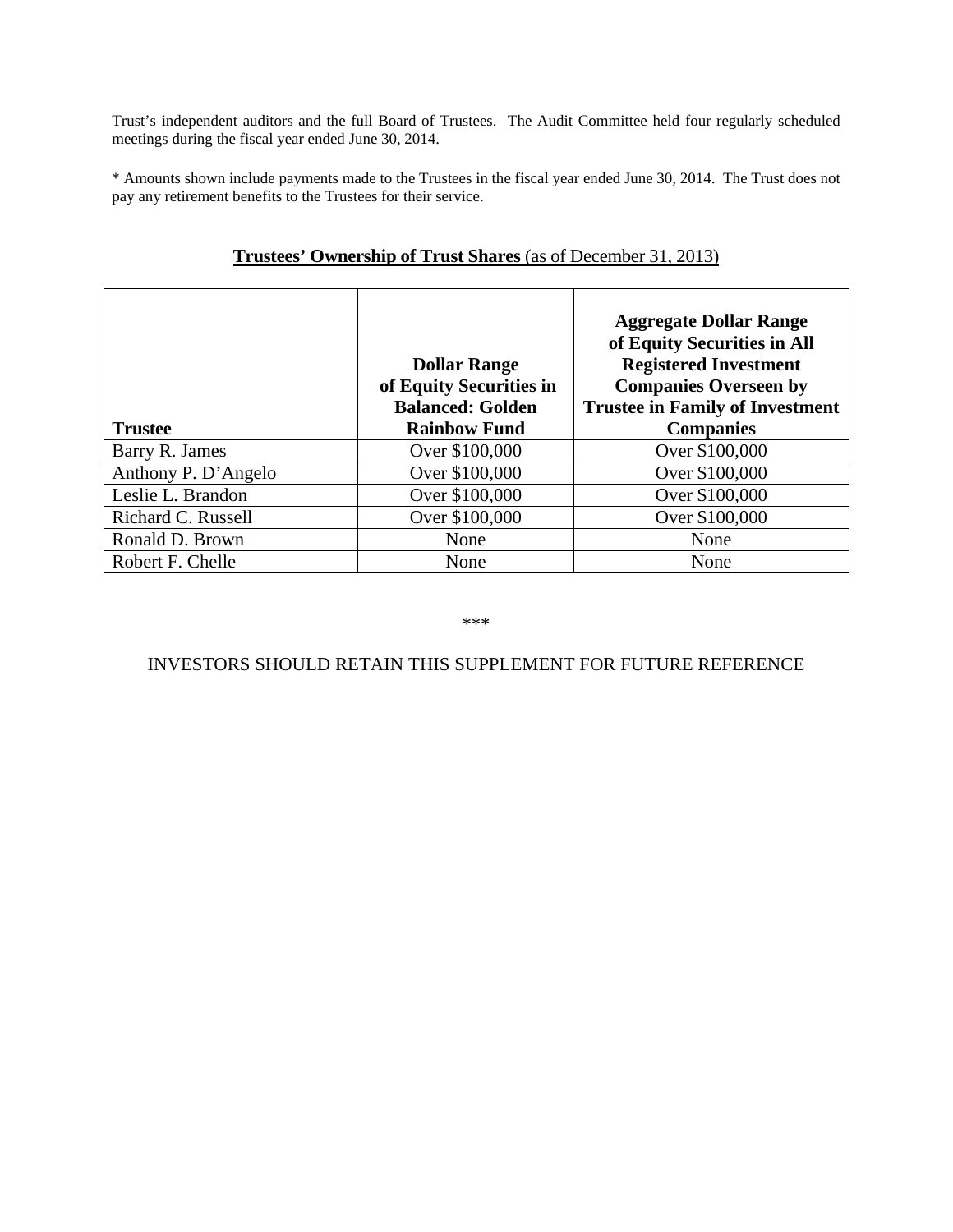#### **STATEMENT OF ADDITIONAL INFORMATION**

### **JAMES BALANCED: GOLDEN RAINBOW FUND**

Institutional Class Shares: GLRIX Retail Class Shares: GLRBX

November 1, 2014

A Series of James Advantage Funds 1290 Broadway, Suite 1100 Denver, CO 80203 1-800-995-2637

#### **TABLE OF CONTENTS**

| PROXY VOTING POLICIES OF THE TRUST AND THE ADVISER35   |  |
|--------------------------------------------------------|--|
|                                                        |  |
| TRUST PROXY VOTES FOR 12 MONTHS ENDED JUNE 30, 2014 36 |  |
|                                                        |  |
|                                                        |  |
|                                                        |  |
|                                                        |  |
|                                                        |  |
|                                                        |  |
|                                                        |  |
|                                                        |  |
|                                                        |  |
|                                                        |  |
|                                                        |  |
|                                                        |  |

This Statement of Additional Information is not a Prospectus and should only be read in conjunction with the Prospectuses of the James Balanced: Golden Rainbow Fund dated November 1, 2014 (for Retail Class shares) and November 1, 2014 (for Institutional Class shares). Prospectuses and an annual report can be obtained by writing the Transfer Agent at P.O. Box 786, Denver, CO 80201, by calling 800-99 JAMES (800-995-2637), or by visiting www.jamesfunds.com.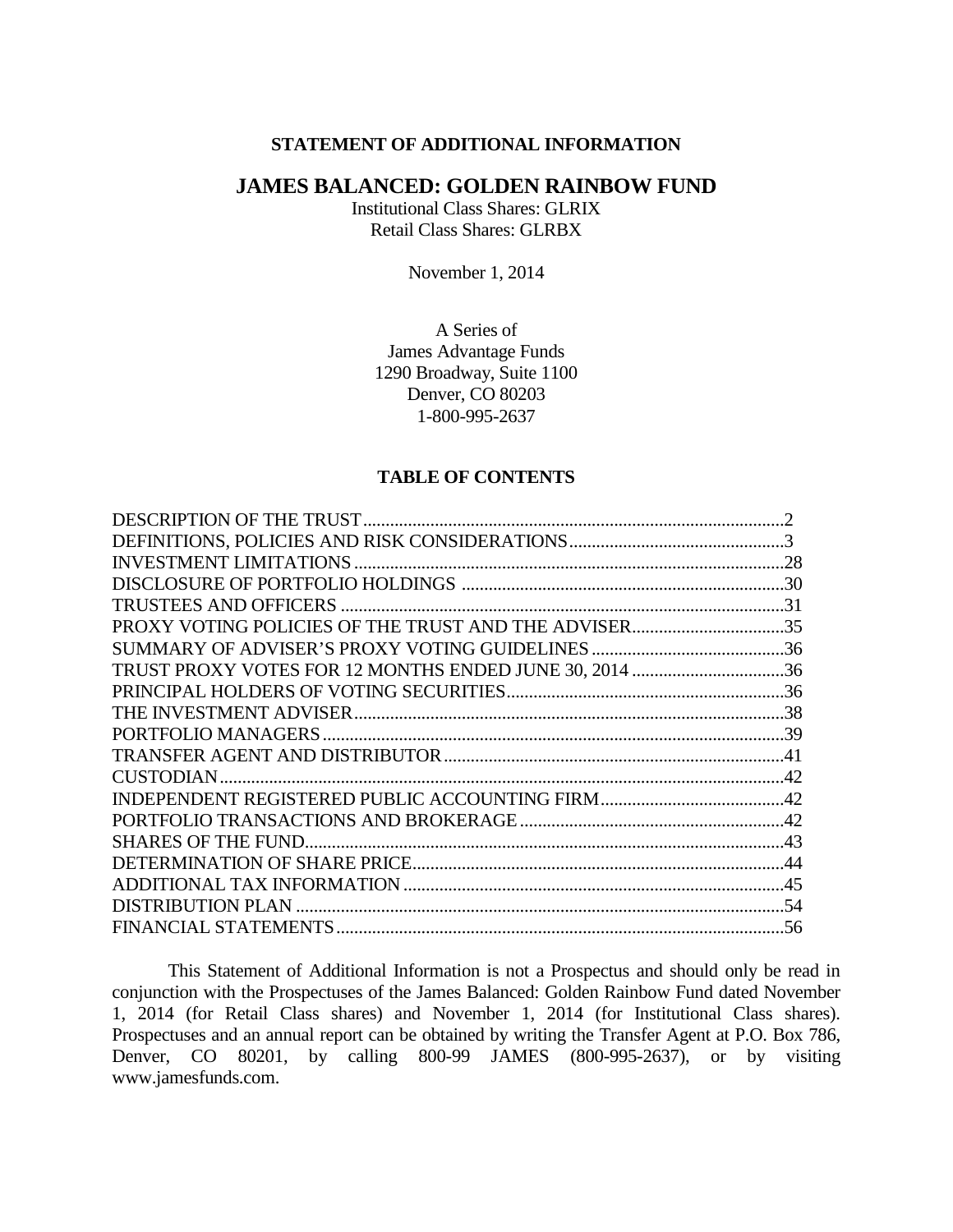#### **DESCRIPTION OF THE TRUST**

The James Balanced: Golden Rainbow Fund (the "Fund") was organized as a series of the James Advantage Funds (the "Trust"). The Trust is an open-end investment company established under the laws of Ohio by an Agreement and Declaration of Trust dated August 29, 1997 (the "Trust Agreement"). The Trust Agreement permits the Trustees to issue an unlimited number of shares of beneficial interest of separate series without par value. James Investment Research, Inc. serves as the Fund's investment adviser (the "Adviser"). The Fund is one of a series of funds currently authorized by the Trustees. The Fund currently has two classes of shares, the Retail Class shares and the Institutional Class shares.

Each share class represents an interest in the same assets of the Fund, has the same rights and is identical in all material respects except that each share class may bear different distribution fees, may have different sales charges, certain class specific expenses may be borne solely by each class and each class has exclusive voting rights with respect to matters relating to its own distribution arrangements.

Each share of a series represents an equal proportionate interest in the assets and liabilities belonging to that series with each other share of that series and is entitled to such dividends and distributions out of income belonging to the series as are declared by the Trustees. The shares do not have cumulative voting rights or any preemptive or conversion rights, and the Trustees have the authority from time to time to divide or combine the shares of any series into a greater or lesser number of shares of that series so long as the proportionate beneficial interest in the assets belonging to that series and the rights of shares of any other series are in no way affected. In case of any liquidation of a series, the holders of shares of the series being liquidated will be entitled to receive as a class a distribution out of the assets, net of the liabilities, belonging to that series. Expenses attributable to any series are borne by that series. Any general expenses of the Trust not readily identifiable as belonging to a particular series are allocated by or under the direction of the Trustees in such manner as the Trustees determine to be fair and equitable. No shareholder is liable to further calls or to assessment by the Trust without his or her express consent.

Any Trustee of the Trust may be removed by vote of the shareholders holding not less than two-thirds of the outstanding shares of the Trust. The Trust does not hold an annual meeting of shareholders. When matters are submitted to shareholders for a vote, each shareholder is entitled to one vote for each whole share he owns and fractional votes for fractional shares he owns. All shares of the Fund have equal voting rights and liquidation rights. The Declaration of Trust can be amended by the Trustees, except that any amendment that adversely affects the rights of shareholders must be approved by the shareholders affected.

Upon sixty days prior written notice to shareholders, the Fund may make redemption payments in whole or in part in securities or other property if the Trustees determine that existing conditions make cash payments undesirable. For other information concerning the purchase and redemption of shares of the Fund, see "How to Purchase Shares" and "How to Redeem Shares" in the Fund's Prospectus. For a description of the methods used to determine the share price and value of the Fund's assets, see "Pricing Your Shares" in the Fund's Prospectus.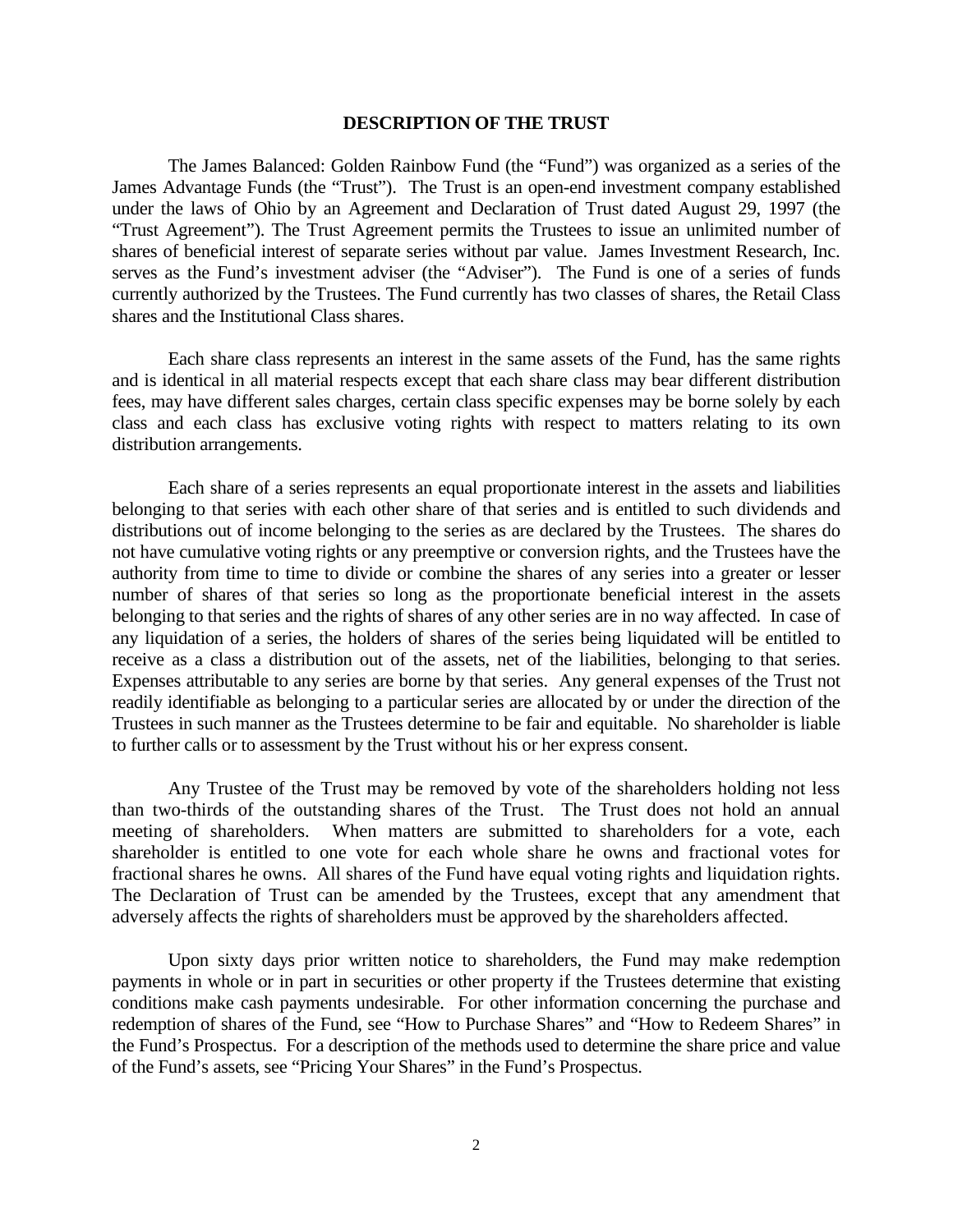### **DEFINITIONS, POLICIES AND RISK CONSIDERATIONS**

This section contains a more detailed discussion of some of the investments the Fund may make and some of the techniques it may use, as described in the Prospectus.

A. Equity Securities.

The Fund may invest in equity securities, which include common stock, preferred stock and common stock equivalents (such as convertible preferred stock and convertible debentures). Convertible preferred stock is preferred stock that can be converted into common stock pursuant to its terms. Convertible debentures are debt instruments that can be converted into common stock pursuant to their terms. The Adviser intends to invest only in preferred stock rated "A" or higher by Standard & Poor's Corporation ("S&P") or by Moody's Investors Service, Inc. ("Moody's"). Equity securities also include investment company securities that invest primarily in equity securities.

B. Open-End Investment Company Securities.

The Fund may invest in the securities of other open-end investment companies (i.e., another mutual fund, including a money market fund). When the Fund invests in other investment companies, it will indirectly bear its proportionate share of any fees and expenses payable directly by the underlying investment company, many of which may be duplicative. The Fund has no control over the investments and related risks taken by the underlying investment companies in which it invests.

C. U.S. Government Obligations.

The Fund may invest in U.S. Government obligations. These securities may be backed by the credit of the United States Treasury or only by the issuing agency. U.S. Treasury bonds, notes and bills and some agency securities, such as those issued by the Government National Mortgage Association (GNMA) are backed by the full faith and credit of the United States government as to payment of interest and principal and are generally considered to be free of default risk. Some agencies, known as government-sponsored enterprises (GSEs), such as the Federal Home Loan Banks, the Federal Land Banks and the Federal Farm Credit Banks, have a federal charter and operate within limits established by the government. These were established by various acts of Congress over the years. The interest paid by these agencies is not subject to state and local taxes. Although they are not backed by the full faith and credit of the United States government, they are considered to be "moral obligations" of the United States government. The Federal Home Loan Mortgage Corporation (Freddie Mac) and the Federal National Mortgage Association (Fannie Mae) are GSEs that are private companies, and thus also are not backed by the full faith and credit of the United States government. Because they are private corporations, the interest on their debt is subject to state and local taxes. These companies became technically bankrupt during the financial crisis of 2008, and the federal government has backed their obligations since then. However, the future of that backing remains in doubt.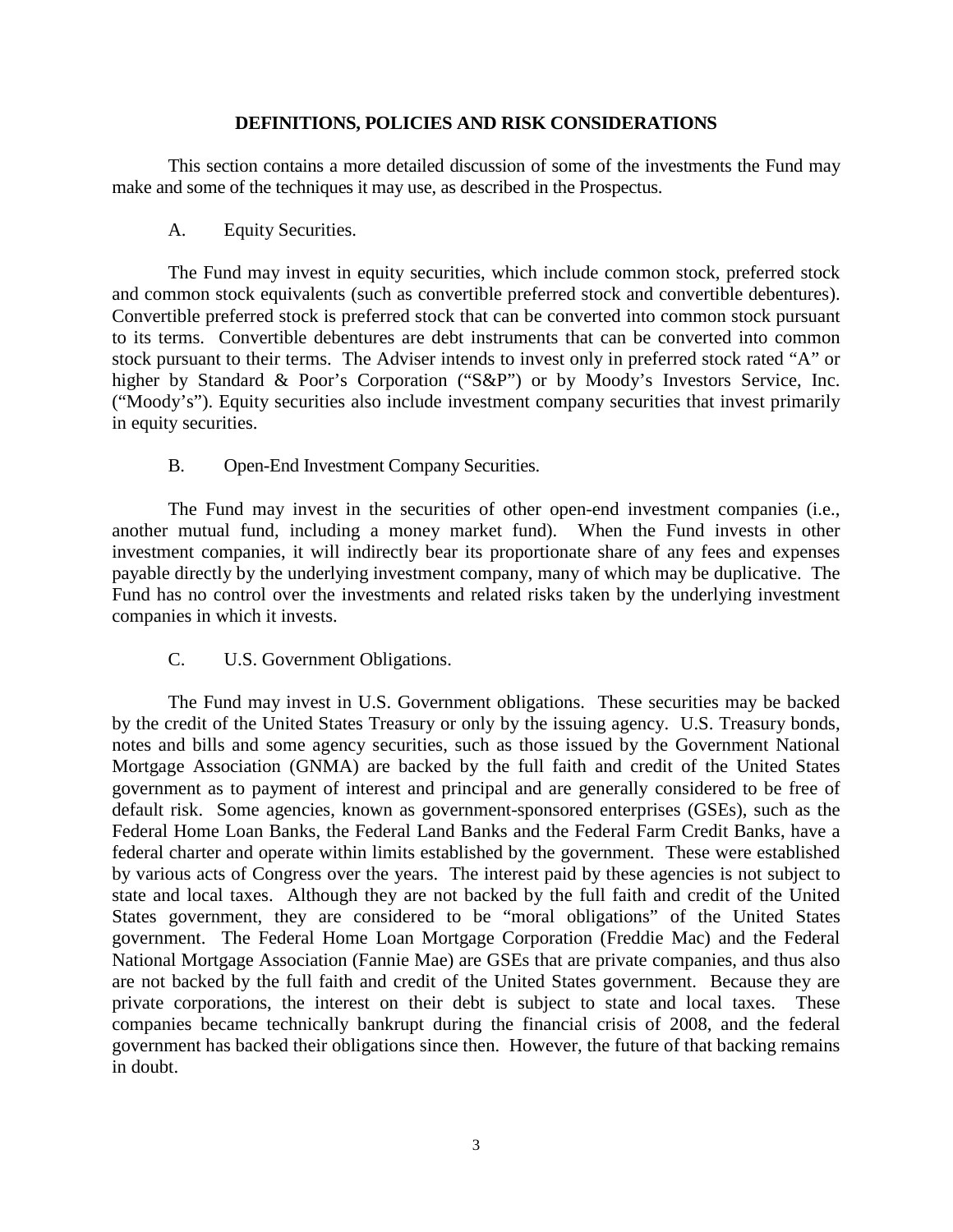#### D. Corporate Debt.

The Fund may invest in investment grade corporate debt securities. Corporate debt securities are long and short-term debt obligations issued by companies (such as publicly issued and privately placed bonds, notes and commercial paper). The Fund will limit its purchases of corporate debt securities (other than convertible securities) to issues of investment grade quality. The Adviser considers corporate debt securities to be of investment grade quality if they are rated "BBB" or higher by S&P or "Baa2" or higher by Moody's, or if unrated, determined by the Adviser to be of comparable quality. Investment grade debt securities generally have adequate to strong protection of principal and interest payments. In the lower end of this category, adverse economic conditions or changing circumstances are more likely to lead to a weakened capacity to pay interest and repay principal than in higher rated categories. The Fund may invest in both secured and unsecured corporate bonds. A secured bond is backed by collateral and an unsecured bond is not. Therefore an unsecured bond may have a lower recovery value than a secured bond in the event of a default by its issuer. The Adviser may incorrectly analyze the risks inherent in corporate bonds, such as the issuer's ability to meet interest and principal payments, resulting in a loss to the Fund.

### E. Municipal Securities.

The Fund may invest in municipal securities, which are debt/fixed income securities issued by states, municipalities and other political subdivisions, agencies, authorities and instrumentalities of states and multi-state agencies or authorities. The Fund would do so, not because the income may be tax exempt, but because of the income yield and potential for capital appreciation. Although the interest earned on many municipal securities is exempt from federal income tax, the Fund may invest in taxable municipal securities. To the extent the Fund invests in municipal obligations, the same credit standards as used in selecting corporate obligations will be applied. It should be noted that shareholders will probably not be able to take advantage of the tax exempt nature of interest income from municipal securities held by the Fund.

Municipal securities are issued to obtain funds for various public purposes, including the construction of a wide range of public facilities such as bridges, highways, roads, schools, waterworks and sewer systems, and other utilities. Other public purposes for which municipal securities may be issued include refunding outstanding obligations, obtaining funds for general operating expenses and obtaining funds to lend to other public institutions and facilities.

Certain debt obligations known as "Private Activity Bonds" may be issued by or on behalf of municipalities and public authorities to obtain funds to provide water, sewage and solid waste facilities; qualified residential rental projects; certain local electric, gas and other heating or cooling facilities; qualified hazardous waste facilities; high-speed intercity rail facilities; governmentally-owned airports, docks and wharves and mass transportation facilities; qualified mortgage; student loan and redevelopment bonds; and bonds used for certain organizations exempt from federal income taxation. Debt obligations known as "Industrial Development Bonds" under prior federal tax law may have been issued by or on behalf of public authorities to obtain funds to provide privately operated housing facilities; sports facilities; industrial parks; convention or trade show facilities; airport, mass transit, port or parking facilities; air or water pollution control facilities; sewage or solid waste disposal facilities; and facilities for water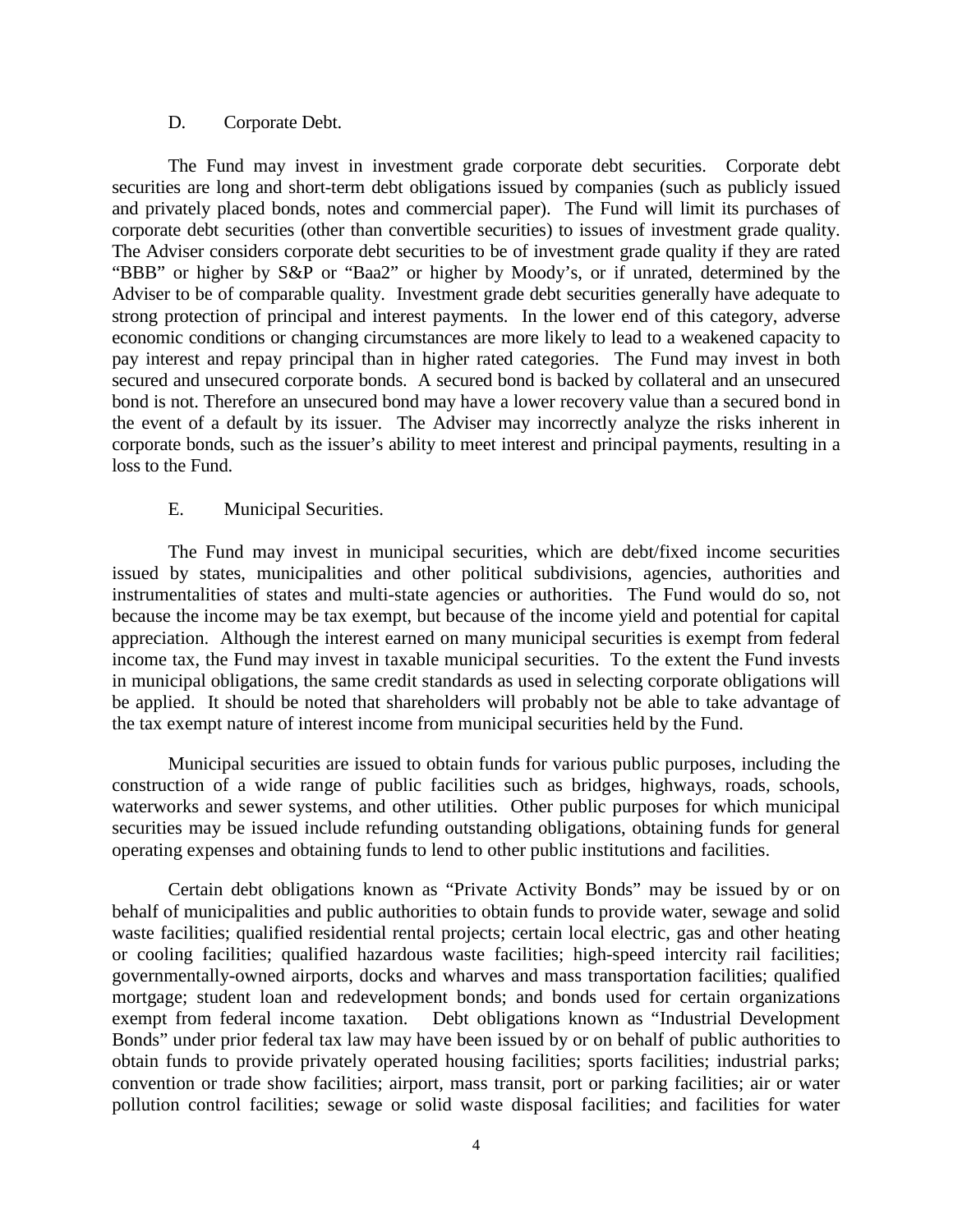supply. Other private activity bonds and industrial development bonds issued to fund the construction, improvement, equipment or repair of privately-operated industrial, distribution, research, or commercial facilities may also be municipal securities, but the size of such issues is limited under current and prior federal tax law. The aggregate amount of most private activity bonds and industrial development bonds is limited (except in the case of certain types of facilities) under federal tax law by an annual "volume cap." The volume cap limits the annual aggregate principal amount of such obligations issued by or on behalf of all governmental instrumentalities in the state.

The two principal classifications of municipal securities consist of "general obligation" and "limited" (or revenue) issues. General obligation bonds are obligations involving the credit of an issuer possessing taxing power and are payable from the issuer's general unrestricted revenues and not from any particular fund or source. The characteristics and method of enforcement of general obligation bonds vary according to the law applicable to the particular issuer, and payment may be dependent upon appropriation by the issuer's legislative body. Limited obligation bonds are payable only from the revenues derived from a particular facility or class of facilities or, in some cases, from the proceeds of a special excise or other specific revenue source. Private activity bonds and industrial development bonds generally are revenue bonds and thus not payable from the unrestricted revenues of the issuer. The credit and quality of such bonds is generally related to the credit of the bank selected to provide the letter of credit underlying the bond, if any, or to the credit of the underlying corporate user (and any guarantor). Payment of principal of and interest on industrial development revenue bonds is the responsibility of the corporate user (and any guarantor).

The Fund may also acquire "moral obligation" issues, which are normally issued by special purpose authorities, and in other tax-exempt investments including pollution control bonds and tax-exempt commercial paper. The Fund may purchase short-term General Obligation Notes; Tax Anticipation Notes; Bond Anticipation Notes; Revenue Anticipation Notes; Project Notes; and other forms of short-term loans. Such notes are issued with a short-term maturity in anticipation of the receipt of tax funds, the proceeds of bond placements, or other revenues. Project Notes are issued by a state or local housing agency and are sold by the Department of Housing and Urban Development. While the issuing agency has the primary obligation with respect to its Project Notes, they are also secured by the full faith and credit of the United States through agreements with the issuing authority which provide that, if required, the Federal government will lend the issuer an amount equal to the principal of and interest on the Project Notes.

There are, of course, variations in the quality of municipal securities, both within a particular classification and between classifications. Also, the yields on municipal securities depend upon a variety of factors, including general money market conditions; coupon rate; the financial condition of the issuer; general conditions of the municipal bond market; the size of a particular offering; the maturity of the obligations; and the rating of the issue. The ratings of Moody's and S&P represent their opinions as to the quality of municipal securities. However, ratings are general and are not absolute standards of quality. Municipal securities with the same maturity, interest rate and rating may have different yields while municipal securities of the same maturity and interest rate with different ratings may have the same yield. Subsequent to its purchase by the Fund, an issue of municipal securities may cease to be rated or its rating may be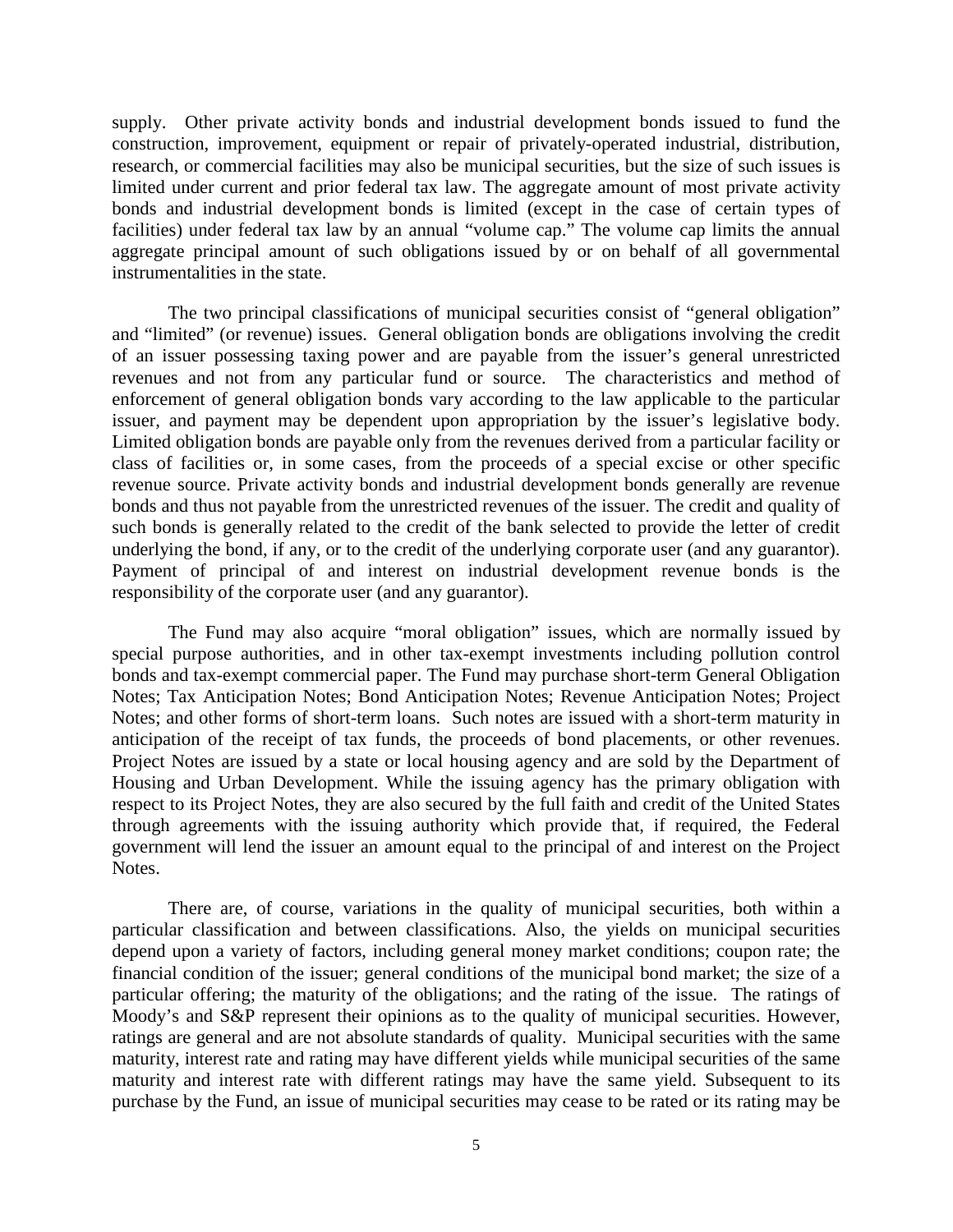reduced below the minimum rating required for purchase by the Fund. The Adviser will consider such an event in determining whether the Fund should continue to hold the obligations.

Municipal securities may include obligations of municipal housing authorities and singlefamily mortgage revenue bonds. Weaknesses in Federal housing subsidy programs and their administration may result in a decrease of subsidies available for payment of principal and interest on housing authority bonds. Economic developments, including fluctuations in interest rates and increasing construction and operating costs, may also adversely impact revenues of housing authorities. In the case of some housing authorities, inability to obtain additional financing could also reduce revenues available to pay existing obligations. Single-family mortgage revenue bonds are subject to extraordinary mandatory redemption at par in whole or in part from the proceeds derived from prepayments of underlying mortgage loans and also from the unused proceeds of the issue within a stated period which may be within a year from the date of issue.

### **Risk Factors in Municipal Securities**

*Information Risk*. Information about the financial condition of issuers of municipal securities may be less available than about corporations having a class of securities registered under the Securities Exchange Act of 1934.

*State and Federal Laws*. An issuer's obligations under its municipal securities are subject to the provisions of bankruptcy, insolvency, and other laws affecting the rights and remedies of creditors, such as the federal bankruptcy code, and laws, if any, which may be enacted by Congress or state legislatures extending the time for payment of principal or interest, or both, or imposing other constraints upon the enforcement of such obligations. The power or ability of an issuer to meet its obligations for the payment of interest on and principal of its municipal securities may be materially adversely affected by litigation or other conditions.

*Litigation and Current Developments*. Such litigation or conditions may from time to time materially affect the credit risk with respect to particular bonds or notes. Adverse economic, business, legal or political developments might affect all or a substantial portion of the Fund's municipal securities in the same manner.

F. Repurchase Agreements.

The Fund may invest in repurchase agreements fully collateralized by obligations issued by the U.S. Government or by agencies of the U.S. Government ("U.S. Government obligations"). A repurchase agreement is a short-term investment in which the purchaser (i.e., the Fund) acquires ownership of a U.S. Government obligation (which may be of any maturity) and the seller agrees to repurchase the obligation at a future time at a set price, thereby determining the yield during the purchaser's holding period (usually not more than seven days from the date of purchase). Any repurchase transaction in which the Fund engages will require full collateralization of the seller's obligation during the entire term of the repurchase agreement. In the event of a bankruptcy or other default of the seller, the Fund could experience both delays in liquidating the underlying security and losses in value. However, the Fund intends to enter into repurchase agreements only with banks with assets of \$1 billion or more and registered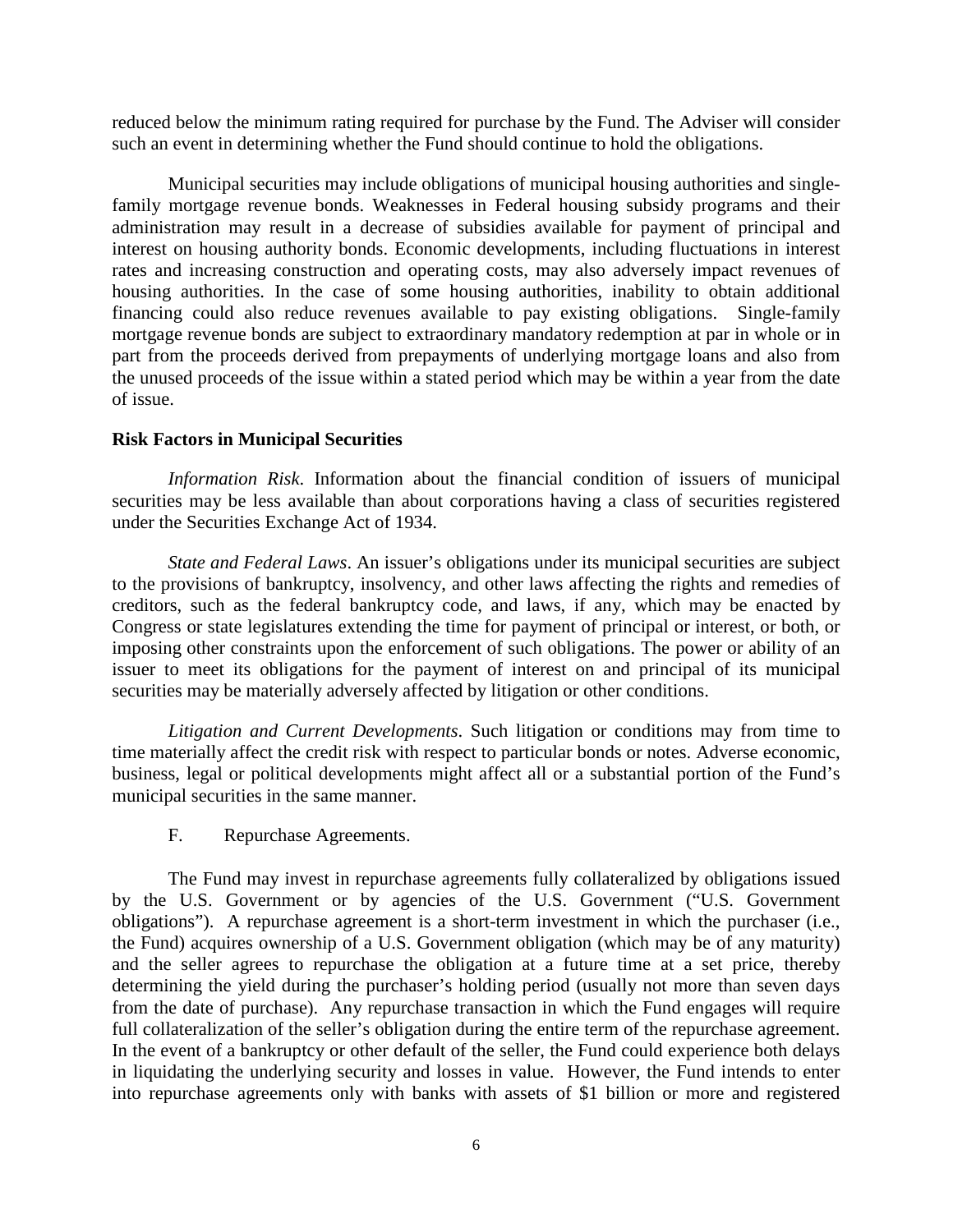securities dealers determined by the Adviser to be creditworthy. The Adviser monitors the creditworthiness of the banks and securities dealers with which the Fund engages in repurchase transactions.

# G. Illiquid Securities.

The Fund may normally invest up to 5% of its net assets (valued at the purchase date) in illiquid securities. Illiquid securities generally include securities that cannot be disposed of promptly and in the ordinary course of business without taking a reduced price. Securities may be illiquid due to contractual or legal restrictions on resale or lack of a ready market. In addition, the following securities are considered to be illiquid: repurchase agreements maturing in more than seven days, non-publicly offered securities and certain restricted securities. Restricted securities are securities the resale of which is subject to legal or contractual restrictions. Restricted securities may be sold only in privately negotiated transactions, in a public offering with respect to which a registration statement is in effect under the Securities Act of 1933 or pursuant to Rule 144 or Rule 144A promulgated under the Act. Certain restricted securities that may be sold pursuant to Rule 144A may be considered to be liquid by the Fund. Where registration is required, the Fund may be obligated to pay all or part of the registration expense, and a considerable period may elapse between the time of the decision to sell and the time such security may be sold under an effective registration statement. If during such a period adverse market conditions were to develop, the Fund might obtain a less favorable price than the price it could have obtained when it decided to sell.

# H. Loans of Securities.

The Fund may lend portfolio securities with an aggregate market value of up to one-third of the Fund's total assets (including collateral received from the loans). Under the lending policy authorized by the Board of Trustees, the borrower must agree to maintain collateral with the Fund on a daily market-to-market basis in an amount at least equal to the value of the loaned securities. The Fund will continue to receive dividends or interest on the loaned securities and will be able to vote on any material matter affecting the loaned securities that the Adviser determines to be important. With respect to loans of securities, there is the risk that the borrower may fail to return the loaned securities, that the borrower may not be able to provide additional collateral or that the Fund may lose rights in the collateral should the borrower fail financially.

# I. Borrowing and Leverage; Reverse Repurchase Agreements.

The Fund may borrow from banks up to one-third of its total assets (including the amount borrowed), and may borrow from any person other than a bank for temporary purposes only, provided such temporary borrowings do not exceed 5% of the Fund's total assets at the time when the borrowing is made. The Fund may pledge assets in connection with such borrowings. The Fund also may engage in reverse repurchase agreements in which the Fund sells a security to another party, such as a bank, broker-dealer or other financial institution, and simultaneously agrees to buy it back later at the same price plus interest. While a reverse repurchase agreement is outstanding, the Fund generally will direct its Custodian to segregate cash and appropriate liquid assets to cover its obligations under the agreement, marked to market daily. The Fund will enter into reverse repurchase agreements only with parties whose creditworthiness has been reviewed and deemed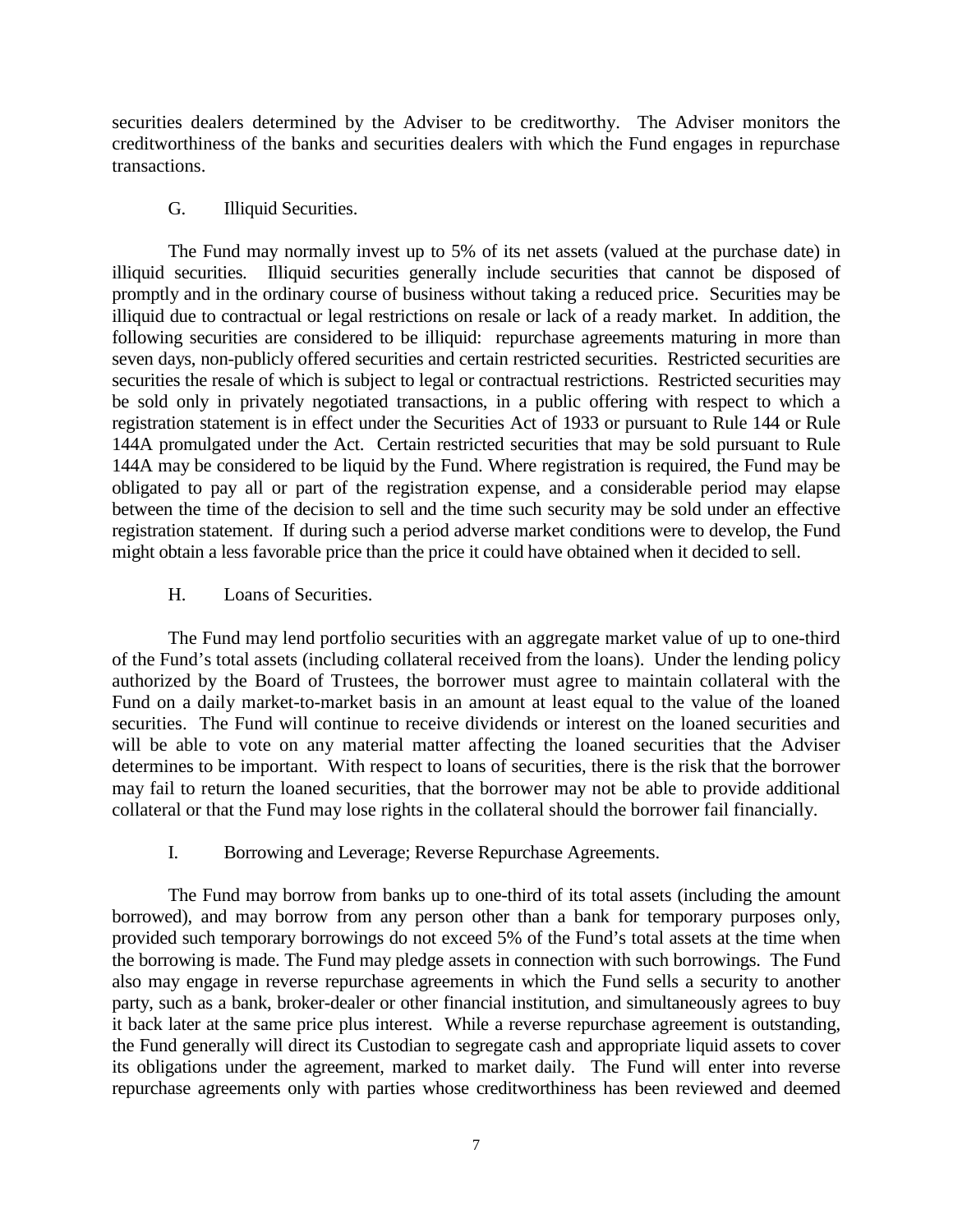satisfactory by the Adviser. The Fund aggregates reverse repurchase agreements with its borrowings for purposes of limiting all borrowings to one-third of its total assets.

If the Fund makes additional investments while borrowings and/or reverse repurchase agreements are outstanding, this may be construed as a form of leverage. The Fund's objective would be to pursue investment opportunities with returns that exceed the cost of the borrowings. Leverage magnifies the Fund's potential for gain or loss and, therefore, increases the possibility of fluctuation in the Fund's net asset value. Leverage also creates interest expenses that may exceed the return on investments made with the borrowings. In addition, reverse repurchase agreements involve the risk that the market value of the securities sold by the Fund may decline below the price at which the Fund is obligated to repurchase the securities.

### J. Foreign Securities.

The Fund may invest, without limitation, in foreign securities, including ETFs that invest in foreign securities. Foreign fixed income securities include corporate debt obligations issued by foreign companies and debt obligations of foreign governments or international organizations. Foreign securities may include floating rate obligations, variable rate obligations, Yankee dollar obligations (U.S. dollar denominated obligations issued by foreign companies and traded on U.S. markets) and Eurodollar obligations (U.S. dollar denominated obligations issued by foreign companies) and American depository receipts ("ADRs"). ADRs are certificates of ownership issued by a U.S. bank as a convenience to investors in lieu of the underlying shares which its holds in custody.

Foreign investing involves risks not typically associated with U.S. investments. These risks include, among others, adverse fluctuations in foreign currency values as well as adverse political, social and economic developments affecting a foreign country. There may be less information publicly available about a foreign company than about a U.S. company, and foreign companies may not be subject to accounting, auditing and financial reporting standards and practices comparable to those in the U.S. Other risks associated with investments in foreign securities include changes in the administrations or economic and monetary policies of foreign governments, the imposition of exchange control regulations, the possibility of expropriation decrees and other adverse foreign governmental action, the imposition of foreign taxes, less liquid markets, less government supervision of exchanges, brokers and issuers, difficulty in enforcing contractual obligations, delays in settlement of securities transactions and greater price volatility. In addition, investing in foreign securities will generally result in higher commissions than investing in similar domestic securities, and owning foreign securities could cause the Fund's performance to fluctuate more than if it held only U.S. securities.

The Fund may invest in foreign securities of issuers in emerging markets. Investing in emerging market securities imposes risks different from, or greater than, risks of investing in foreign developed countries. These risks include: smaller market capitalization of securities markets, which may suffer periods of relative illiquidity; significant price volatility; restrictions on foreign investment; possible repatriation of investment income and capital. In addition, foreign investors may be required to register the proceeds of sales; future economic or political crises could lead to price controls, forced mergers, expropriation or confiscatory taxation, seizure, nationalization, or creation of government monopolies. The currencies of emerging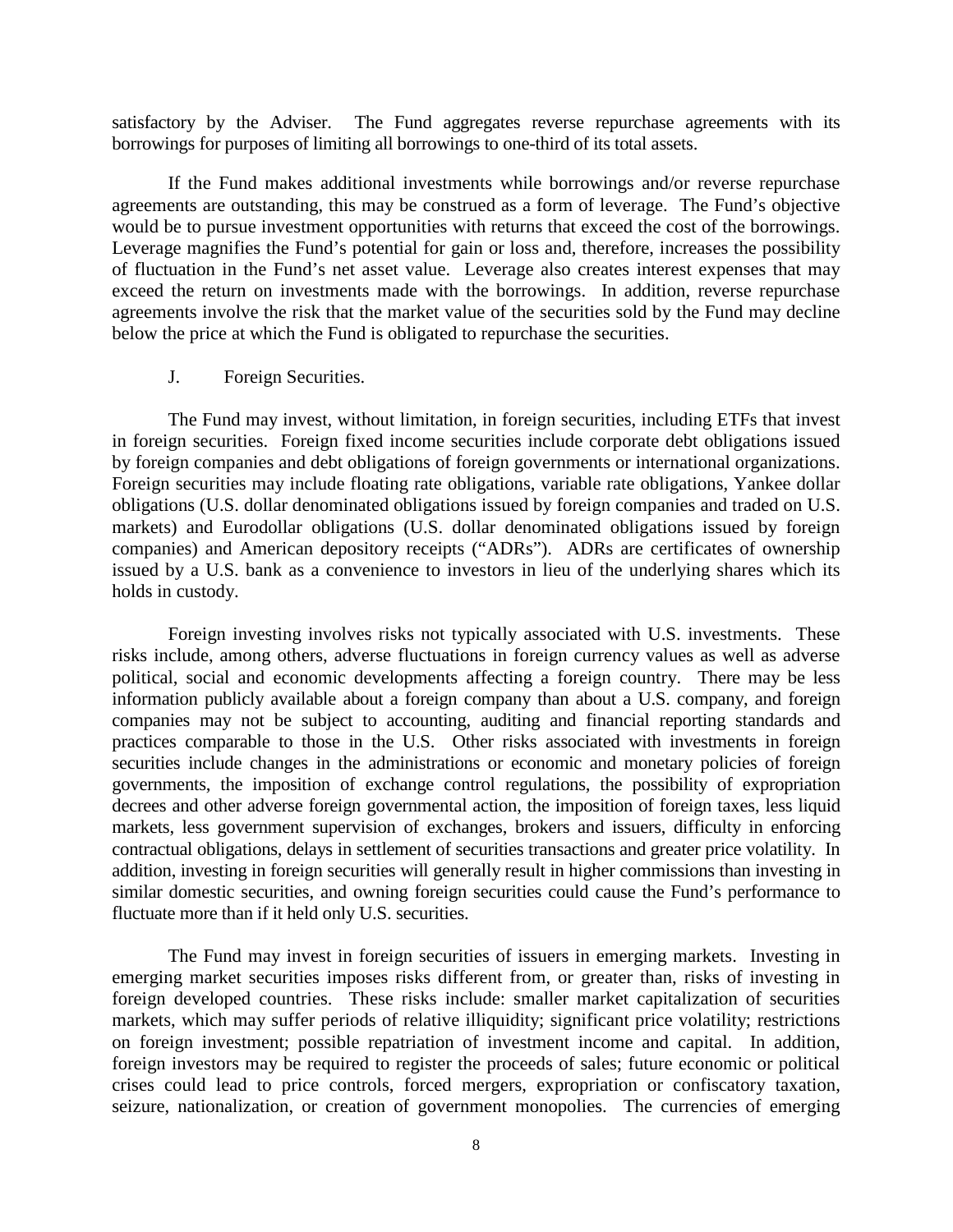market countries may experience significant declines against the U.S. dollar, and devaluation may occur subsequent to investments in these currencies by the Fund. Inflation and rapid fluctuations in inflation rates have had, and may continue to have, negative effects on the economies and securities markets of certain emerging market countries.

Certain emerging markets limit, or require governmental approval prior to, investments by foreign persons. Repatriation of investment income and capital from certain emerging markets is subject to certain governmental consents. Even where there is no outright restriction on repatriation of capital, the mechanics of repatriation may affect the operation of the Fund.

Additional risks of emerging markets securities may include: greater social, economic and political uncertainty and instability; more substantial governmental involvement in the economy; less governmental supervision and regulation; unavailability of currency hedging techniques; companies that are newly organized and small; differences in auditing and financial reporting standards, which may result in unavailability of material information about issuers; and less developed legal systems. In addition, emerging securities markets may have different clearance and settlement procedures, which may be unable to keep pace with the volume of securities transactions or otherwise make it difficult to engage in such transactions. Settlement problems may cause the Fund to miss attractive investment opportunities, hold a portion of its assets in cash pending investment, or be delayed in disposing of a portfolio security. Such a delay could result in possible liability to a purchaser of the security.

# K. When-Issued Securities and Forward Commitments.

The Fund may buy and sell securities on a when-issued or delayed delivery basis, with payment and delivery taking place at a future date. The price and interest rate that will be received on the securities are each fixed at the time the buyer enters into the commitment. The Fund may enter into such forward commitments if it holds, and maintains until the settlement date in a separate account at the Fund's Custodian, U.S. Bank, N.A. (the "Custodian") cash or U.S. Government securities in an amount sufficient to meet the purchase price. Forward commitments involve a risk of loss if the value of the security to be purchased declines prior to the settlement date. Any change in value could increase fluctuations in the Fund's share price and yield. Although the Fund will generally enter into forward commitments with the intention of acquiring securities for its portfolio, the Fund may dispose of a commitment prior to the settlement if the Adviser deems it appropriate to do so.

## L. Portfolio Turnover.

The Fund does not intend to purchase or sell securities for short term trading purposes. The Fund may, however, sell any portfolio security (without regard to the length of time it has been held) when the Adviser believes that market conditions, creditworthiness factors or general economic conditions warrant such action. The Fund's portfolio turnover rate is not expected to exceed 100% and historically has been less than 100%.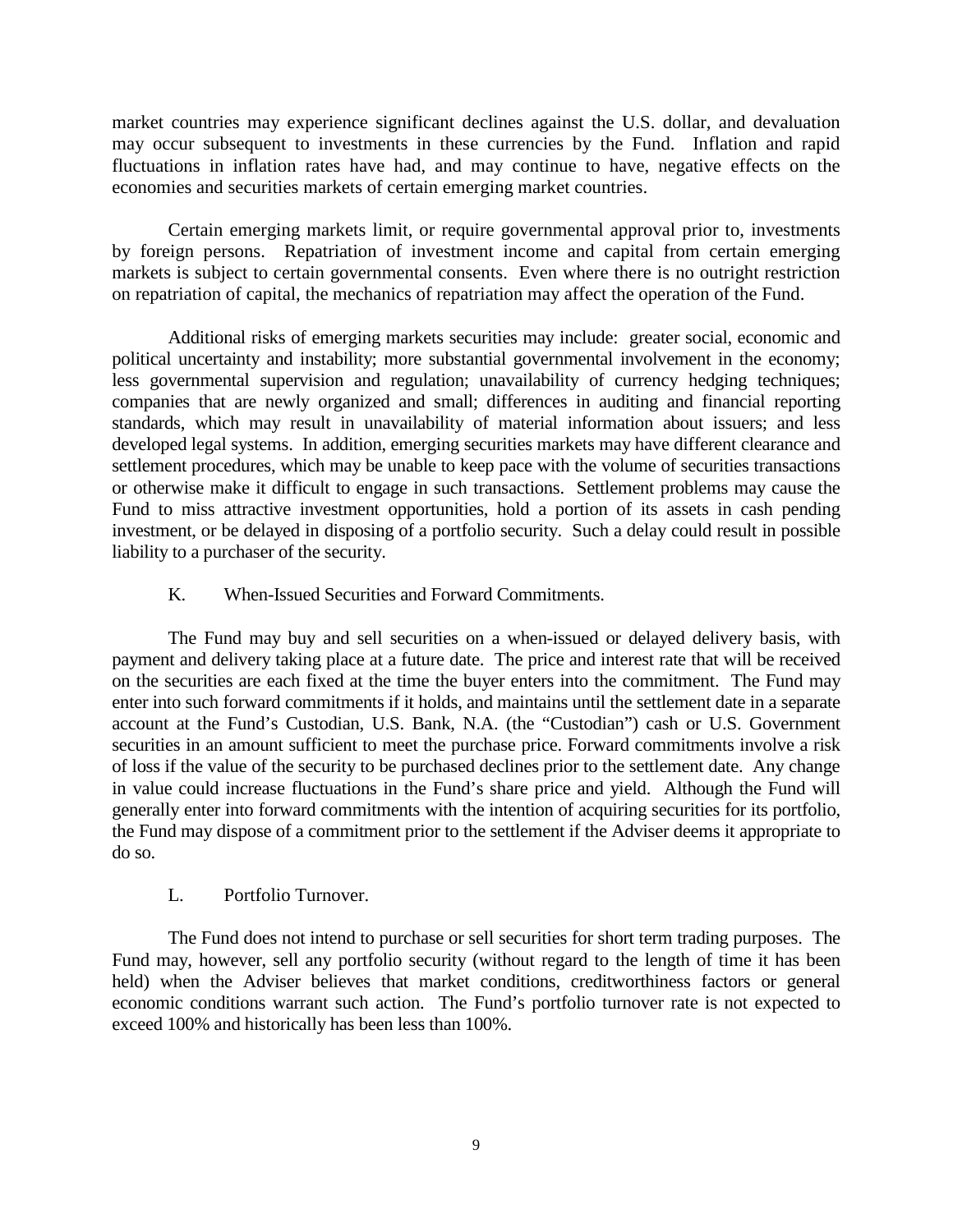#### M. Closed-End Investment Companies.

Closed-end investment companies are a type of mutual fund, the shares of which are not redeemable by the issuing investment company. Rather, the shares, once issued and sold by the issuing investment company to the public in a one-time initial public offering, are bought and sold either on the over-the-counter market ("OTC market") or on some stock exchanges. The value of the shares is set by the transactions on the secondary market and may be higher or lower than the value of the portfolio securities that make up the closed-end investment company.

The Fund generally will purchase shares of closed-end funds only in the secondary market and the Fund will incur normal brokerage costs on such purchases. The Fund may, however, also purchase securities of a closed-end fund in an initial public offering when, in the opinion of the Adviser they represent an attractive opportunity for growth of capital. The initial offering price typically will include a dealer spread, which may be higher than the applicable brokerage cost if the Fund purchased such securities in the secondary market. Closed-end funds may trade infrequently, with small volume, which may make it difficult for the Fund to buy and sell shares. Also, the market price of closed-end funds tends to rise more in response to buying demand and fall more in response to selling pressure than is the case with larger capitalization companies.

The shares of many closed-end funds, after their initial public offering, frequently trade at a price per share that is less than the net asset value per share, the difference representing the "market discount" of such shares. This market discount may be due in part to the investment objective of long-term appreciation, which is sought by many closed-end funds, as well as to the fact that the shares of closed-end funds are not redeemable by the holder upon demand to the issuer at the next determined net asset value, but rather, are subject to supply and demand in the secondary market. There can be no assurance that the market discount on shares of any closedend fund purchased by the Fund will ever decrease. In fact, it is possible that this market discount may increase and the Fund may suffer realized or unrealized capital losses due to further decline in the market price of the securities of such closed-end funds, thereby adversely affecting the net asset value of the Fund's shares. Similarly, there can be no assurance that any shares of a closed-end fund purchased by the Fund at a premium will continue to trade at a premium or that the premium will not decrease subsequent to a purchase of such shares by the Fund.

Closed-end funds may issue senior securities (including preferred stock and debt obligations) for the purpose of leveraging the closed-end fund's common shares in an attempt to enhance the current return to the closed-end fund's common shareholders. The Fund's investment in the common shares of closed-end funds that are financially leveraged may create an opportunity for greater total return on its investment, but the shares may be expected to exhibit more volatility in market price and net asset value than an investment in shares of investment companies without a leveraged capital structure.

Closed-end funds in which the Fund invests may issue auction preferred shares ("APS"). The dividend rate for the APS normally is set through an auction process. In the auction, holders of APS may indicate the dividend rate at which they would be willing to hold or sell their APS or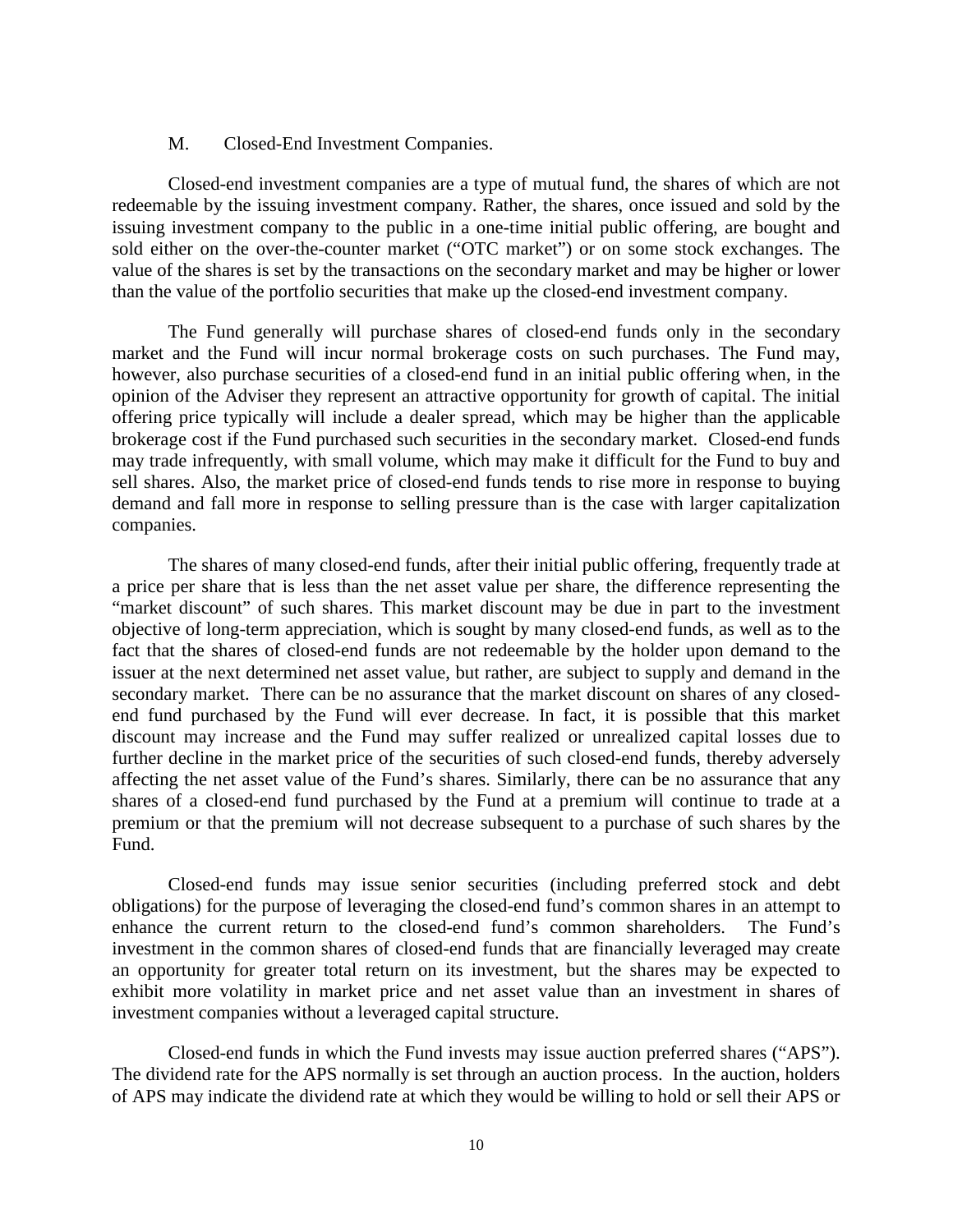purchase additional APS. The auction also provides liquidity for the sale of APS. A fund may not be able to sell its APS at an auction if the auction fails. An auction fails if there are more APS offered for sale than there are buyers. A closed-end fund may not be obligated to purchase APS in an auction or otherwise, nor may the closed-end fund be required to redeem APS in the event of a failed auction. As a result, the Fund's investment in APS may be illiquid. In addition, if the Fund buys APS or elects to retain APS without specifying a dividend rate below which it would not wish to buy or continue to hold those APS, the Fund could receive a lower rate of return on its APS than the market rate.

#### N. Exchange Traded Funds.

The Fund may invest in a range of exchange-traded funds ("ETFs"). ETFs may include, but are not limited to, S&P 500 ETF Trust ("SPDRs"), SPDR Dow Jones Industrial Average ETF Trust ("DIAMONDS<sup>SM</sup>"), PowerShares QQQ Trust Series I ("QQQs"), iShares, HOLDRs, Fidelity Select Portfolios, Select Sector SPDRs, Fortune e-50 and Fortune 50. Additionally, the Fund may invest in new exchange traded shares as they become available.

SPDRs represent ownership in a unit investment trust that holds a portfolio of common stocks designed to closely track the price performance and dividend yield of the Standard & Poor's 500 Composite Stock Price Index<sup>TM</sup> ("S&P 500 Index"). SPDRs trade on the NYSE Arca Exchange under the symbol SPY. The value of SPDRs fluctuates in relation to changes in the value of the underlying portfolio of common stocks. A MidCap SPDR is similar to a SPDR except that it tracks the performance of the S&P MidCap 400 Index and trades on the NYSE Arca Exchange under the symbol MDY.DIAMONDS represent an investment in a unit investment trust that serves as an index to the Dow Jones Industrial Average (the "Dow") in that its holding consists of the 30 component stocks of the Dow. The DIAMONDS Trust is structured so that its shares trade at approximately 1/100 (one one-hundredth) of the value of the Dow Index. DIAMOND shares trade on the NYSE Arca Exchange under the symbol DIA. QQQs represent ownership in a unit investment trust that holds a portfolio of common stocks designed to track the price performance and dividend yield of the Nasdaq 100 Index by holding shares of all the companies on the Index. Shares trade on the NYSE Arca Exchange. The iShares are managed by BlackRock Fund Advisors ("BFA"). They track 80 different indexes, including sector/industry indexes, bond indexes and international indexes. Each iShares international ETF represents a broad portfolio of publicly traded stocks in a selected country. Each iShares international ETF seeks to generate investment results that generally correspond to the market yield performance of a given Morgan Stanley Capital International ("MSCI") Index. ETFs (both stock and fixed income) are subject to all of the common stock risks, and the international iShares are subject to all of the foreign securities risks described above. Investments in SPDRs, DIAMONDS, QQQs and iShares are considered to be investment companies.

When the Fund invests in sector ETFs, there is a risk that securities within the same group of industries will decline in price due to sector-specific market or economic developments. If the Fund invests more heavily in a particular sector, the value of its shares may be especially sensitive to factors and economic risks that specifically affect that sector. As a result, the Fund's share price may fluctuate more widely than the value of shares of a mutual fund that invests in a broader range of industries. Additionally, some sectors could be subject to greater government regulation than other sectors. Therefore, changes in regulatory policies for those sectors may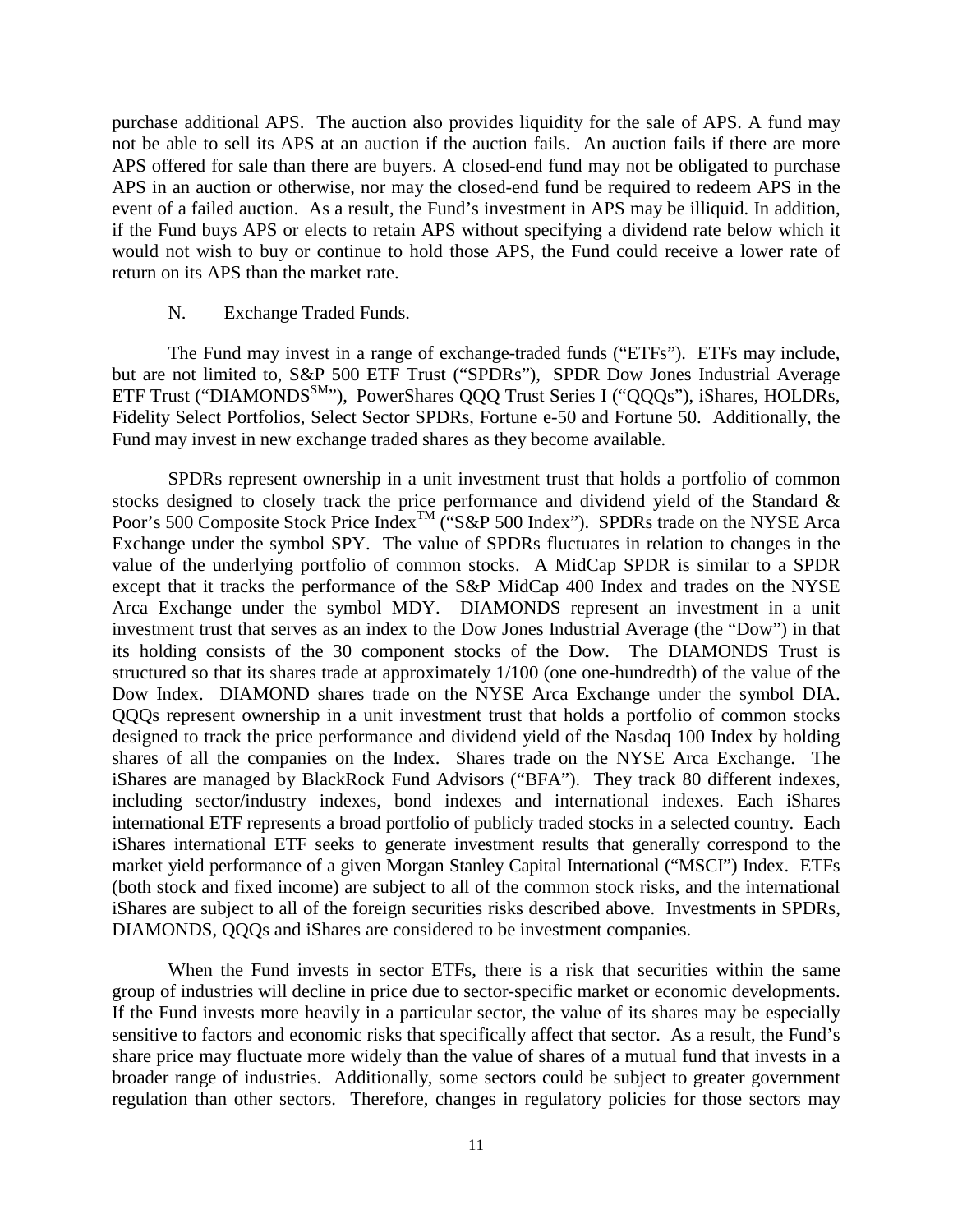have a material effect on the value of securities issued by companies in those sectors. The sectors in which the Fund may be more heavily invested will vary.

The shares of an ETF may be assembled in a block (typically 50,000 shares) known as a creation unit and redeemed in-kind for a portfolio of the underlying securities (based on the ETF's net asset value) together with a cash payment generally equal to accumulated dividends as of the date of redemption. Conversely, a creation unit may be purchased from the ETF by depositing a specified portfolio of the ETF's underlying securities, as well as a cash payment generally equal to accumulated dividends of the securities (net of expenses) up to the time of deposit. The Fund may redeem creation units for the underlying securities (and any applicable cash), and may assemble a portfolio of the underlying securities and use it (and any required cash) to purchase creation units, if the Fund's Adviser believes it is in the Fund's interest to do so. The Fund's ability to redeem creation units may be limited by the Investment Company Act of 1940, as amended (the "1940 Act"), which provides that the ETFs will not be obligated to redeem shares held by the Fund in an amount exceeding one percent of their total outstanding securities during any period of less than 30 days.

There is a risk that the ETFs in which the Fund invests may terminate due to extraordinary events that may cause any of the service providers to the ETFs, such as the trustee or sponsor, to close or otherwise fail to perform their obligations to the ETF. Also, because the ETFs in which the Fund intends to invest may be granted licenses by agreement to use the indices as a basis for determining their compositions and/or otherwise to use certain trade names, the ETFs may terminate if such license agreements are terminated. In addition, an ETF may terminate if its entire net asset value falls below a certain amount. Although the Fund believes that, in the event of the termination of an underlying ETF it will be able to invest instead in shares of an alternate ETF tracking the same market index or another market index with the same general market, there is no guarantee that shares of an alternate ETF would be available for investment at that time.

#### O. Exchange Traded Notes.

The Fund may invest in exchange-traded notes ("ETNs"). ETNs are a type of debt security that is typically unsecured and that differs from other types of bonds and notes because ETN returns are based upon the performance of a market index minus applicable fees, but ETNs do not own the underlying index they are tracking and, typically, no periodic coupon payments are distributed and no principal protections exist, even at maturity. ETNs are traded on a major exchange, such as the New York Stock Exchange, during normal trading hours. However, investors such as the Fund can also hold the debt security until maturity. At that time, the issuer will pay the investor a cash amount that would be equal to a principal amount times the return of a benchmark index, less any fees or other reductions. Because fees reduce the amount of return at maturity or upon redemption, if the value of the underlying index decreases or does not increase significantly, the Fund may receive less than the principal amount of investment at maturity or upon redemption. ETNs are subject to credit risk. The value of an ETN may vary and may be influenced by time to maturity, level of supply and demand for the ETN, volatility and lack of liquidity in underlying markets, changes in the applicable interest rates, changes in the issuer's credit rating, and economic, legal, political or geographic events. When the Fund invests in ETNs, it will bear its proportionate share of any fees and expenses borne by the ETN.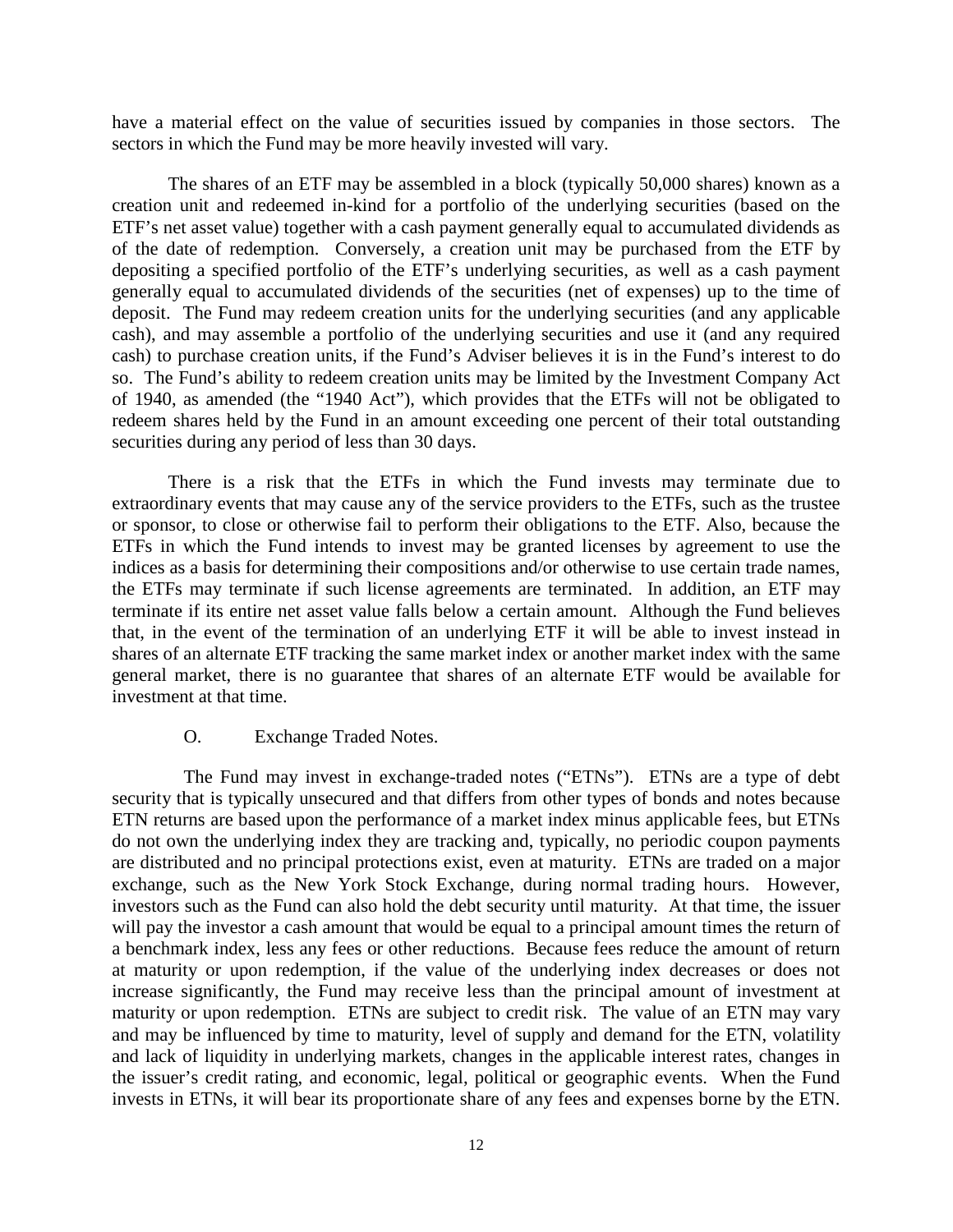In addition, the ETN may employ leverage that will make the value of the ETN more volatile by multiplying the effect of any decrease in the value of the index to which the ETN is linked, and thus subject the Fund to potentially greater losses. There may be restrictions on the Fund's right to redeem its investment in an ETN, which is meant to be held until maturity. The Fund's ability to sell its ETN holdings may be limited by the availability of a secondary market. Leveraged ETNs can, at times, be relatively illiquid, and thus may be difficult to purchase or sell at a fair price.

### P. Mortgage-Backed Securities.

The Fund may invest in mortgage-backed securities, including pass-through securities, collateralized mortgage obligations ("CMOs"), commercial mortgage-backed securities, mortgage dollar rolls, CMO residuals, stripped mortgage-backed securities and other securities that directly or indirectly represent a participation in, or are secured by and payable from, mortgage loans on real property. The value of some mortgage-backed securities may be particularly sensitive to changes in prevailing interest rates. Early repayment of principal on some mortgage-backed securities may expose the Fund to a lower rate of return upon reinvestment of principal. When interest rates rise, the value of a mortgage-related security generally will decline; however, when interest rates are declining, the value of mortgage-related securities with prepayment features may not increase as much as other fixed income securities. The value of these securities may fluctuate in response to the market's perception of the creditworthiness of the issuers. Mortgage-backed securities may also possess credit risk. Because the assets providing cash flows to a mortgage-backed security are comprised of mortgage loans, the holders of mortgage-backed securities are subject to default and delinquency risks. If mortgage borrowers are delinquent or default on their payments, the holders of mortgage-backed securities may not realize full repayment of their investment or may experience delays in the repayment of their investment. The credit risk of mortgage-backed securities depends, in part, on the likelihood of the borrower paying the promised cash flows of principal and interest on time. The credit risk of a specific mortgage-backed security may be influenced by a variety of factors, including: (i) the mortgage borrower's lessened ability to repay in light of changed circumstances such as a job loss; (ii) the borrower's ability to make higher mortgage payments, which may result from floating-rate interest resets; (iii) declines in the value of the property, which serves as collateral for the mortgage loan; (iv) seniority or priority of the specific mortgage-backed security relative to other claims on the cash flow from the pool of mortgage loans.

## Q. Asset-Backed and Receivable-Backed Securities.

The Fund may invest in asset-backed securities. These securities are undivided fractional interests in pools of consumer loans (unrelated to mortgage loans) held in a trust. Payments of principal and interest are passed through to certificate holders and are typically supported by some form of credit enhancement, such as a letter of credit, surety bond, limited guaranty or senior/subordination. The degree of credit enhancement varies, but generally amounts to only a fraction of the asset-backed or receivable-backed security's par value until exhausted. If the credit enhancement is exhausted, certificate holders may experience losses or delays in payment if the required payments of principal and interest are not made to the trust with respect to the underlying loans. The value of these securities also may change because of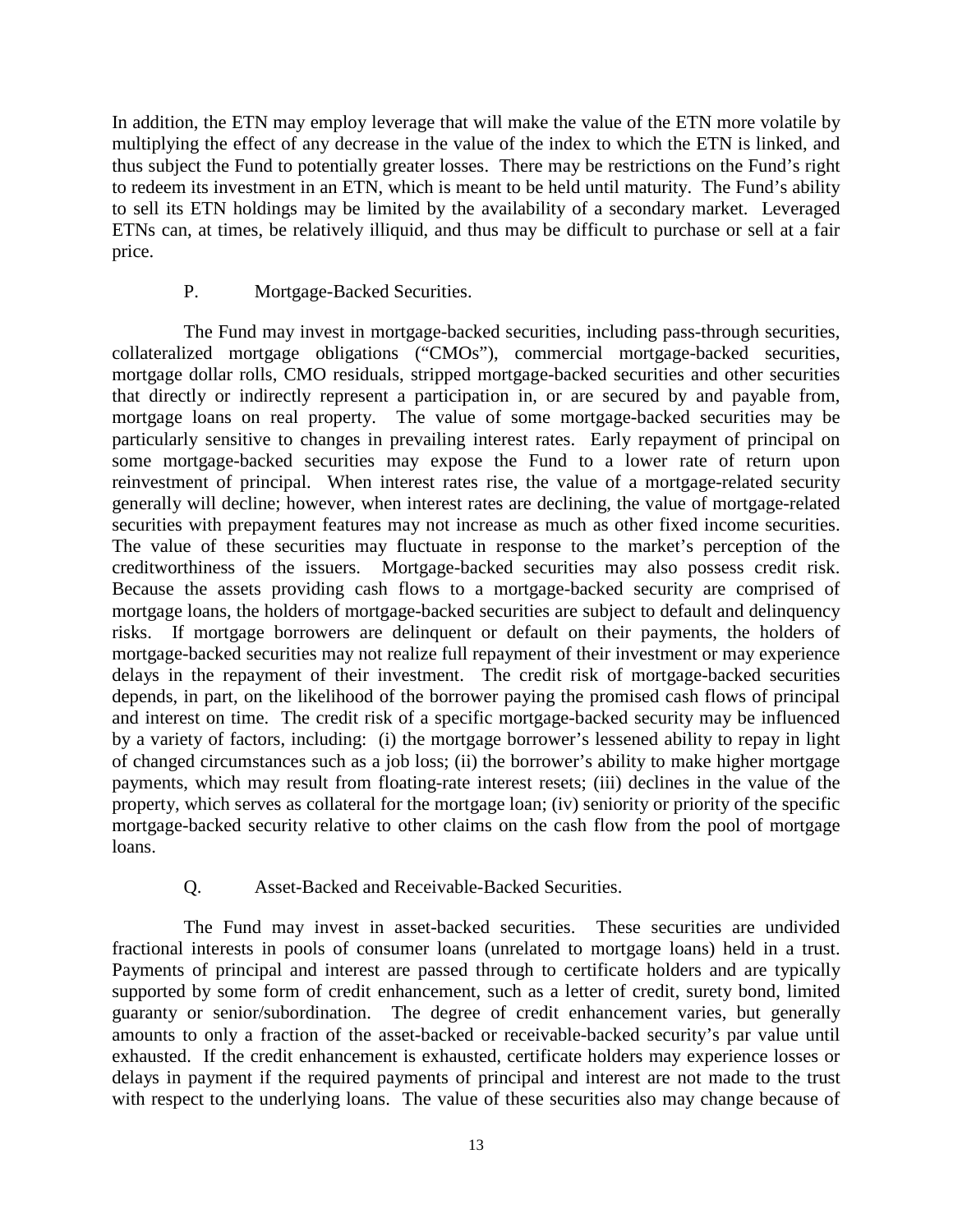changes in the market's perception of the creditworthiness of the servicing agent for the loan pool, the originator of the loans or the financial institution providing the credit enhancement. Asset-backed and receivable-backed securities are ultimately dependent upon payment of consumer loans by individuals, and the certificate holder generally has no recourse against the entity that originated the loans. The underlying loans are subject to prepayments that shorten the securities' weighted average life and may lower their return. As prepayments flow through at par, total returns would be affected by the prepayments; if a security were trading at a premium, its total return would be lowered by prepayments, and if a security were trading at a discount, its total return would be increased by prepayments.

### R. Income Trusts.

The Fund may invest in income trusts, including real estate investment trusts, business trusts and oil royalty trusts. Income trusts are operating businesses that have been put into a trust. They pay out the bulk of their free cash flow to unit holders. These trusts are regarded as equity investments with fixed income attributes or high-yield debt with no fixed maturity date, and typically offer regular income payments and a significant premium yield compared to other types of fixed income investments.

*Real Estate Investment Trusts.* A real estate investment trust ("REIT") is an income trust that invests substantially all of its assets in interests in real estate. Equity REITs are those that purchase or lease land and buildings and generate income primarily from rental income. Equity REITs may also realize capital gains (or losses) when selling property that has appreciated (or depreciated) in value. Mortgage REITs are those that invest in real estate mortgages and generate income primarily from interest payments on mortgage loans. Hybrid REITs generally invest in both real property and mortgages. Real estate-related equity securities also include those insured by real estate developers, companies with substantial real estate holdings (for investment or as part of their operations), as well as companies whose products and services are directly related to the real estate industry, such as building supply manufacturers, mortgage lenders or mortgage servicing companies. Risks associated with REIT investments include the fact that equity and mortgage REITs are dependent upon specialized management skills and are not fully diversified. These characteristics subject REITs to the risks associated with financing a limited number of projects. They are also subject to heavy cash flow dependency, defaults by borrowers and self-liquidation. Additionally, equity REITs may be affected by any changes in the value of the underlying property owned by the trusts, and mortgage REITs may be affected by the quality of any credit extended, as well as changes in interest rates.

*Oil Royalty Trusts.* The Fund may invest in oil royalty trusts that are traded on the stock exchanges (including foreign stock exchanges). Oil royalty trusts pass on to unit-holders the cash flow received from the sale of the oil and gas produced from the oil and gas reserves underlying the royalty trust, after certain deductions. As such, royalty trust distribution levels and unit prices are highly dependent on commodity prices, which can be highly volatile. Moreover, as the underlying oil and gas reserves are produced, the remaining reserves attributable to the trust are depleted. The ability of the trust to replace reserves is therefore fundamental to its ability to maintain distribution levels and unit prices over time. Oil royalty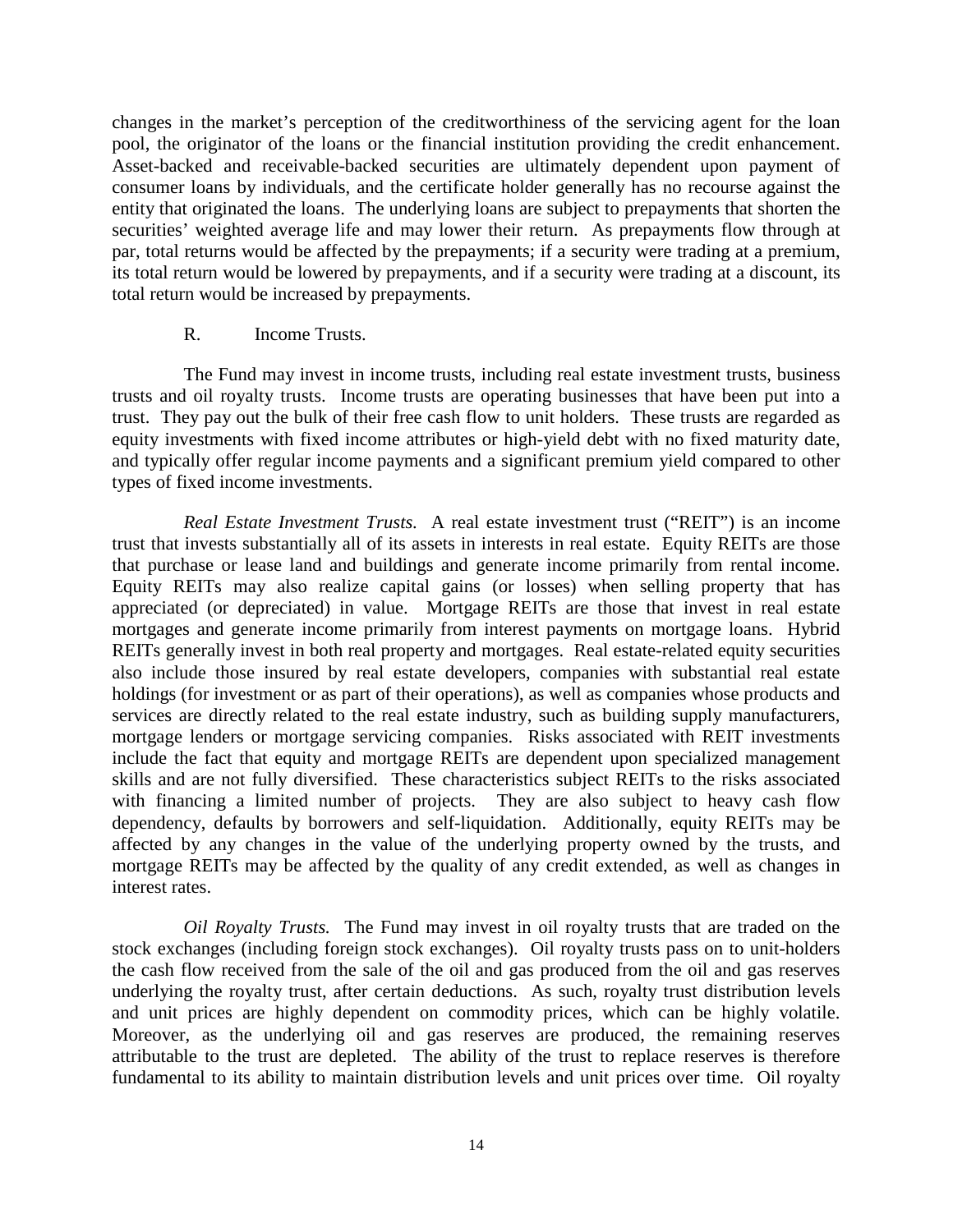trusts manage reserve depletion through reserve additions resulting from internal capital development activities and through acquisitions.

Because they distribute the bulk of their cash flow to unit-holders, oil royalty trusts are effectively precluded from internally originating new oil and gas prospects. Therefore, these trusts typically grow through acquisition of producing companies or those with proven reserves of oil and gas, funded through the issuance of additional equity or debt securities. Consequently, the trusts are considered less exposed to the uncertainties faced by a traditional exploration and production corporation. However, they are still exposed to commodity and reserve risk, as well as operating risk. Hedging strategies utilized by these trusts can provide partial mitigation against commodity risk, while reserve risk can only be addressed through appropriate due diligence prior to investment. As with REITs, management plays a very important role in mitigating these inherent risks while maximizing value through prudent corporate and asset acquisitions and exploitation of existing reserves of oil and gas. When the Fund invests in foreign oil royalty trusts, it will also be subject to foreign securities risks, which are more fully described above.

*Business Trusts.* A business trust is an income trust that invests primarily in entities whose principal business is in the manufacturing, service or general industrial sectors. One of the primary attractions of business trusts, in addition to their relatively high yield, is their ability to enhance diversification in the portfolio as they cover a broad range of industries and geographies, including public refrigerated warehousing, mining, coal distribution, sugar distribution, forest products, retail sales, food sales and processing, chemical recovery and processing, data processing, gas marketing and check printing. Investments in business trusts are subject to risks related to the underlying operating companies controlled by such trusts. These risks will vary depending on the industries represented by the underlying investments.

S. Limited Partnerships.

The Fund may invest in exchange-traded limited partnerships, including master limited partnerships. A limited partnership is an entity receiving partnership taxation treatment under the Internal Revenue Code, which results in the limited partnership not paying income taxes at the entity level. The Fund would own limited partner units, and would have no role in the management of the limited partnership. The general partners control the operations and management of the partnership. Limited partnerships typically are structured so that general partners have first priority to receive distributions up to an established minimum amount, and receive a greater interest in the incremental income compared to the limited partners. This structure gives the general partner the incentive to undertake acquisitions and growth projects to increase distributions to all partners, but may create a conflict of interest for the general partners, as they may be motivated to pursue projects with high risk and high potential reward. Most limited partnerships are engaged in natural resource-based activities such as the processing, transportation and storage of minerals or other natural resources. Investing in these limited partnerships will expose the Fund to risks specific to energy and natural resources commodity enterprises, as well as issuer-specific risks. In addition, many limited partnerships have smaller capitalizations, and are subject to liquidity risk and more price volatility.

T. Obligations of Supranational Entities.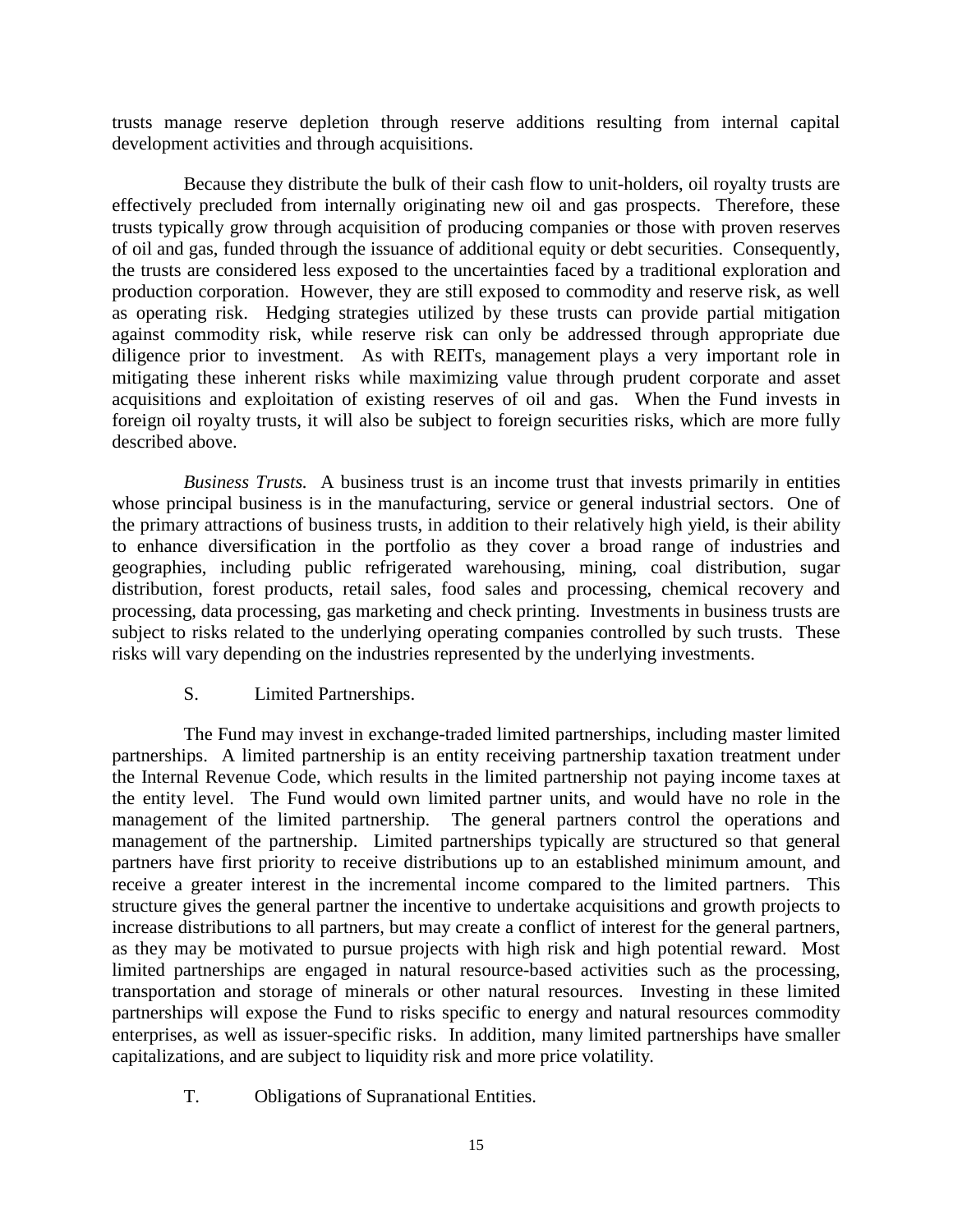The Fund may invest in obligations of supranational entities designated or supported by governmental entities to promote economic reconstruction or development and of international banking institutions and related government agencies. Examples include the International Bank for Reconstruction and Development (the "World Bank"), the European Coal and Steel Community, the Asian Development Bank and the Inter-American Development Bank. Each supranational entity's lending activities are limited to a percentage of its total capital (including "callable capital" contributed by its governmental members at the entity's call), reserves and net income. There is no assurance that participating governments will be able or willing to honor their commitments to make capital contributions to a supranational entity.

### U. Sovereign Obligations.

The Fund may invest in sovereign debt obligations. Investments in sovereign debt obligations involve special risks not present in corporate debt obligations. The issuer of the sovereign debt or the governmental authorities that control the repayment of the debt may be unable or unwilling to repay principal or interest when due, and the Fund may have limited recourse in the event of a default. During periods of economic uncertainty, the market prices of sovereign debt, and the Fund's net asset value, may be more volatile than prices of U.S. debt obligations. In the past, certain emerging markets have encountered difficulties in servicing their debt obligations, withheld payments of principal and interest and declared moratoria on the payment of principal and interest on their sovereign debts.

A sovereign debtor's willingness or ability to repay principal and pay interest in a timely manner may be affected by, among other factors, its cash flow situation, the extent of its foreign currency reserves, the availability of sufficient foreign exchange, the relative size of the debt service burden, the sovereign debtor's policy toward principal international lenders and local political constraints. Sovereign debtors may also be dependent on expected disbursements from foreign governments, multilateral agencies and other entities to reduce principal and interest arrearages on their debt. The failure of a sovereign debtor to implement economic reforms, achieve specified levels of economic performance or repay principal or interest when due may result in the cancellation of third-party commitments to lend funds to the sovereign debtor, which may further impair such debtor's ability or willingness to service its debts.

## V. Treasury Inflation-Protected Securities (TIPS).

The Fund may invest in Treasury Inflation-Protected Securities ("TIPS"). TIPs are marketable securities whose principal is adjusted by changes in the Consumer Price Index (the "Index"). The principal of a TIPS increases with inflation (a rise in the Index) and decreases with deflation (a drop in the index). The relationship between TIPS and the Consumer Price Index affects both the sum investors are paid when a TIPS matures and the amount of interest that a TIPS pays every six months. TIPS pay interest at a fixed rate, which is determined at auction. Because the rate is applied to the adjusted principal, however, interest payments can vary in amount from one period to the next. If inflation occurs, the interest payment increases. In the event of deflation, the interest payment decreases. At the maturity of a TIPS, you receive the adjusted principal or the original principal, whichever is greater. TIPS are designed to provide protection against both inflation and deflation.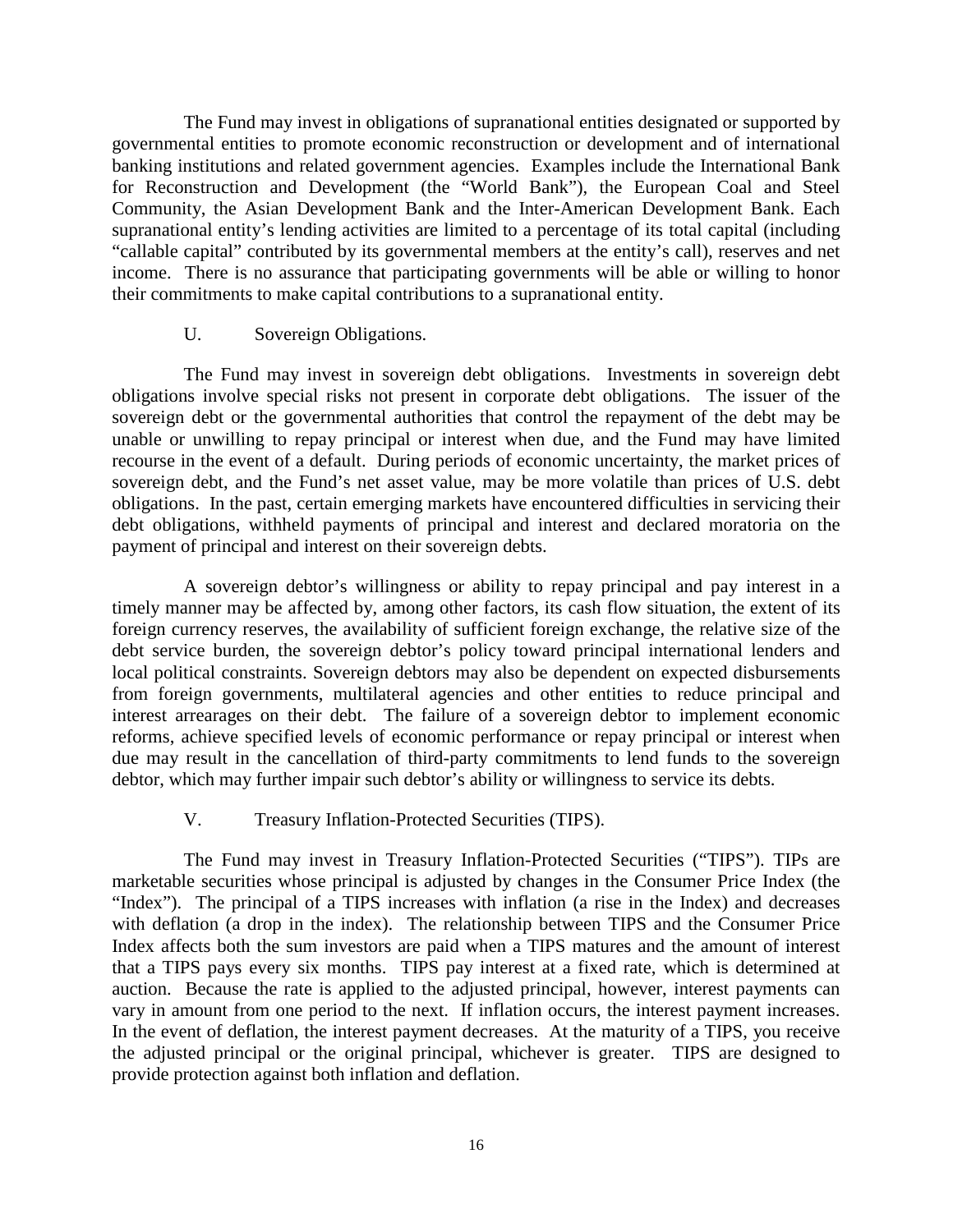### W. Variable and Floating Rate Instruments.

Certain obligations purchased by the Fund may carry variable or floating rates of interest, may involve a conditional or unconditional demand feature and may include variable amount master demand notes. Variable and floating rate instruments are issued by a wide variety of issuers and may be issued for a wide variety of purposes, including as a method of reconstructing cash flows.

Subject to their investment objective policies and restrictions, the Fund may acquire variable and floating rate instruments. A variable rate instrument is one whose terms provide for the adjustment of its interest rate on set dates and which, upon such adjustment, can reasonably be expected to have a market value that approximates its par value. The Fund may purchase extendable commercial notes. Extendable commercial notes are variable rate notes which normally mature within a short period of time (e.g., 1 month) but which may be extended by the issuer for a maximum maturity of thirteen months.

A floating rate instrument is one whose terms provide for the adjustment of its interest rate whenever a specified interest rate changes and which, at any time, can reasonably be expected to have a market value that approximates its par value. Floating rate instruments are frequently not rated by credit rating agencies; however, unrated variable and floating rate instruments purchased by the Fund will be determined by the Adviser to be of comparable quality at the time of purchase to rated instruments eligible for purchase under the Fund's investment policies. There may be no active secondary market with respect to a particular variable or floating rate instrument purchased by the Fund. The absence of such an active secondary market could make it difficult for the Fund to dispose of the variable or floating rate instrument involved in the event the issuer of the instrument defaulted on its payment obligations, and the Fund could, for this or other reasons, suffer a loss to the extent of the default. Variable or floating rate instruments may be secured by bank letters of credit or other assets. The Fund may purchase a variable or floating rate instrument to facilitate portfolio liquidity or to permit investment of the Fund's assets at a favorable rate of return.

Past periods of high inflation, together with the fiscal measures adopted to attempt to deal with it, have seen wide fluctuations in interest rates, particularly "prime rates" charged by banks. While the value of the underlying floating or variable rate securities may change with changes in interest rates generally, the nature of the underlying floating or variable rate should minimize changes in value of the instruments. Accordingly, as interest rates decrease or increase, the potential for capital appreciation and the risk of potential capital depreciation is less than would be the case with a portfolio of fixed rate securities. The Fund's portfolio may contain floating or variable rate securities on which stated minimum or maximum rates, or maximum rates set by state law, limit the degree to which interest on such floating or variable rate securities may fluctuate; to the extent it does, increases or decreases in value may be somewhat greater than would be the case without such limits. Because the adjustment of interest rates on the floating or variable rate securities is made in relation to movements of the applicable banks' "prime rates" or other short-term rate securities adjustment indices, the floating or variable rate securities are not comparable to long-term fixed rate securities. Accordingly, interest rates on the floating or variable rate securities may be higher or lower than current market rates for fixed rate obligations of comparable quality with similar maturities.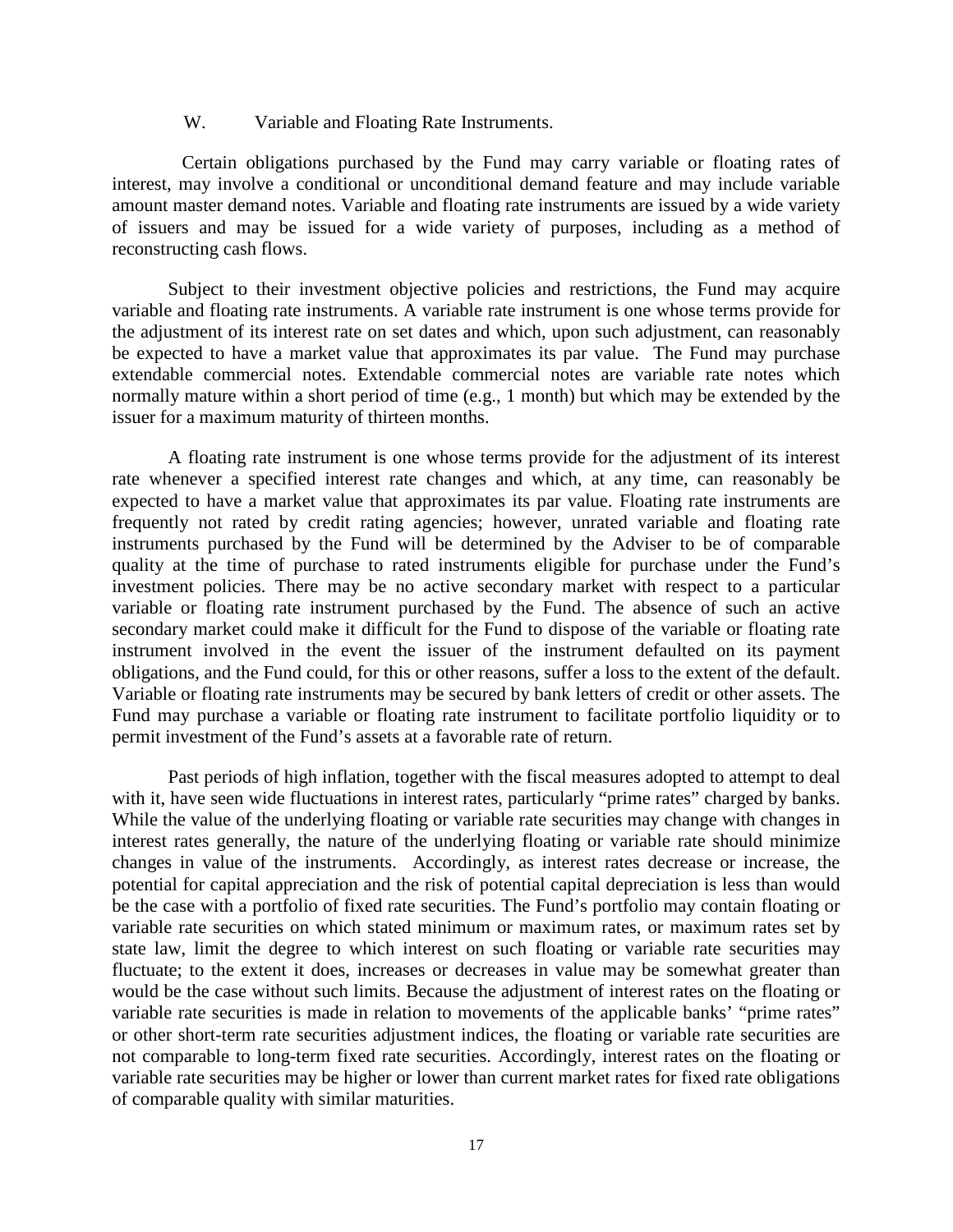*Variable Amount Master Demand Notes.* Variable amount master demand notes are demand notes that permit the indebtedness to vary and provide for periodic adjustments in the interest rate according to the terms of the instrument. Because master demand notes are direct lending arrangements between the Fund and the issuer, they are not normally traded. Although there is no secondary market in the notes, the Fund may demand payment of principal and accrued interest. The Adviser will consider the earning power, cash flow, and other liquidity ratios of the issuers of such notes and will continuously monitor their financial status and ability to meet payment on demand. In determining average weighted portfolio maturity, a variable amount master demand note will be deemed to have a maturity equal to the period of time remaining until the principal amount can be recovered from the issuer through demand.

*Limitations on the Use of Variable and Floating Rate Notes*. Variable and floating rate instruments for which no readily available market exists (e.g., illiquid securities) will be purchased in an amount which, together with securities with legal or contractual restrictions on resale or for which no readily available market exists (including repurchase agreements providing for settlement more than seven days after notice), exceeds 5% of the Fund's net assets only if such instruments are subject to a demand feature that will permit the Fund to demand payment of the principal within seven days after demand by the Fund. There is no limit on the extent to which the Fund may purchase demand instruments that are not illiquid or deemed to be liquid in accordance with the Adviser's liquidity determination procedures. If not rated, such instruments must be found by the Adviser to be of comparable quality to instruments in which the Fund may invest. A rating may be relied upon only if it is provided by a Nationally Recognized Statistical Ratings Organization ("NRSRO") that is not affiliated with the issuer or guarantor of the instruments.

### X. Convertible Securities.

The Fund may invest in convertible securities. Convertible securities include fixed income securities that may be exchanged or converted into a predetermined number of shares of the issuer's underlying common stock at the option of the holder during a specified period. Convertible securities may take the form of convertible preferred stock, convertible bonds or debentures, units consisting of "usable" bonds and warrants or a combination of the features of several of these securities. Convertible securities are senior to common stocks in an issuer's capital structure, but are usually subordinated to similar non-convertible securities. While providing a fixed-income stream (generally higher in yield than the income derivable from common stock but lower than that afforded by a similar nonconvertible security), a convertible security also gives an investor the opportunity, through its conversion feature, to participate in the capital appreciation of the issuing company depending upon a market price advance in the convertible security's underlying common stock.

The Fund will limit its purchases of convertible securities to issues rated "BB" or higher by S&P or "Ba" or higher by Moody's, or if unrated, determined by the Adviser to be of comparable quality. Issues rated "BBB" or higher by S&P or "Baa2" or higher by Moody's are generally considered to be of investment grade quality. Investment grade debt securities generally have adequate to strong protection of principal and interest payments. In the lower end of this category, adverse economic conditions or changing circumstances are more likely to lead to a weakened capacity to pay interest and repay principal than in higher rated categories. Issues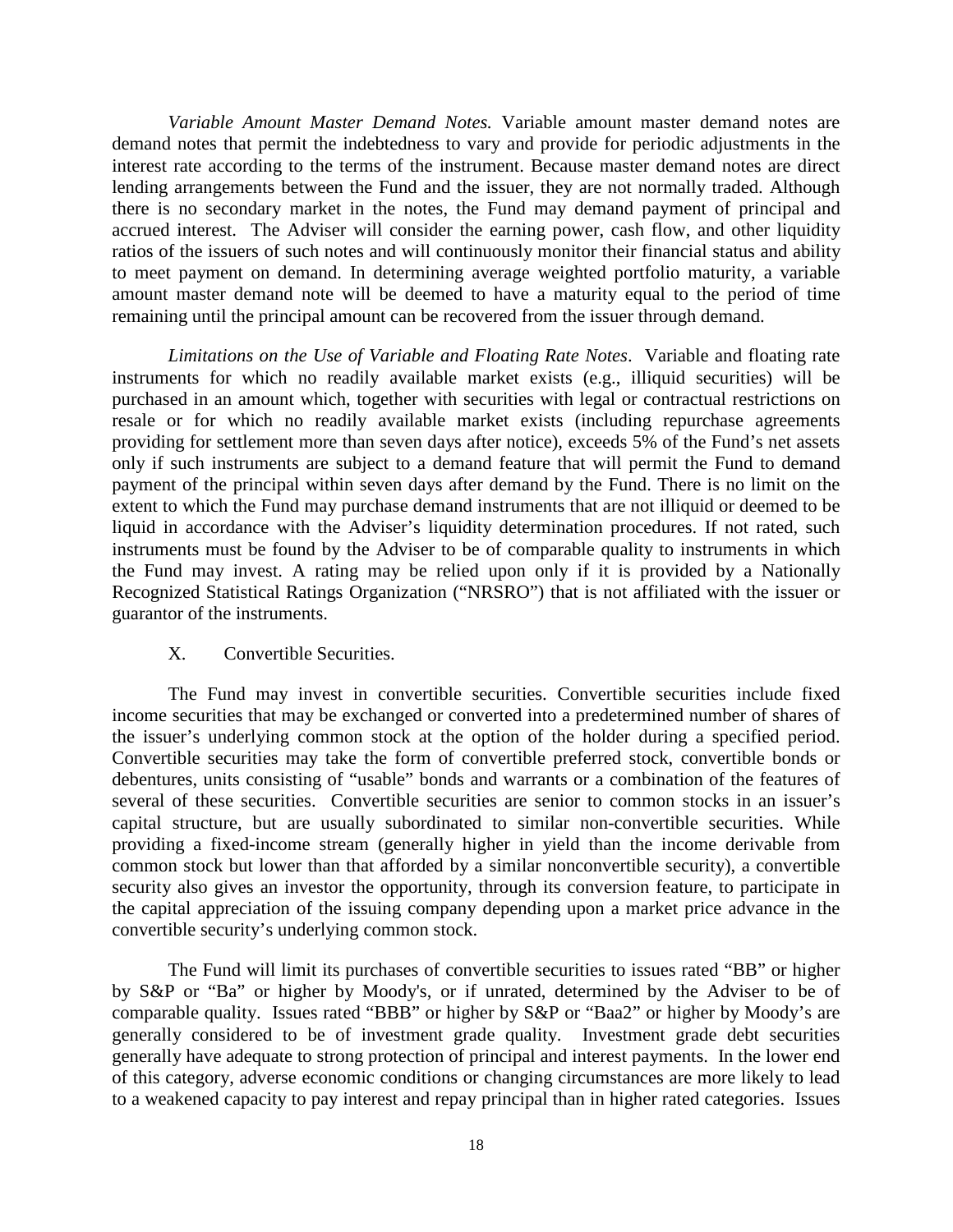rated "BB" by S&P or "Ba" by Moody's are generally considered to be predominantly speculative with respect to capacity to pay interest and repay principal. While such issues have less near-term vulnerability to default than lower rated issues, they face major ongoing exposure to adverse business, financial or economic conditions, which could lead to inadequate capacity to make timely interest and principal payments. The Adviser may incorrectly analyze the risks inherent in convertible securities, such as the issuer's ability to meet interest and principal payments, resulting in a loss to the Fund.

### Y. Hedging Transactions.

The Fund may utilize various other investment strategies as described below to hedge various market risks (such as interest rates, currency exchange rates, and broad or specific equity market movements), or to manage the effective maturity or duration of fixed-income securities. Such strategies are generally accepted by modern portfolio managers and are regularly utilized by many mutual funds and other institutional investors. Techniques and instruments may change over time as new instruments and strategies are developed or regulatory changes occur.

In the course of pursuing these investment strategies, the Fund may purchase and sell exchange-listed and over-the-counter put and call options on securities, equity and fixed-income indices and other financial instruments, purchase and sell financial futures contracts and options thereon, and enter into various interest rate transactions such as swaps, caps, floors and collars (collectively, all the above are called "Hedging Transactions"). Hedging Transactions may be used to attempt to protect against possible changes in the market value of securities held in or to be purchased for the Fund's portfolio resulting from securities markets or currency exchange rate fluctuations, to protect the Fund's unrealized gains in the value of its portfolio securities, to facilitate the sale of such securities for investment purposes, to manage the effective maturity or duration of the Fund's portfolio, or to establish a position in the derivatives markets as a temporary substitute for purchasing or selling particular securities. No more than 5% of the Fund's assets will be committed to Hedging Transactions entered into for non-hedging purposes. Any or all of these investment techniques may be used at any time and there is no particular strategy that dictates the use of one technique rather than another, as use of any Hedging Transaction is a function of numerous variables including market conditions. The ability of the Fund to utilize these Hedging Transactions successfully will depend on the Adviser's ability to predict pertinent market movements, which cannot be assured. The Fund will comply with applicable regulatory requirements when implementing these strategies, techniques and instruments. Hedging Transactions involving financial futures and options thereon will be purchased, sold or entered into only for bona fide hedging, risk management or portfolio management purposes and not for speculative purposes.

Hedging Transactions have risks associated with them including possible default by the other party to the transaction, illiquidity and, to the extent the Adviser's view as to certain market movements is incorrect, the risk that the use of such Hedging Transactions would result in losses greater than if they had not been used. Use of put and call options may result in losses to the Fund, force the sale or purchase of portfolio securities at inopportune times or for prices higher than (in the case of put options) or lower than (in the case of call options) current market values, limit the amount of appreciation the Fund can realize on its investments or cause the Fund to hold a security it might otherwise sell. The use of options and futures transactions entails certain other risks. In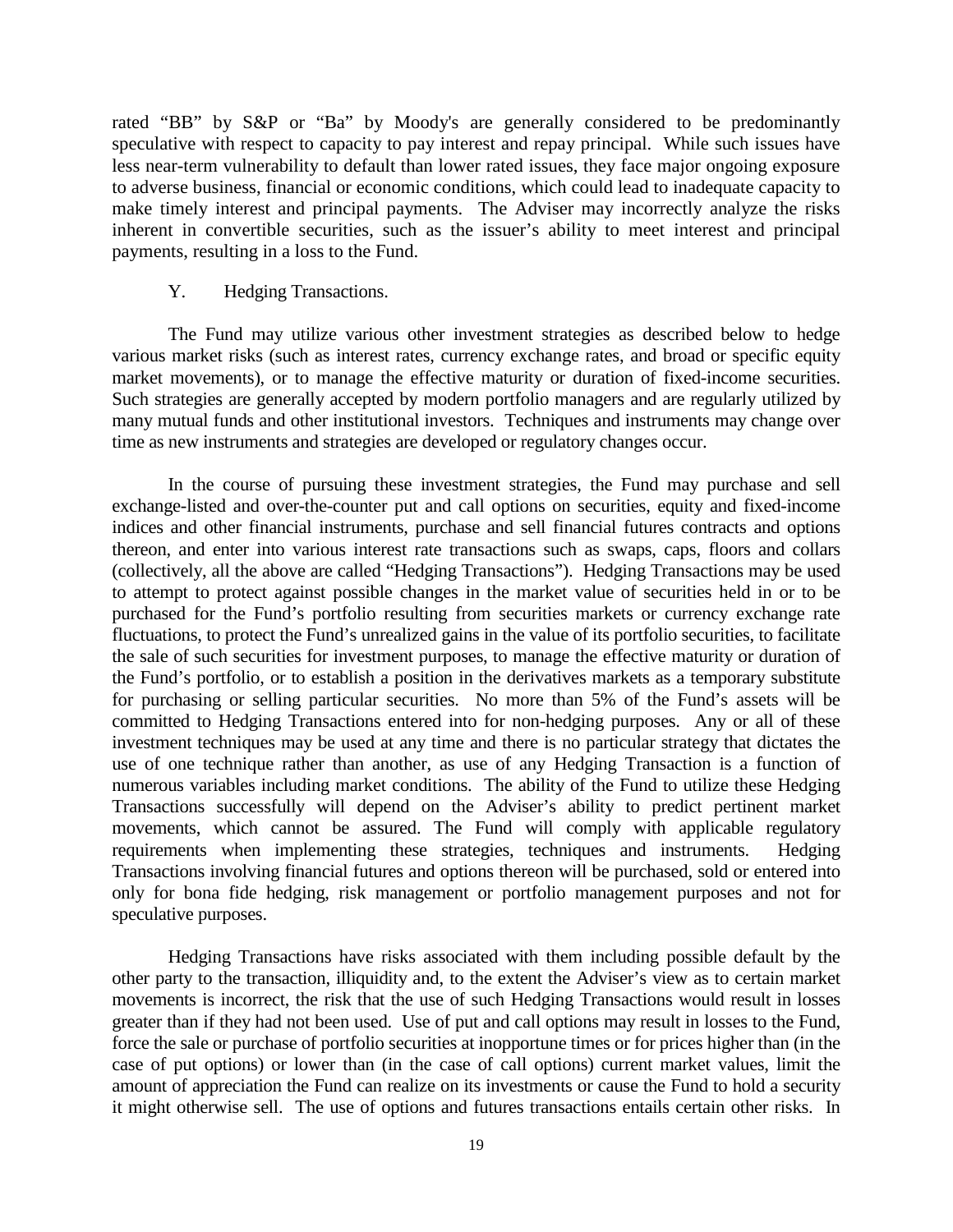particular, the variable degree of correlation between price movements of futures contracts and price movements in the related portfolio position of the Fund creates the possibility that losses on the hedging instrument may be greater than gains in the value of the Fund's position. In addition, futures and options markets may not be liquid in all circumstances and certain over-the-counter options may have no markets. As a result, in certain markets, the Fund might not be able to close out a transaction without incurring substantial losses, if at all. Although the use of futures and options transactions for hedging should tend to minimize the risk of loss due to a decline in the value of the hedged position, at the same time they tend to limit any potential gain which might result from an increase in value of such position. Finally, the daily variation margin requirements for futures contracts would create a greater ongoing potential financial risk than would purchases of options, where the exposure is limited to the cost of the initial premium. Losses resulting from the use of Hedging Transactions would reduce net asset value, and possibly income, and such losses can be greater than if the Hedging Transactions had not been utilized.

*General Characteristics of Options.* Put options and call options typically have similar structural characteristics and operational mechanics regardless of the underlying instrument on which they are purchased or sold. Thus, the following general discussion relates to each of the particular types of options discussed in greater detail below. In addition, many Hedging Transactions involving options require segregation of Fund assets in special accounts, as described below under "Use of Segregated and Other Special Accounts."

A put option gives the purchaser of the option, upon payment of a premium, the right to sell, and the writer the obligation to buy, the underlying security, commodity, index, currency or other instrument at the exercise price. For example, the Fund's purchase of a put option on a security might be designed to protect its holdings in the underlying instrument (or, in some cases, a similar instrument) against a substantial decline in the market value by giving the Fund the right to sell such instrument at the option exercise price. A call option, upon payment of a premium, gives the purchaser of the option the right to buy, and the seller the obligation to sell, the underlying instrument at the exercise price. The Fund's purchase of a call option on a security, financial future, index, currency or other instrument might be intended to protect the Fund against an increase in the price of the underlying instrument that it intends to purchase in the future by fixing the price at which it may purchase such instrument. The Fund is authorized to purchase and sell exchangelisted options and over-the-counter options ("OTC options"). Exchange-listed options are issued by a regulated intermediary such as the Options Clearing Corporation ("OCC"), which guarantees the performance of the obligations of the parties to such options.

With certain exceptions, OCC-issued and exchange-listed options generally settle by physical delivery of the underlying security or currency, although in the future cash settlement may become available. Index options and Eurodollar instruments are cash settled for the net amount, if any, by which the option is "in-the-money" (i.e., where the value of the underlying instrument exceeds, in the case of a call option, or is less than, in the case of a put option, the exercise price of the option) at the time the option is exercised. Frequently, rather than taking or making delivery of the underlying instrument through the process of exercising the option, listed options are closed by entering into offsetting purchase or sale transactions that do not result in ownership of the new option.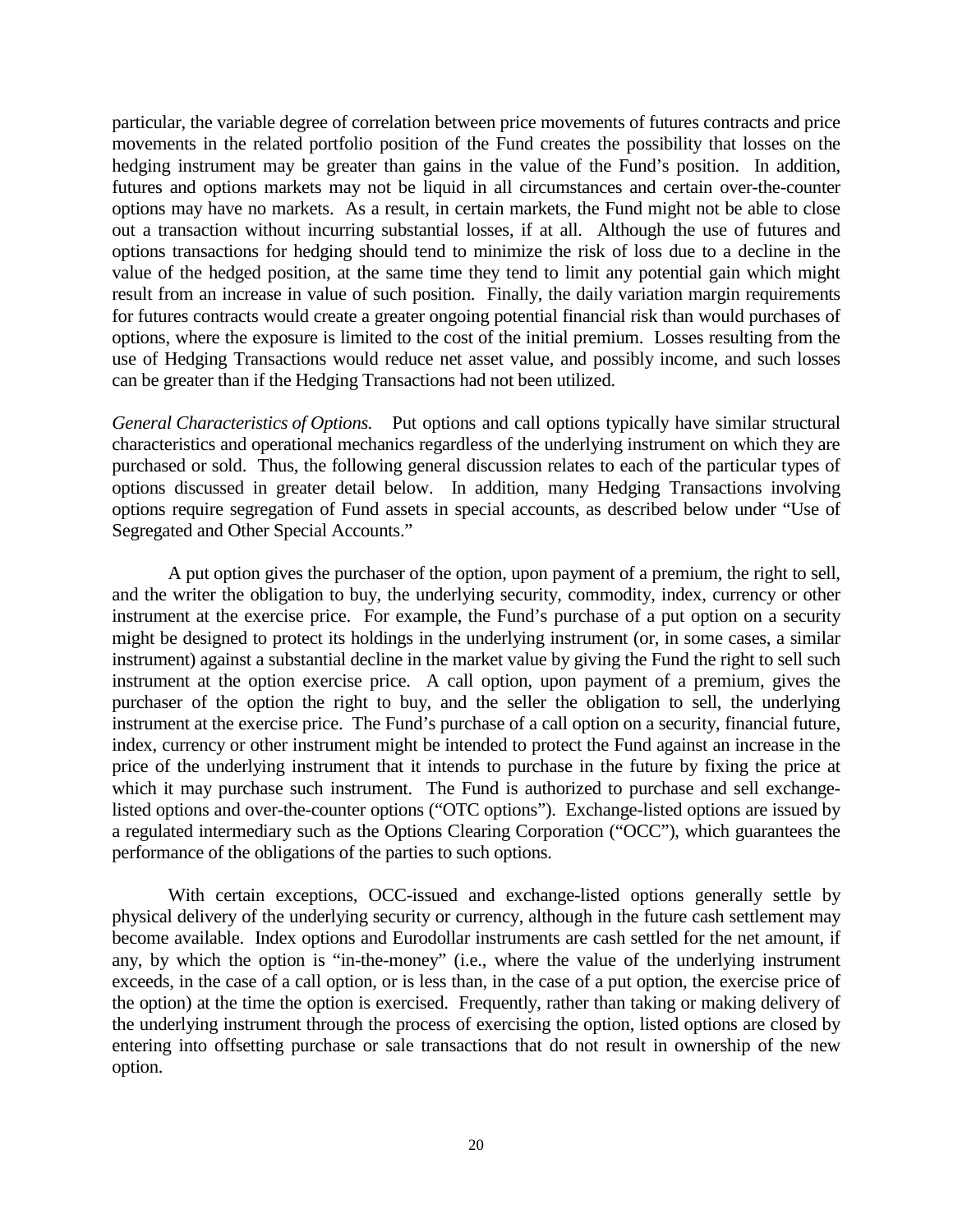The Fund's ability to close out its position as a purchaser or seller of an OCC or exchangelisted put or call option is dependent, in part, upon the liquidity of the option market. Among the possible reasons for the absence of a liquid option market on an exchange are: (i) insufficient trading interest in certain options; (ii) restrictions on transactions imposed by an exchange; (iii) trading halts, suspensions or other restrictions imposed with respect to particular classes or series of options or underlying securities including reaching daily price limits; (iv) interruption of the normal operations of the OCC or an exchange; (v) inadequacy of the facilities of an exchange or OCC to handle current trading volume; or (vi) a decision by one or more exchanges to discontinue the trading of options (or a particular class or series of options), in which event the relevant market for that option on that exchange would cease to exist, although outstanding options on that exchange would generally continue to be exercisable in accordance with their terms.

The hours of trading for listed options may not coincide with the hours during which the underlying financial instruments are traded. To the extent that the option markets close before the markets for the underlying financial instruments, significant price and rate movements can take place in the underlying markets that cannot be reflected in the option markets.

OTC options are purchased from or sold to securities dealers, financial institutions or other parties ("Counterparties") through direct bilateral agreement with the Counterparty. In contrast to exchange-listed options, which generally have standardized terms and performance mechanics, all the terms of an OTC option, including such terms as method of settlement, term, exercise price, premium, guarantees and security, are set by negotiation of the parties. The Fund will only sell OTC options (other than OTC currency options) that are subject to a buy-back provision permitting the Fund to require the Counterparty to sell the option back to the Fund at a formula price within seven days. The Fund expects generally to enter into OTC options that have cash settlement provisions, although it is not required to do so.

Unless the parties provide for it, there is no central clearing or guaranty function in an OTC option. As a result, if the Counterparty fails to make or take delivery of the security, currency or other instrument underlying an OTC option it has entered into with the Fund or fails to make a cash settlement payment due in accordance with the terms of that option, the Fund will lose any premium paid for the option as well as any anticipated benefit of the transaction. Accordingly, the Adviser must assess the creditworthiness of each such Counterparty or any guarantor or credit enhancement of the Counterparty's credit to determine the likelihood that the terms of the OTC option will be satisfied. While this type of arrangement allows the Fund greater flexibility to tailor an option to its needs, OTC options generally involve greater credit risk than exchange-traded options, which are guaranteed by the clearing organization of the exchanges where they are traded. The risk of illiquidity also is greater with OTC options, since these options generally can be closed out only by negotiation with the other party to the option.

If the Fund sells a call option, the premium that it receives may serve as a partial hedge, to the extent of the option premium, against a decrease in the value of the underlying securities or instruments in its portfolio or will increase the Fund's income. The sale of put options can also provide income.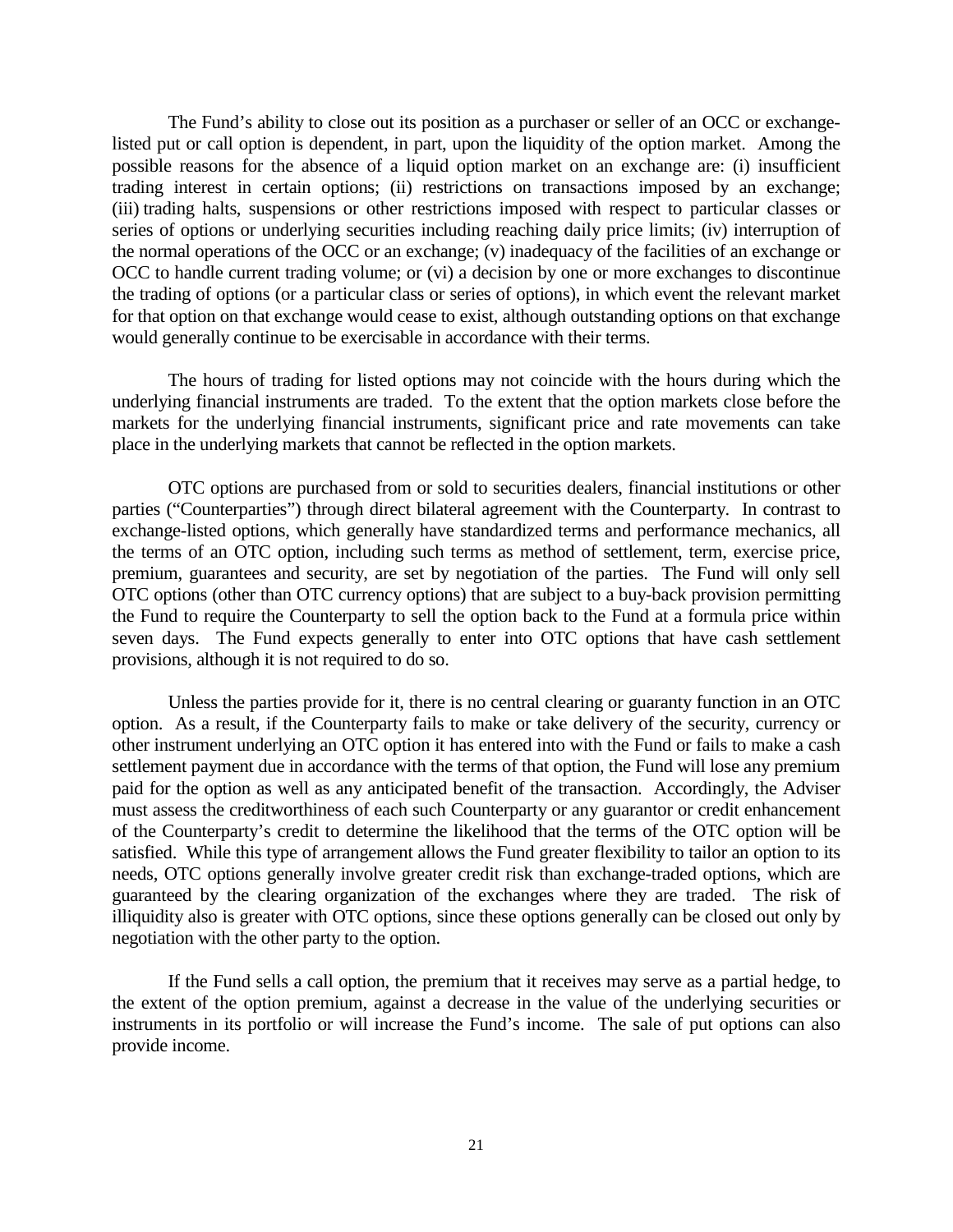The Fund may purchase and sell call options on securities, including U.S. Treasury and agency securities, mortgage-backed securities, corporate debt securities, equity securities (including convertible securities), ETFs (including fixed income ETFs) and Eurodollar instruments that are traded on U.S. and foreign securities exchanges and in the over-the-counter markets and on securities indices, currencies and futures contracts. All calls sold by the Fund must be "covered" (i.e., the Fund must own the securities or futures contract subject to the call) or must meet the asset segregation requirements described below as long as the call is outstanding. Even though the Fund will receive the option premium to help protect it against loss, a call sold by the Fund exposes the Fund during the term of the option to possible loss of opportunity to realize appreciation in the market price of the underlying security or instrument and may require the Fund to hold a security or instrument which it might otherwise have sold.

The Fund may purchase and sell put options on securities including U.S. Treasury and agency securities, mortgage-backed securities, corporate debt securities, equity securities (including convertible securities), ETFs (including fixed income ETFs) and Eurodollar instruments (whether or not it holds the above securities in its portfolio) and on securities indices, currencies and futures contracts other than futures on individual corporate debt and individual equity securities. The Fund will not sell put options if, as a result, more than 50% of the Fund's assets would be required to be segregated to cover its potential obligations under such put options other than those with respect to futures and options thereon. In selling put options, there is a risk that the Fund may be required to buy the underlying security at a disadvantageous price above the market price.

*Risks of Options Transactions*. There are risks associated with the sale and purchase of call and put options. The seller (writer) of a call option which is covered (e.g., the writer holds the underlying security) assumes the risk of a decline in the market price of the underlying security below the purchase price of the underlying security less the premium received, and gives up the opportunity for gain on the underlying security above the exercise price of the option. The seller of an uncovered call option (that is, where the seller does not own the underlying security) assumes the risk of a theoretically unlimited increase in the market price of the underlying security above the exercise price of the option. In such event, the securities necessary to satisfy the exercise of the call option may be unavailable for purchase except at much higher prices. To the extent the premium received does not cover the difference in the market price and the exercise price, the seller will incur substantial losses when it is obligated to purchase the underlying securities at the higher market price, and sell such securities to the option holder at the lower option price. Purchasing securities to satisfy the exercise of the call option can itself cause the price of the securities to rise further, sometimes by a significant amount, thereby exacerbating the loss. The buyer of a call option assumes the risk of losing its entire premium invested in the call option. The seller (writer) of a put option assumes the risk of a decline in the market price of the underlying security below the exercise price of the option. In such case, the seller will be obligated to purchase the securities at a much higher price from the option holder than the prevailing market price of the securities. The seller will suffer substantial losses to the extent the premium received is less than the difference between the option price and the market price of the securities. The buyer of a put option assumes the risk of losing the entire premium invested in the put option.

*General Characteristics of Futures.* The Fund may enter into financial futures contracts, or purchase or sell put and call options on such futures, as a hedge against anticipated interest rate,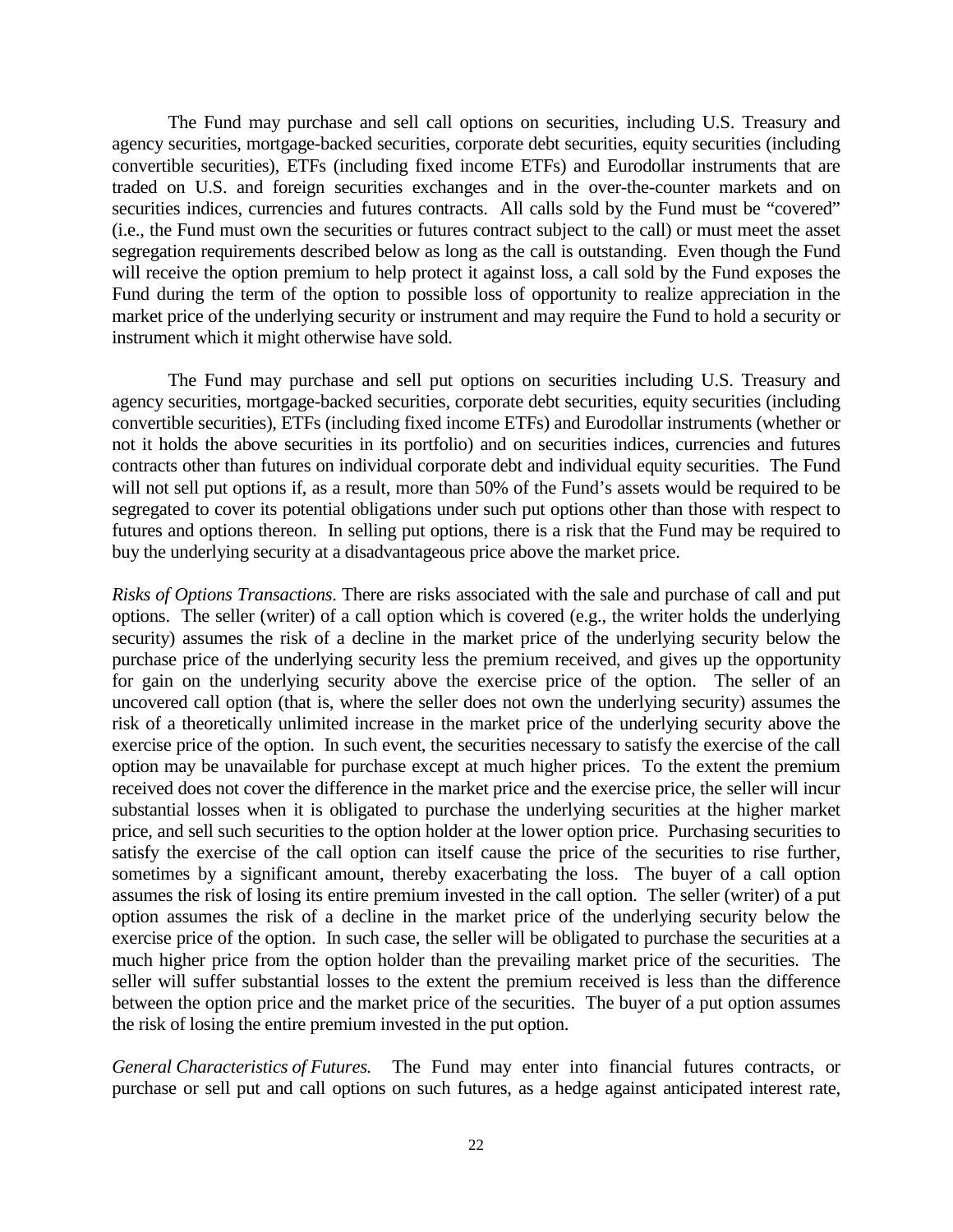currency or equity market changes, for duration management, and for risk management purposes. Futures are generally bought and sold on the commodities exchanges where they are listed with payment of initial and variation margin as described below. The sale of a futures contract creates a firm obligation by the Fund, as seller, to deliver to the buyer the specific type of financial instrument called for in the contract at a specific future time for a specified price (or, with respect to index futures and Eurodollar instruments, the net cash amount). Options on futures contracts are similar to options on securities except that an option on a futures contract gives the purchaser the right, in return for the premium paid, to assume a position in a futures contract and obligates the seller to deliver such option.

The Fund's use of financial futures and options thereon will in all cases be consistent with applicable regulatory requirements and in particular the rules and regulations of the Commodity Futures Trading Commission and will be entered into only for bona fide hedging, risk management (including duration management) or other portfolio management purposes. Typically, maintaining a futures contract or selling an option thereon requires the Fund to deposit with a financial intermediary as security for its obligations an amount of cash or other specified assets (initial margin) which initially is typically 1% to 10% of the face amount of the contract (but may be higher in some circumstances). Additional cash or assets (variation margin) may be required to be deposited thereafter on a daily basis as the mark-to-market value of the contract fluctuates. The purchase of an option on financial futures involves payment of a premium for the option without any further obligation on the part of the Fund. If the Fund exercises an option on a futures contract, it will be obligated to post initial margin (and potential subsequent variation margin) for the resulting futures position just as it would for any position. Futures contracts and options thereon are generally settled by entering into an offsetting transaction, but there can be no assurance that the position can be offset prior to settlement at an advantageous price nor that delivery will occur. The segregation requirements with respect to futures contracts and options thereon are described below.

*Options on Securities Indices and Other Financial Indices.* The Fund also may purchase and sell call and put options on securities indices and other financial indices and in so doing can achieve many of the same objectives it would achieve through the sale or purchase of options on individual securities or other instruments. Options on securities indices and other financial indices are similar to options on a security or other instrument except that, rather than settling by physical delivery of the underlying instrument, they settle by cash settlement, i.e., an option on an index gives the holder the right to receive, upon exercise of the option, an amount of cash if the closing level of the index upon which the option is based exceeds, in the case of a call, or is less than, in the case of a put, the exercise price of the option (except if, in the case of an OTC option, physical delivery is specified). This amount of cash is equal to the excess of the closing price of the index over the exercise price of the option, which also may be multiplied by a formula value. The seller of the option is obligated, in return for the premium received, to make delivery of this amount. The gain or loss of an option on an index depends on price movements in the instruments making up the market, market segment, industry or other composite on which the underlying index is based, rather than price movements in individual securities, as is the case with respect to options on securities.

*Currency Transactions.* The Fund may engage in currency transactions with Counterparties in order to hedge the value of portfolio holdings denominated in particular currencies against fluctuations in relative value. Currency transactions include forward currency contracts, exchange-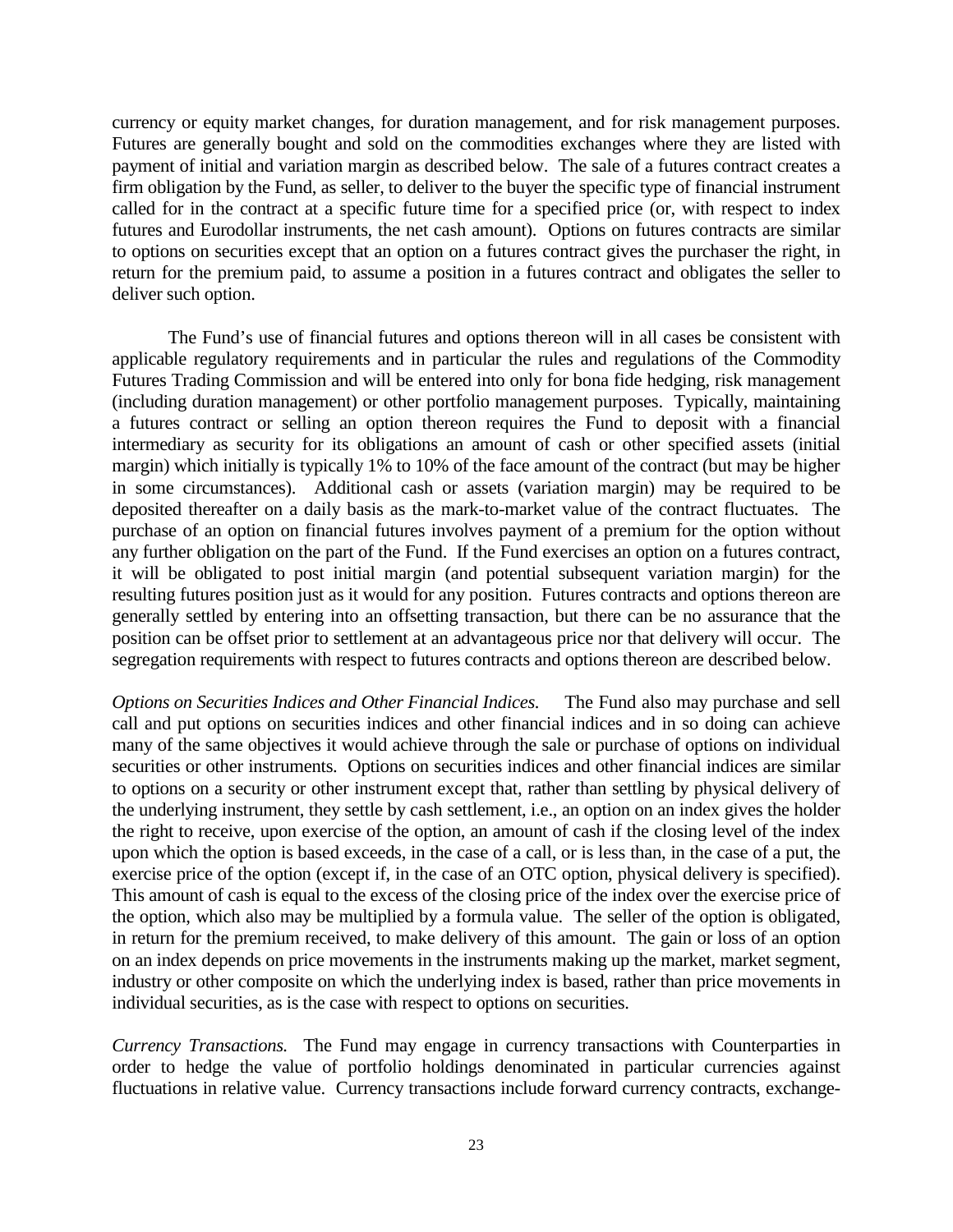listed currency futures, exchange-listed and OTC options on currencies, and currency swaps. A forward currency contract involves a privately negotiated obligation to purchase or sell (with delivery generally required) a specific currency at a future date, at a price set at the time of the contract. A currency swap is an agreement to exchange cash flows based on the notional difference among two or more currencies. The Fund may enter into currency transactions with Counterparties which have received (or the guarantors of the obligations of such Counterparties have received) a short-term credit rating of "A-1" (or better) or "P-1" by S&P or Moody's, respectively, or that have an equivalent rating from an NRSRO or (except for OTC currency options) are determined to be of equivalent credit quality by the Adviser.

The Fund's dealings in forward currency contracts and other currency transactions such as futures, options, options on futures and swaps will be limited to hedging involving either specific transactions or portfolio positions. Transaction hedging is entering into a currency transaction with respect to specific assets or liabilities of the Fund, which will generally arise in connection with the purchase or sale of its portfolio securities or the receipt of income therefrom. Position hedging is entering into a currency transaction with respect to portfolio security positions denominated or generally quoted in that currency.

The Fund will not enter into a transaction to hedge currency exposure to an extent greater, after netting all transactions intended to wholly or partially offset other transactions, than the aggregate market value (at the time of entering into the transaction) of the securities held in their portfolios that are denominated or generally quoted in or currency convertible into such currency other than with respect to proxy hedging as described below.

The Fund may also cross-hedge currencies by entering into transactions to purchase or sell one or more currencies that are expected to decline in value relative to other currencies to which the Fund has or in which the Fund expects to have portfolio exposure.

To reduce the effect of currency fluctuations on the value of existing or anticipated holdings of portfolio securities, the Fund may also engage in proxy hedging. Proxy hedging is often used when the currency to which the Fund's portfolio is exposed is difficult to hedge or to hedge against the dollar. Proxy hedging entails entering to a forward contract to sell a currency whose changes in value are generally considered to be linked to a currency or currencies in which some or all of the Fund's portfolio securities are or are expected to be denominated, and to buy U.S. dollars. The amount of the contract would not exceed the value of the Fund's securities denominated in linked currencies. For example, if the Adviser considers the Austrian schilling linked to the German deutschemark (the "D-mark"), the Fund holds securities denominated in schillings and the Adviser believes that the value of schillings will decline against the U.S. dollar, the Adviser may enter into a contract to sell D-marks and buy dollars. Currency hedging involves some of the same risks and considerations as other transactions with similar instruments. Further, there is the risk that the perceived linkage between various currencies may not be present or may not be present during the particular time that a Fund is engaging in proxy hedging. If the Fund enters into a currency hedging transaction, the Fund will comply with the asset segregation requirements described below.

*Risks of Currency Transactions.* Currency transactions are subject to risks different from those of other portfolio transactions. Because currency control is of great importance to the issuing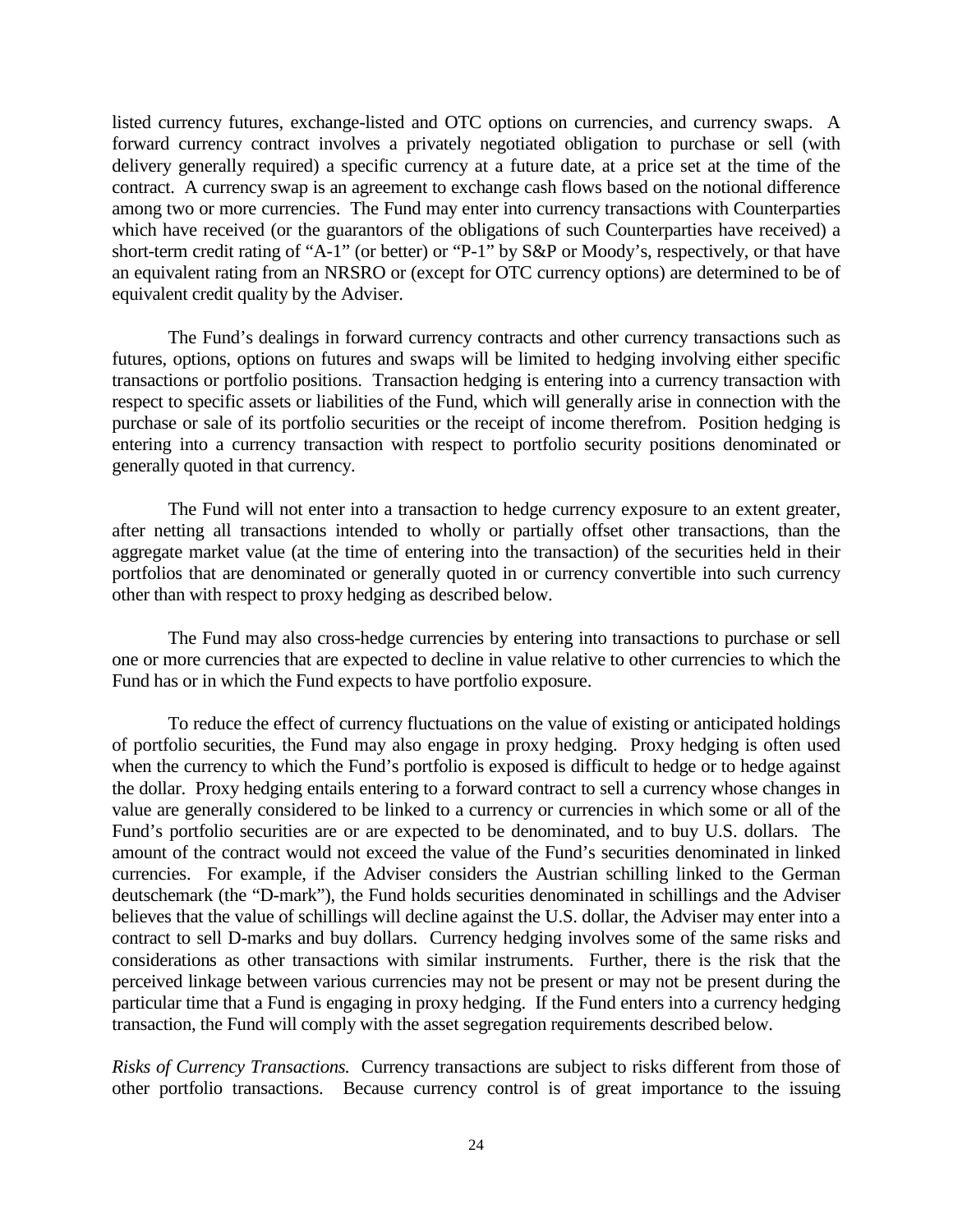governments and influences economic planning and policy, purchases and sales of currency and related instruments can be negatively affected by government exchange controls, blockages, and manipulations or exchange restrictions imposed by governments. These can result in losses to the Fund if it is unable to deliver or receive currency or funds in settlement of obligations and could also cause hedges it has entered into to be rendered useless, resulting in full currency exposure as well as incurring transaction costs. Buyers and sellers of currency futures are subject to the same risks that apply to the use of futures generally. Further, settlement of a currency futures contract for the purchase of most currencies must occur at a bank based in the issuing nation. Trading options on currency futures is relatively new, and the ability to establish and close out positions on such options is subject to the maintenance of a liquid market that may not always be available. Currency exchange rates may fluctuate based on factors extrinsic to that country's economy.

*Combined Transactions.* The Fund may enter into multiple transactions, including multiple options transactions, multiple futures transactions, multiple currency transactions (including forward currency contracts) and any combination of futures, options and currency transactions ("component" transactions), instead of a single Hedging Transaction, as part of a single or combined strategy when, in the opinion of the Adviser, it is in the best interests of the Fund to do so. A combined transaction will usually contain elements of risk that are present in each of its competent transactions. Although combined transactions are normally entered into based on the Adviser's judgment that the combined strategies will reduce risk or otherwise more effectively achieve the desired portfolio management goal, it is possible that the combination will instead increase such risks or hinder achievement of the portfolio management objective.

*Swaps, Caps, Floors and Collars.* Among the Hedging Transactions into which the Fund may enter are interest rate, currency and index swaps and the purchase or sale of related caps, floors and collars. The Fund expects to enter into these transactions primarily to preserve a return or spread on a particular investment or portion of their portfolios, to protect against currency fluctuations, as a duration management technique or to protect against any increase in the price of securities the Fund anticipates purchasing at a later date. The Fund intends to use these transactions as hedges and not as speculative investments and will not sell interest rate caps or floors where they do not own securities or other instruments providing the income stream the Fund may be obligated to pay. Interest rate swaps involve the exchange by the Fund with another party of their respective commitments to pay or receive interest, for example, an exchange of floating rate payments for fixed rate payments with respect to a notional amount of principal. A currency swap is an agreement to exchange cash flows on a notional amount of two or more currencies based on the relative value differential among them and an index swap is an agreement to swap cash flows on a notional amount based on changes in the values of the reference indices. The purchase of a cap entitles the purchaser to receive payments on a notional principal amount from the party selling such cap to the extent that a specified index exceeds a predetermined interest rate or amount. The purchase of a floor entitles the purchaser to receive payments on a notional principal amount from the party selling such floor to the extent that a specified index falls below a predetermined interest rate or amount. A collar is a combination of a cap and a floor that preserves a certain return within a predetermined range of interest rates or values.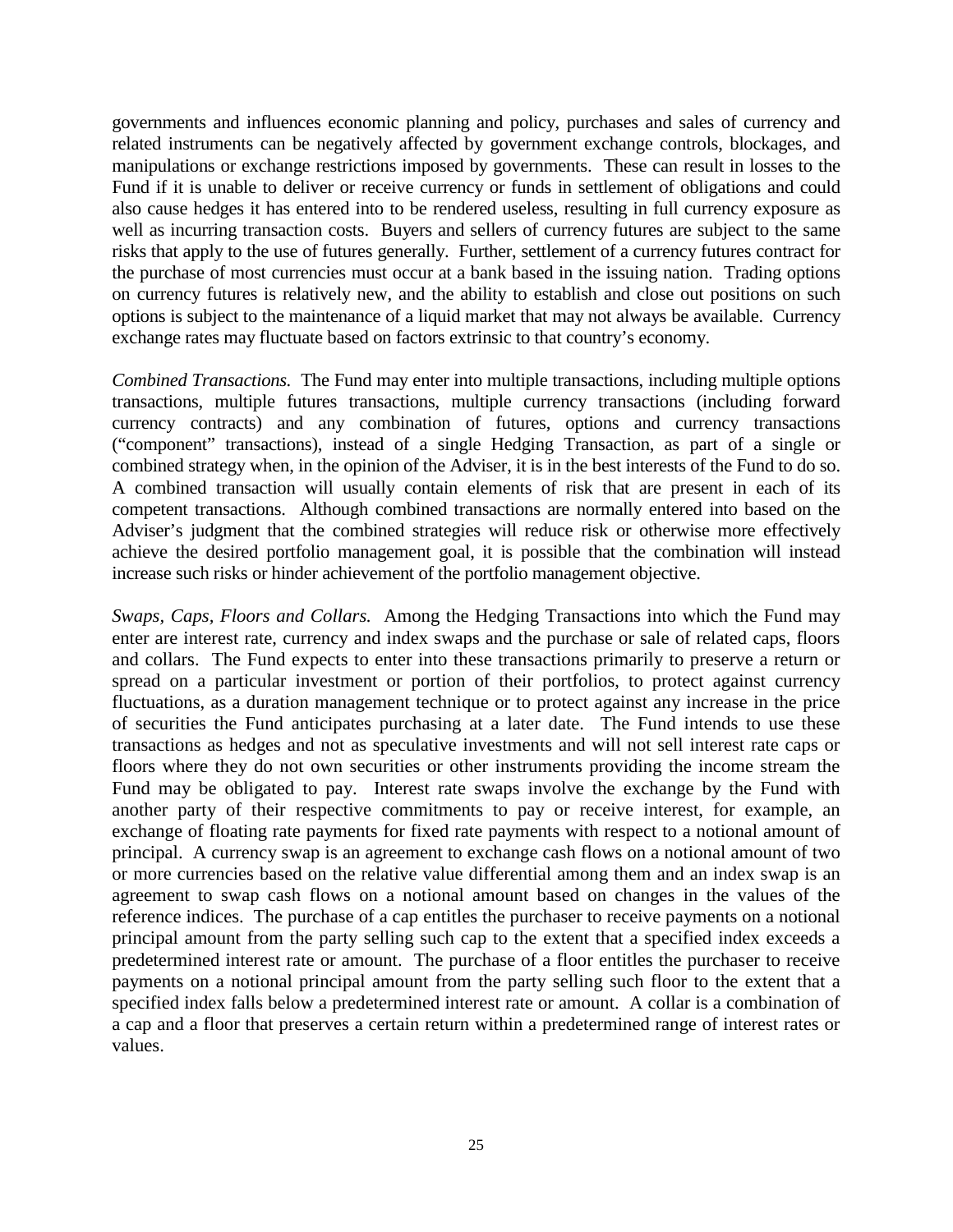The Fund will usually enter into swaps on a net basis, i.e., the two payment streams are netted out in a cash settlement on the payment date or dates specified in the instrument, with the Fund receiving or paying, as the case may be, only the net amount of the two payments. Inasmuch as these swaps, caps, floors and collars are entered into for good faith hedging purposes, the Adviser and the Fund believe such obligations do not constitute senior securities under the 1940 Act and, accordingly, will not treat them as being subject to its borrowing restrictions. The Fund will not enter into any swap, cap, floor or collar transaction unless, at the time of entering into such transaction, the unsecured long-term debt of the Counterparty, combined with any credit enhancements, is rated at least A-1 (or better) or P-1 by S&P or Moody's, respectively, or has an equivalent rating from an NRSRO or is determined to be of equivalent credit quality by the Adviser. If there is a default by the Counterparty, the Fund may have contractual remedies pursuant to the agreements related to the transaction. The swap market has grown substantially in recent years with a large number of banks and investment banking firms acting both as principals and as agents utilizing standardized swap documentation. As a result, the swap market has become relatively liquid. Caps, floors, and collars are more recent innovations for which standardized documentation has not yet been fully developed and, accordingly, they are less liquid than swaps.

*Eurodollar Instruments.* The Fund may make investments in Eurodollar instruments. Eurodollar instruments are U.S. dollar-denominated futures contracts or options thereon which are linked to the London Interbank Offered Rate ("LIBOR"), although foreign currency-denominated instruments are available from time to time. Eurodollar futures contracts enable purchasers to obtain a fixed rate for the lending of funds and sellers to obtain a fixed rate for borrowings. The Fund might use Eurodollar futures contracts and options thereon to hedge against changes in LIBOR, to which many interest rate swaps and fixed income instruments are linked.

*Risks of Hedging Transactions Outside the United States.* When conducted outside the United States, Hedging Transactions may not be regulated as rigorously as in the United States, may not involve a clearing mechanism and related guarantees, and are subject to the risk of governmental actions affecting trading in, or the prices of, foreign securities, currencies and other instruments. The value of such positions also could be adversely affected by: (i) other complex foreign political, legal and economic factors, (ii) lesser availability than in the United States of data on which to make trading decisions, (iii) delays in the Fund's ability to act upon economic events occurring in foreign markets during non-business hours in the United States, (iv) the imposition of different exercise and settlement terms and procedures and margin requirements than in the United States, and (v) lower trading volume and liquidity.

*Use of Segregated and Other Special Accounts.* Many Hedging Transactions, in addition to other requirements, require that the Fund segregate liquid assets with its Custodian to the extent Fund obligations are not otherwise "covered" through ownership of the underlying security, financial instrument or currency. In general, either the full amount of any obligation by the Fund to pay or deliver securities or assets must be covered at all times by the securities, instruments or currency required to be delivered, or, subject to any regulatory restriction, an amount of cash or liquid securities at least equal to the current amount of the obligation must be segregated with the Custodian. The segregated assets cannot be sold or transferred unless equivalent assets are substituted in their place or it is no longer necessary to segregate them. For example, a call option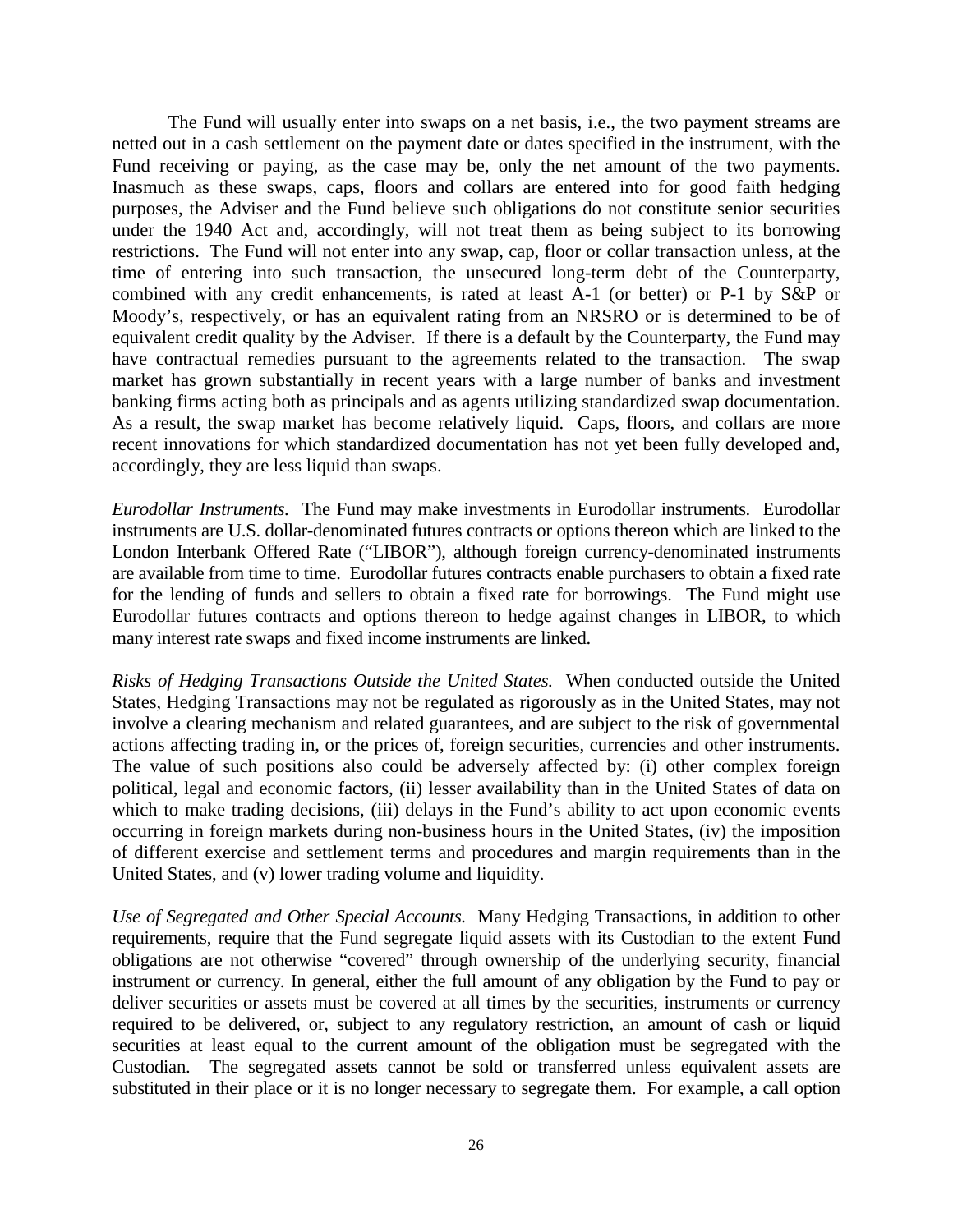written by the Fund will require the Fund to hold the securities subject to the call (or securities convertible into the needed securities without additional consideration) or to segregate liquid securities sufficient to purchase and deliver the securities if the call is exercised. A call option sold by the Fund on an index will require the Fund to own portfolio securities which correlate with the index or to segregate liquid assets equal to the excess of the index value over the exercise price on a current basis. A put option written by the Fund requires the Fund to segregate liquid, assets equal to the exercise price.

Except when the Fund enters into a forward contract for the purchase or sale of a security denominated in a particular currency, which requires no segregation, a currency contract that obligates the Fund to buy or sell currency will generally require the Fund to hold an amount of that currency or liquid securities denominated in that currency equal to the Fund's obligations or to segregate liquid high-grade assets equal to the amount of the Fund's obligation.

OTC options entered into by the Fund, including those on securities, currency, financial instruments or indices and OCC-issued and exchange-listed index options will generally provide for cash settlement. As a result, when the Fund sells these instruments it will only segregate an amount of assets equal to its accrued net obligations, as there is no requirement for payment or delivery of amounts in excess of the net amount. These amounts will equal 100% of the exercise price in the case of a noncash settled put, the same as an OCC-guaranteed listed option sold by the Fund, or the in-the-money amount plus any sell-back formula amount in the case of a cash-settled put or call. In addition, when the Fund sells a call option on an index at a time when the in-the-money amount exceeds the exercise price, the Fund will segregate, until the option expires or is closed out, cash or cash equivalents equal in value to such excess. OCC-issued and exchange-listed options sold by the Fund other than those above generally settle with physical delivery, or with an election of either physical delivery or cash settlement, and the Fund will segregate an amount of assets equal to the full value of the option. OTC options settling with physical delivery, or with an election of either physical delivery or cash settlement, will be treated the same as other options settling with physical delivery.

In the case of a futures contract or an option thereon, the Fund must deposit initial margin and possible daily variation margin in addition to segregating assets sufficient to meet its obligation to purchase or provide securities or currencies, or to pay the amount owed at the expiration of an index-based futures contract. Such assets may consist of cash, cash equivalents, liquid debt or equity securities or other acceptable assets.

With respect to swaps, the Fund will accrue the net amount of the excess, if any, of its obligations over its entitlement with respect to each swap on a daily basis and will segregate an amount of cash or liquid high-grade securities having a value equal to the accrued excess. Caps, floors and collars require segregation of assets with a value equal to the Fund's net obligation, if any.

Hedging Transactions may be covered by other means when consistent with applicable regulatory policies. The Fund may also enter into offsetting transactions so that its combined position, coupled with any segregated assets, equals its net outstanding obligation in related options and Hedging Transactions. For example, the Fund could purchase a put option if the strike price of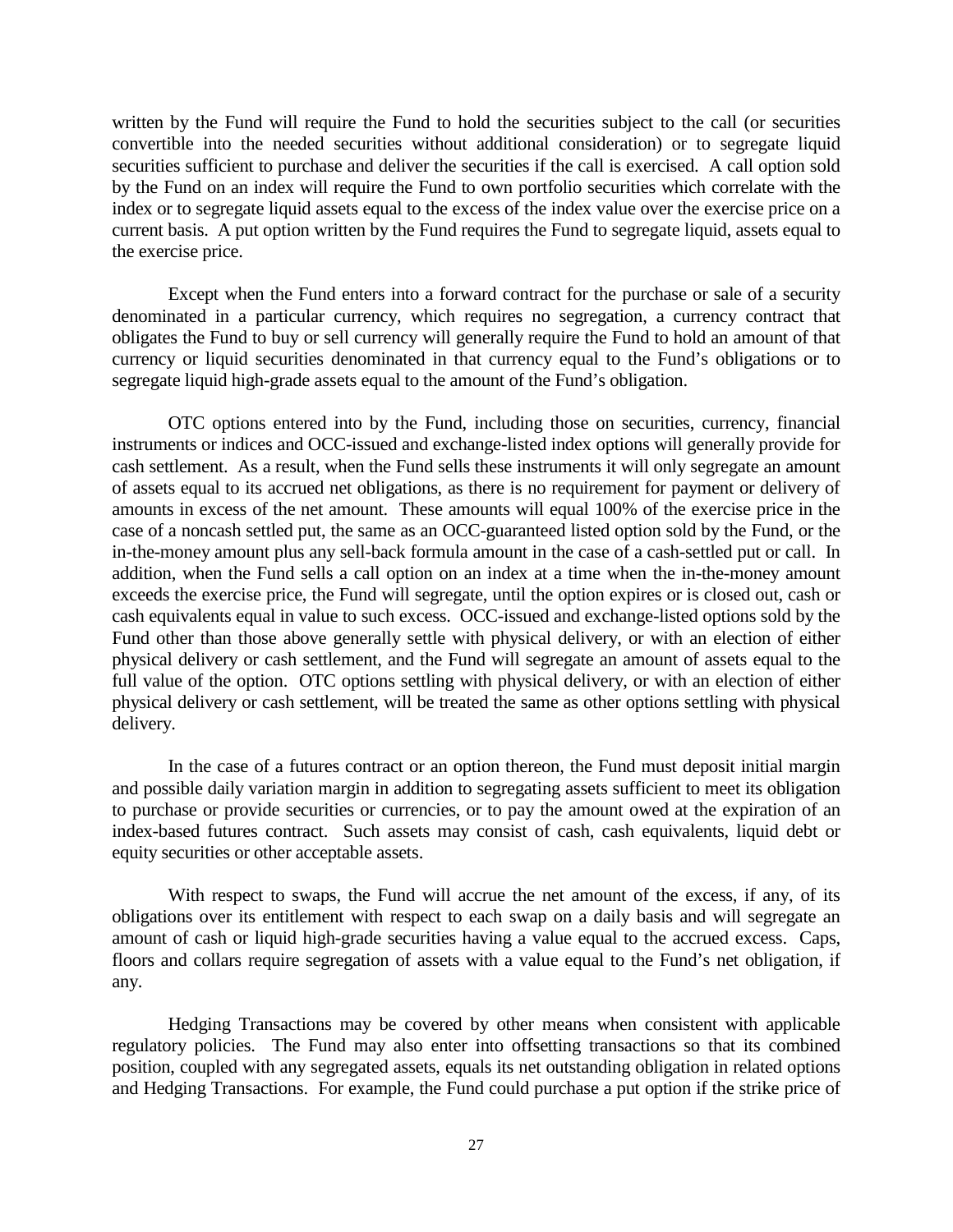that option is the same or higher than the strike price of a put option sold by the Fund. Moreover, instead of segregating assets if the Fund held a futures or forward contract, it could purchase a put option on the same futures or forward contract with a strike price as high or higher than the price of the contract held. Other Hedging Transactions may also be offset in combinations. If the offsetting transaction terminates at the time of or after the primary transaction no segregation is required, but if it terminates prior to such time, assets equal to any remaining obligation would need to be segregated.

*Regulation as a Commodity Pool Operator.* The Adviser, on behalf of the Fund, has filed with the National Futures Association, a notice claiming an exclusion from the definition of the term "commodity pool operator" under the Commodity Exchange Act, as amended, and the rules of the Commodity Futures Trading Commission promulgated thereunder, with respect to the Fund's operation. Accordingly, the Adviser is not subject to registration or regulation as a commodity pool operator.

# **INVESTMENT LIMITATIONS**

Fundamental. The investment limitations described below have been adopted by the Trust with respect to the Fund and are fundamental ("Fundamental"), that is, they may not be changed without the affirmative vote of a majority of the outstanding shares of the Fund. As used in the Prospectus and this SAI, the term "majority" of the outstanding shares of the Fund means the lesser of (1) 67% or more of the outstanding shares of the Fund present at a meeting, if the holders of more than 50% of the outstanding shares of the Fund are present or represented at such meeting; or (2) more than 50% of the outstanding shares of the Fund. Other investment practices that may be changed by the Board of Trustees without the approval of shareholders to the extent permitted by applicable law, regulation or regulatory policy are considered non-fundamental ("Non-Fundamental").

1. Borrowing Money. The Fund will not borrow money, except (a) from a bank, provided that immediately after such borrowing there is an asset coverage of 300% for all borrowings of the Fund; or (b) from a bank or other persons for temporary purposes only, provided that such temporary borrowings are in an amount not exceeding 5% of the Fund's total assets at the time when the borrowing is made. This limitation does not preclude the Fund from entering into reverse repurchase transactions, provided that the Fund has an asset coverage of 300% for all borrowings and repurchase commitments of the Fund pursuant to reverse repurchase transactions.

2. Senior Securities. The Fund will not issue senior securities. This limitation is not applicable to activities that may be deemed to involve the issuance or sale of a senior security by the Fund, provided that the Fund's engagement in such activities is consistent with or permitted by the 1940 Act, the rules and regulations promulgated thereunder or interpretations of the Securities and Exchange Commission or its staff.

3. Underwriting. The Fund will not act as underwriter of securities issued by other persons. This limitation is not applicable to the extent that, in connection with the disposition of portfolio securities (including restricted securities), the Fund may be deemed an underwriter under certain federal securities laws.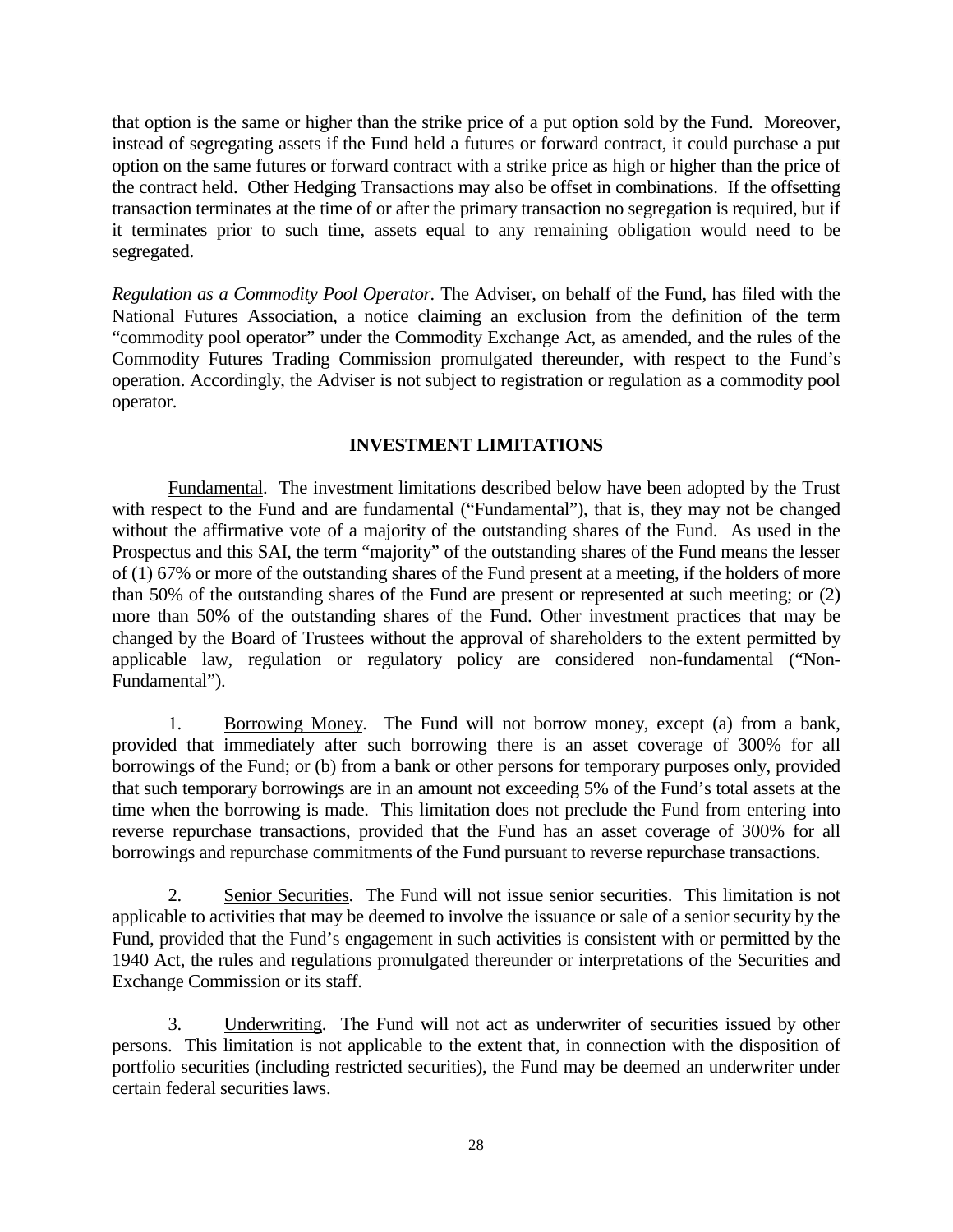4. Real Estate. The Fund will not purchase or sell real estate. This limitation is not applicable to investments in marketable securities that are secured by or represent interests in real estate. This limitation does not preclude the Fund from investing in mortgage-related securities or investing in companies engaged in the real estate business or that have a significant portion of their assets in real estate (including real estate investment trusts).

5. Commodities. The Fund will not purchase or sell commodities except as described in the Prospectus and Statement of Additional Information. This limitation does not preclude the Fund from acquiring commodities as a result of ownership of securities or other investments; from entering into options, futures, currency, swap, cap, floor, collar or similar transactions; from investing in securities or other instruments backed by commodities; or from investing in companies that are engaged in a commodities business or have a significant portion of their assets in commodities.

6. Loans. The Fund will not make loans to other persons, except (a) by loaning portfolio securities, (b) by engaging in repurchase agreements, or (c) by purchasing non-publicly offered debt securities. For purposes of this limitation, the term "loans" shall not include the purchase of a portion of an issue of publicly distributed bonds, debentures or other securities.

7. Concentration. The Fund will not invest 25% or more of its total assets in any particular industry. This limitation is not applicable to investments in obligations issued or guaranteed by the U.S. Government, its agencies and instrumentalities or repurchase agreements with respect thereto.

8. Diversification. The Fund will comply with the standards for diversification as required by the then-current 1940 Act, the rules and regulations promulgated thereunder and interpretations of the Securities and Exchange Commission or its staff.

With respect to the percentages adopted by the Trust as maximum limitations on its investment policies and limitations, an excess above the fixed percentage will not be a violation of the policy or limitation unless the excess results immediately and directly from the acquisition of any security or the action taken. This paragraph does not apply to the borrowing policy set forth in paragraph 1 above.

With respect to diversification, the current standards require that the Fund may not purchase the securities of any one issuer, other than an investment company or the U.S. Government or any of its instrumentalities, if immediately after such purchase more than 5% of the value of its total assets would be invested in such issuer, or the Fund would own more than 10% of the outstanding voting securities of such issuer, except that up to 25% of the value of the Fund's total assets may be invested without regard to such 5% and 10% limitations.

Non-Fundamental. The following limitations have been adopted by the Trust with respect to the Fund and are Non-Fundamental (see "Investment Limitations" above).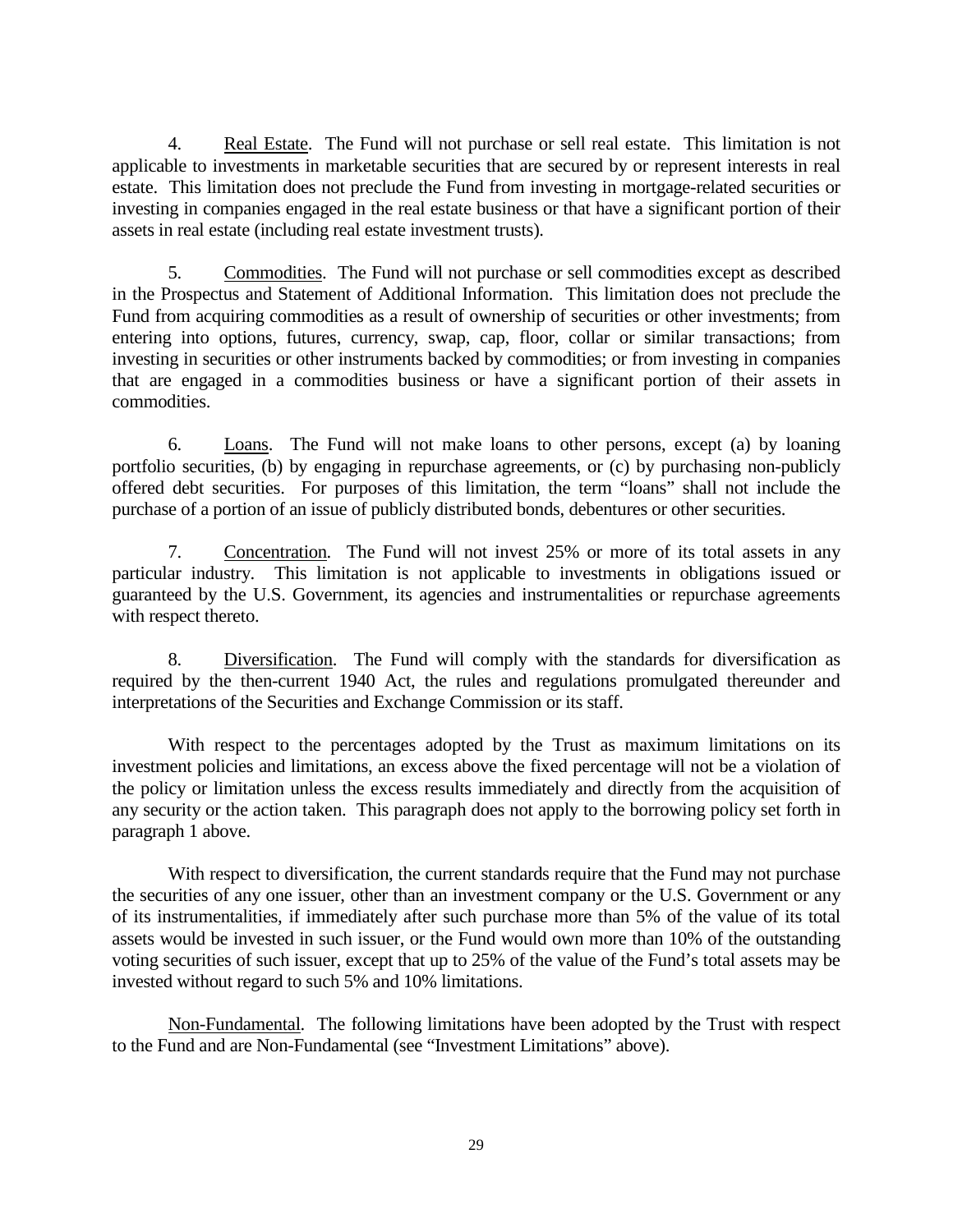1. Pledging. The Fund will not mortgage, pledge, hypothecate or in any manner transfer, as security for indebtedness, any assets of the Fund except as may be necessary in connection with borrowings described in fundamental limitation (1) above. Margin deposits, security interests, liens and collateral arrangements with respect to transactions involving options, futures contracts, short sales and other permitted investments and techniques are not deemed to be a mortgage, pledge or hypothecation of assets for purposes of this limitation.

2. Margin Purchases. The Fund will not purchase securities or evidences of interest thereon on "margin." This limitation is not applicable to short-term credit obtained by the Fund for the clearance of purchases and sales or redemption of securities, or to arrangements with respect to transactions involving options, futures contracts, short sales and other permitted investments and techniques.

3. Options. The Fund will not purchase or sell puts, calls, options or straddles, except as described in the Prospectus and the Statement of Additional Information.

4. Short Sales. The Fund will not effect short sales of securities.

5. Illiquid Securities. The Fund will not invest more than 5% of its net assets in securities that are restricted as to resale or otherwise illiquid. For this purpose, illiquid securities generally include securities that cannot be disposed of within seven days in the ordinary course of business without taking a reduced price.

# **DISCLOSURE OF PORTFOLIO HOLDINGS**

The following is a summary of the Fund's policies and procedures for disclosing the Fund's portfolio securities to any person requesting this information. No compensation will be received by the Fund, the Adviser, or any other party in connection with the disclosure of information about portfolio securities. The procedures prohibit the disclosure of portfolio holdings to persons outside the Adviser, the Fund's Independent Registered Public Accounting Firm, legal counsel or other service providers identified in the Prospectus except under the following conditions:

- 1) Routine shareholder reports filed quarterly with the SEC within 60 days after the quarterend and routine shareholder reports distributed to shareholders within 60 days after the six-month end;
- 2) Routine periodic reporting to market data agencies;
- 3) For use in preparing and distributing routine shareholder reports, including disclosure to the Trust's typesetter and printer;
- 4) Regular monthly postings on the Fund's website;
- 5) In response to Requests for Proposal ("RFPs"), due diligence questionnaires or similar inquiries received by the Adviser from consultants (or consultant departments of brokers/dealers and others) that service accounts in the Fund (or are a referral source for such accounts), provided: (i) only month-end data that is at least 60 days old is disclosed, or (ii) the Adviser's senior management approves the disclosure and such approval is reported to the Chief Compliance Officer of the Fund as soon as is practicable; and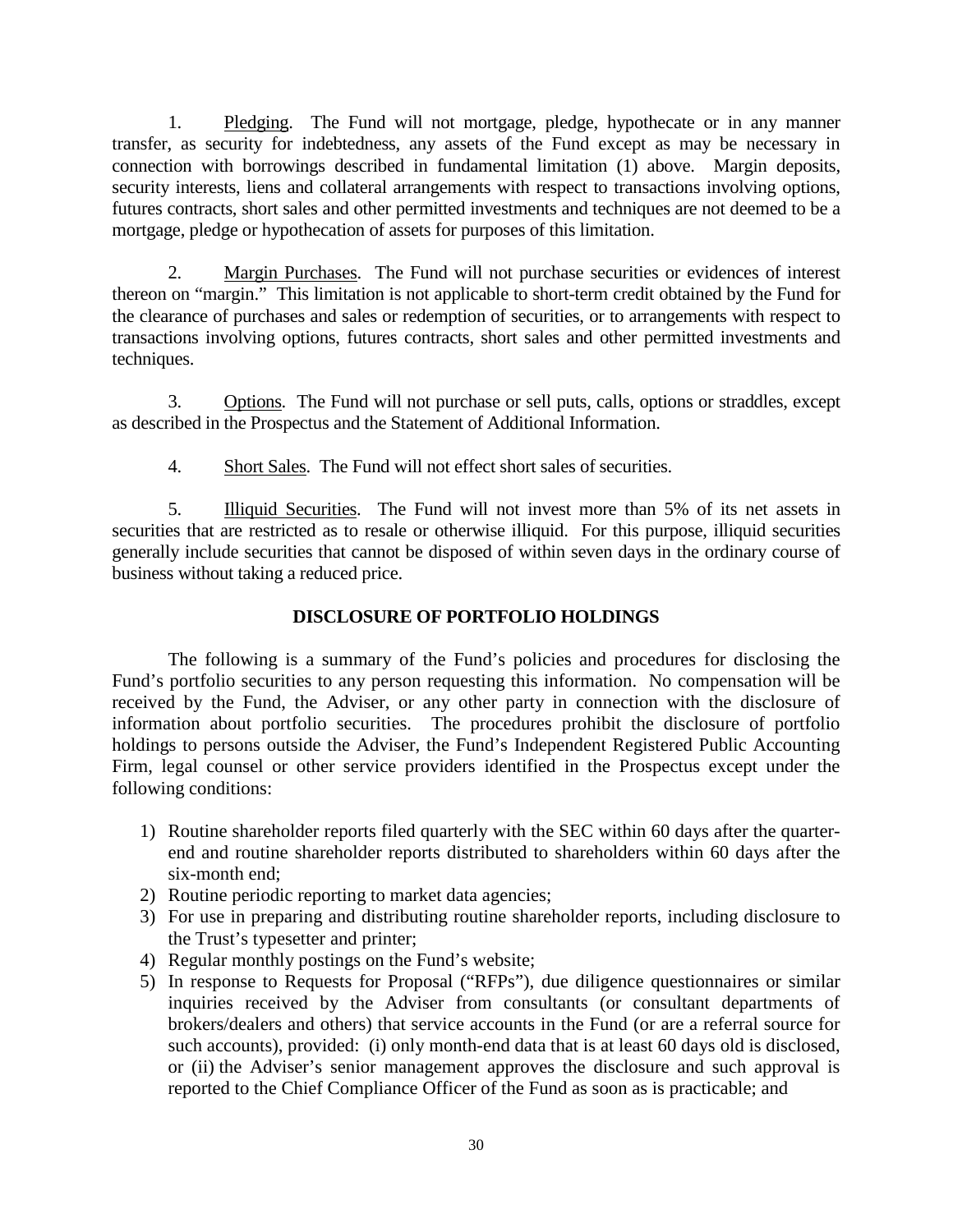6) Full holdings disclosure to various market data agencies as of the end of a calendar month.

The Fund may provide its full holdings to various market data agencies as of the end of a calendar month. All other disclosures are made in accordance with the requests of the parties indicated above. Employees of the Adviser that are access persons under the Fund's Code of Ethics have access to Fund holdings on a regular basis, but are subject to confidentiality requirements and trading prohibitions in the Code of Ethics. In addition, the Custodian of the Fund's assets and the Fund's accounting services agent, each of whose agreements contains a confidentiality provision, have access to the current Fund holdings on a daily basis. In addition, certain unaffiliated brokers and market professionals involved in the execution of transactions for the Fund will by necessity have information on Fund holdings and are not covered under this policy.

This prohibition covers only selective disclosures and does not prohibit a discussion of Fund holdings in a public format, such as a radio or television interview. These events are covered under the James Advantage Funds' Marketing Policies and Procedures.

Certain products of the Adviser's private client business are very similar to portfolios of the Fund. Consultants that receive holdings data on RFPs or on routine questionnaires or other inquiries submitted to the Adviser may have no confidentiality requirements and the Fund cannot be assured in such cases that portfolio holdings disclosed to them will be kept confidential. Also, the Fund has no assurance that market data agencies, such as Morningstar, will keep data provided to them confidential.

Disclosure of portfolio holdings by the Adviser will be made to other service providers as deemed necessary in the execution of their responsibilities. Legal counsel will have access to portfolio holdings at any time, as will regulators such as the U.S. Securities and Exchange Commission ("SEC") or the Financial Industry Regulatory Authority ("FINRA") if requested.

The Chief Compliance Officer of the Fund will report any perceived and unresolved conflict between the interests of shareholders and the interests of the Adviser, or any affiliates, to the Fund's Board of Trustees.

## **TRUSTEES AND OFFICERS**

The Board of Trustees has overall responsibility for management of the Trust under the laws of Ohio governing the responsibilities of trustees of business trusts. Following are the Trustees and executive officers of the Trust, their present occupation with the Trust or Fund, age and principal occupation during the past 5 years and their aggregate compensation from the Trust for the fiscal year ended June 30, 2014.

|  | <b>Position(s)</b> With<br><b>Fund/Time</b><br>Served/<br><b>During Past 5</b> | Principal<br><b>Occupation</b><br>by Nominee | Number of<br>Portfolios in<br><b>Fund Complex</b> | <b>Other</b><br><b>Directorships</b><br><b>Held by</b><br><b>Trustee</b><br>During the<br><b>Past Five</b> |
|--|--------------------------------------------------------------------------------|----------------------------------------------|---------------------------------------------------|------------------------------------------------------------------------------------------------------------|
|--|--------------------------------------------------------------------------------|----------------------------------------------|---------------------------------------------------|------------------------------------------------------------------------------------------------------------|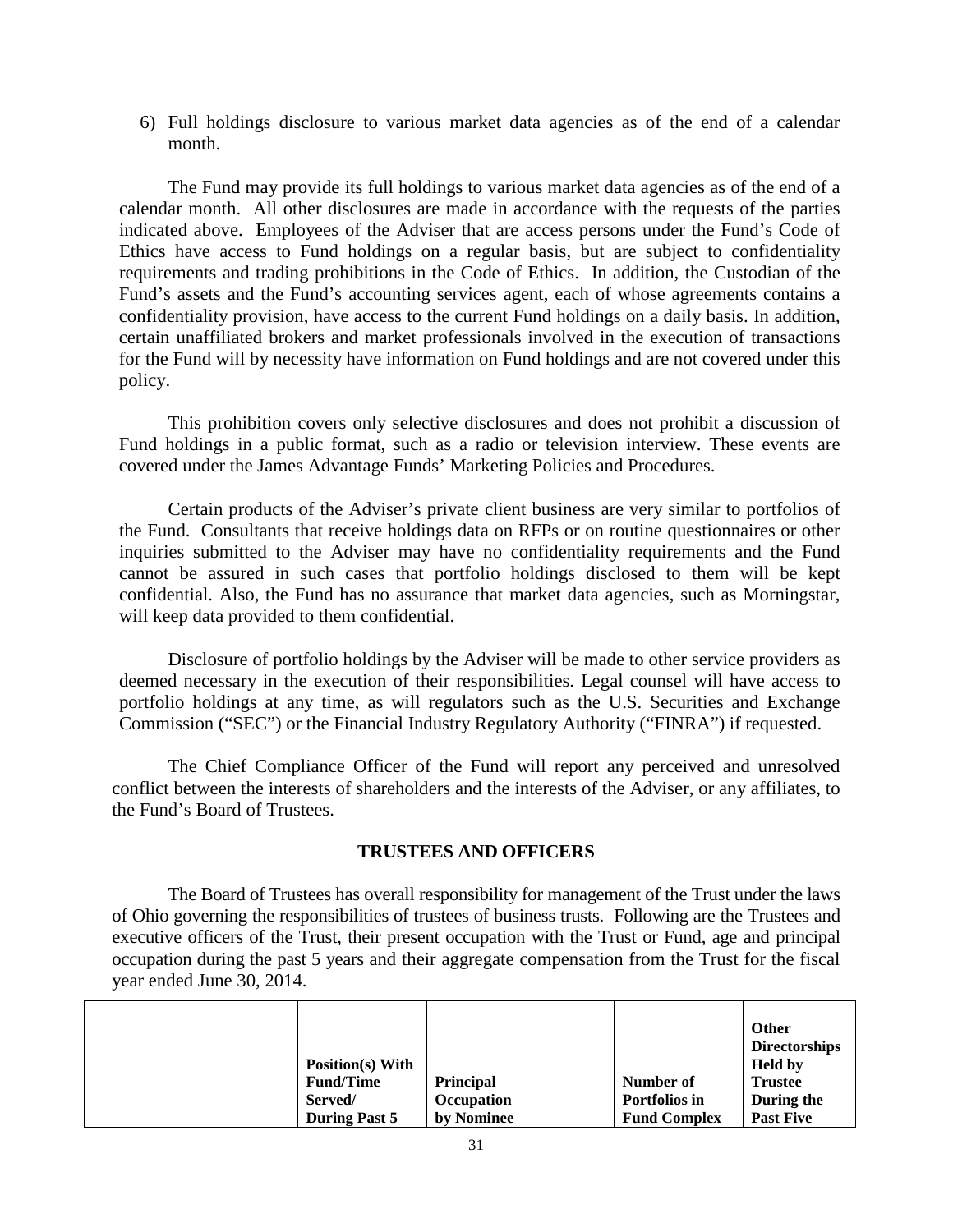| Name/Address*/Age                 | vears       |                           | <b>Overseen</b> | Years           |
|-----------------------------------|-------------|---------------------------|-----------------|-----------------|
| Barry R. James <sup>2</sup> , CFA | President & | President and CEO,        | 5               | Director, Heart |
| Age: 57                           | Trustee     | James Investment          |                 | to Honduras     |
|                                   | since 1997  | Research                  |                 | $(2006 -$       |
|                                   |             | $(2005 - present)$ ,      |                 | present)        |
|                                   |             | <b>Executive Vice</b>     |                 | Director, FAIR  |
|                                   |             | President, James          |                 | Foundation      |
|                                   |             | Investment Research       |                 | $(2010 -$       |
|                                   |             | $(2000 - 2006)$ , CEO and |                 | present)        |
|                                   |             | Director,                 |                 |                 |
|                                   |             | James Capital             |                 |                 |
|                                   |             | Alliance (1992 - present) |                 |                 |
|                                   |             |                           |                 |                 |

|                                                   |                                                                                                                                | <b>INDEPENDENT TRUSTEES</b>                                                                                                                                                                    |                                                                                                        |                                                                                                                       |  |  |
|---------------------------------------------------|--------------------------------------------------------------------------------------------------------------------------------|------------------------------------------------------------------------------------------------------------------------------------------------------------------------------------------------|--------------------------------------------------------------------------------------------------------|-----------------------------------------------------------------------------------------------------------------------|--|--|
| Name/Address*/Age<br>Leslie L. Brandon<br>Age: 72 | Position(s)<br><b>Held With</b><br><b>Funds/Term of</b><br>Office/<br>Length of<br><b>Time Served</b><br>Trustee since<br>2003 | <b>Principal Occupation(s)</b><br><b>During Past 5 Years</b><br>Retired Partner,<br>Ernst & Young LLP,<br>Columbus, Ohio<br>$(1966 - 2000)$                                                    | Number of<br>Portfolios in<br>Fund<br><b>Complex</b><br>Overseen by<br>Trustee/<br><b>Nominee</b><br>5 | <b>Other Directorships</b><br><b>Held by Trustee/</b><br><b>Nominee During the</b><br><b>Past 5 Years</b><br>None     |  |  |
| Anthony P. D'Angelo<br>Age: 84                    | Trustee since<br>1997                                                                                                          | Retired, Professor<br>Emeritus,<br>Graduate School of<br>Logistics and Acquisitions<br>Management, Air Force<br>Institute of Technology,<br>Wright-Patterson AFB,<br>Ohio (Retired since 1999) | 5                                                                                                      | None                                                                                                                  |  |  |
| Richard C. Russell<br>Age: 67                     | Trustee since<br>2003                                                                                                          | Consultant, Danis<br>Companies<br>(construction and<br>real estate<br>development firm),<br>$(2002 - present)$                                                                                 | 5                                                                                                      | Director,<br>Excellence in<br>Motivation<br>$(1994 - present);$<br>Director, DRT Manufac<br>Co.<br>$(1999 - present)$ |  |  |

\*All Trustees may be contacted at c/o The James Advantage Funds, Attn: Secretary, 1349 Fairground Road, Beavercreek, OH 45385<br><sup>1</sup>Each Trustee is elected to serve in accordance with the Declaration of Trust and Bylaws of th qualified.

 $^{2}$ Mr. James is an "interested person" of the Trust as defined in the 1940 Act because of his relationship to James Investment Research, Inc., which serves as the investment adviser to the Trust.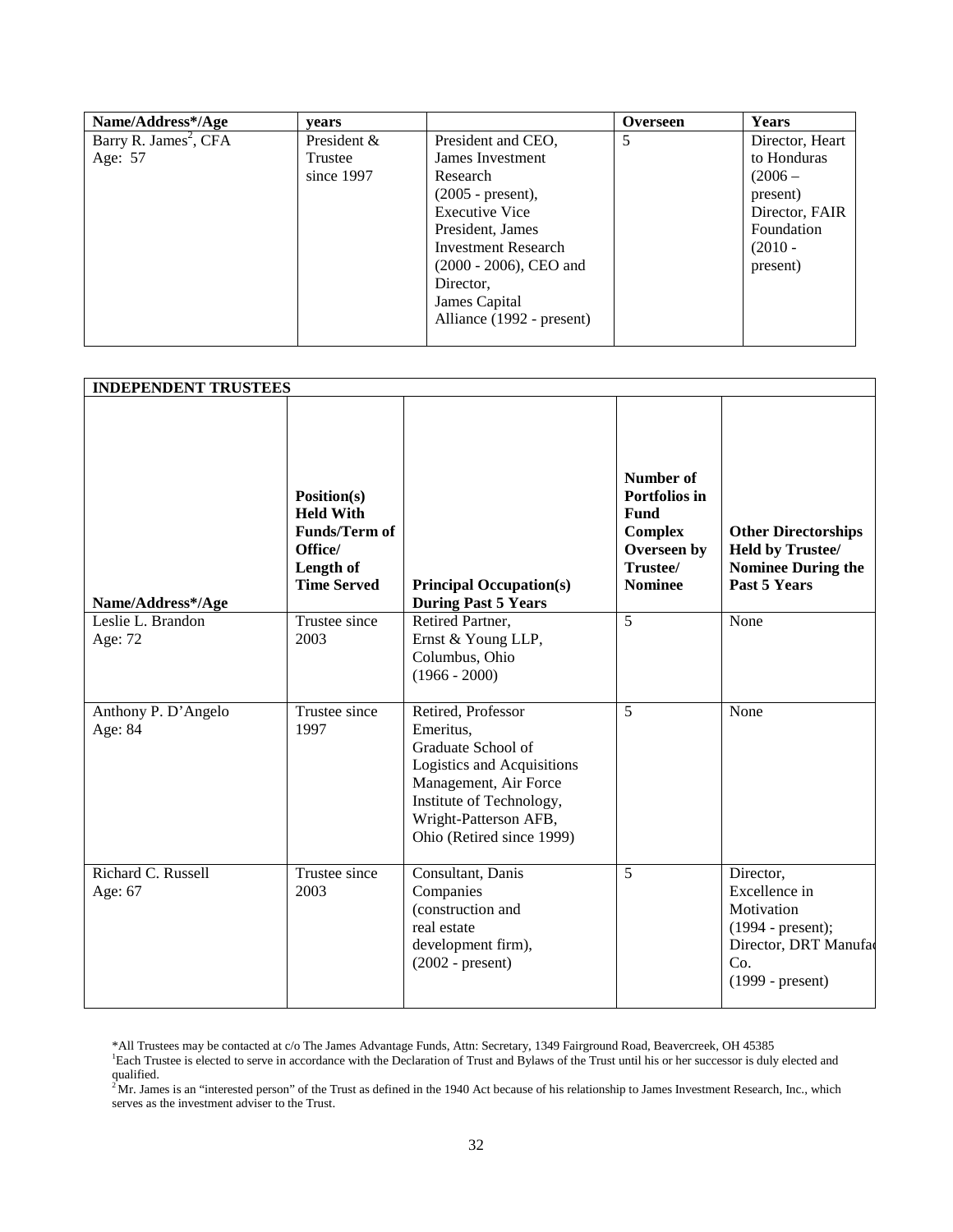### **Board Leadership**

The Board of Trustees is led by its Chairman, Mr. Barry James. Mr. James is an "interested person" of the Trust because he is President and Chief Executive Officer of the Adviser. The Trustees have determined that an interested Chairman is appropriate and benefits shareholders because Mr. James has over 17 years of experience as Chairman of the Trust's Board. Independent Trustees exercise their informed business judgment to appoint an individual of their choosing to serve as Chairman, regardless of whether the Trustee is independent or an interested person. The independent Trustees have determined that they can act independently and effectively without having an independent Trustee serve as Chairman and that a key structural component for assuring that they are in a position to do so is for the independent Trustees to constitute a substantial majority of the Board.

The Board has not appointed a lead independent Trustee. It was determined by the Board that due to its size (four Trustees), the size of the Fund complex and the relatively straightforward investment strategies adopted by the Funds, it is not necessary to appoint a lead independent Trustee. The independent Trustees believe they have consistently worked well together and have demonstrated an ability to provide appropriate oversight to the operations of the Trust.

## **Risk Oversight**

Investing in general and the operation of a mutual fund involve a variety of risks, such as investment risk, compliance risk and operational risk, among others. The Board oversees risk as part of its oversight of the Funds. Risk oversight is addressed as part of various regular Board and committee activities. The Board, directly or through its Audit Committee, reviews reports from among others, the Adviser, the Trust's Chief Compliance Officer, the Trust's independent registered public accounting firm and the Trust's counsel, as appropriate, regarding risks faced by the Trust and the risk management programs of the Adviser and certain service providers. The full Board regularly engages in discussions of risk management and receives compliance reports that inform its oversight of risk management from the Trust's Chief Compliance Officer at quarterly meetings and on an ad hoc basis, when and if necessary. The Trust's Chief Compliance Officer also meets at least quarterly in executive session with the independent Trustees. The actual day-to-day risk management with respect to the Trust resides with the Adviser and other service providers. Although the risk management policies of the Adviser and the other service providers are designed to be effective, those policies and their implementation vary among service providers and over time, and there is no guarantee that they will be effective. Not all risks that may affect the Trust can be identified, nor can processes and controls necessarily be developed to eliminate or mitigate their occurrence or effects. Some risks are simply beyond the control of the Trust, the Adviser or other service providers to the Trust. The Board may, at any time and in its sole discretion, change the manner in which it conducts its risk oversight role.

# **Information About Trustees' Experience, Qualifications, Attributes and Skills to Serve on the Board**

*Barry R. James*. Mr. James is President and Chief Executive Officer of the Adviser. He also serves as Chairman and Chief Executive Officer of James Capital Alliance. Mr. James holds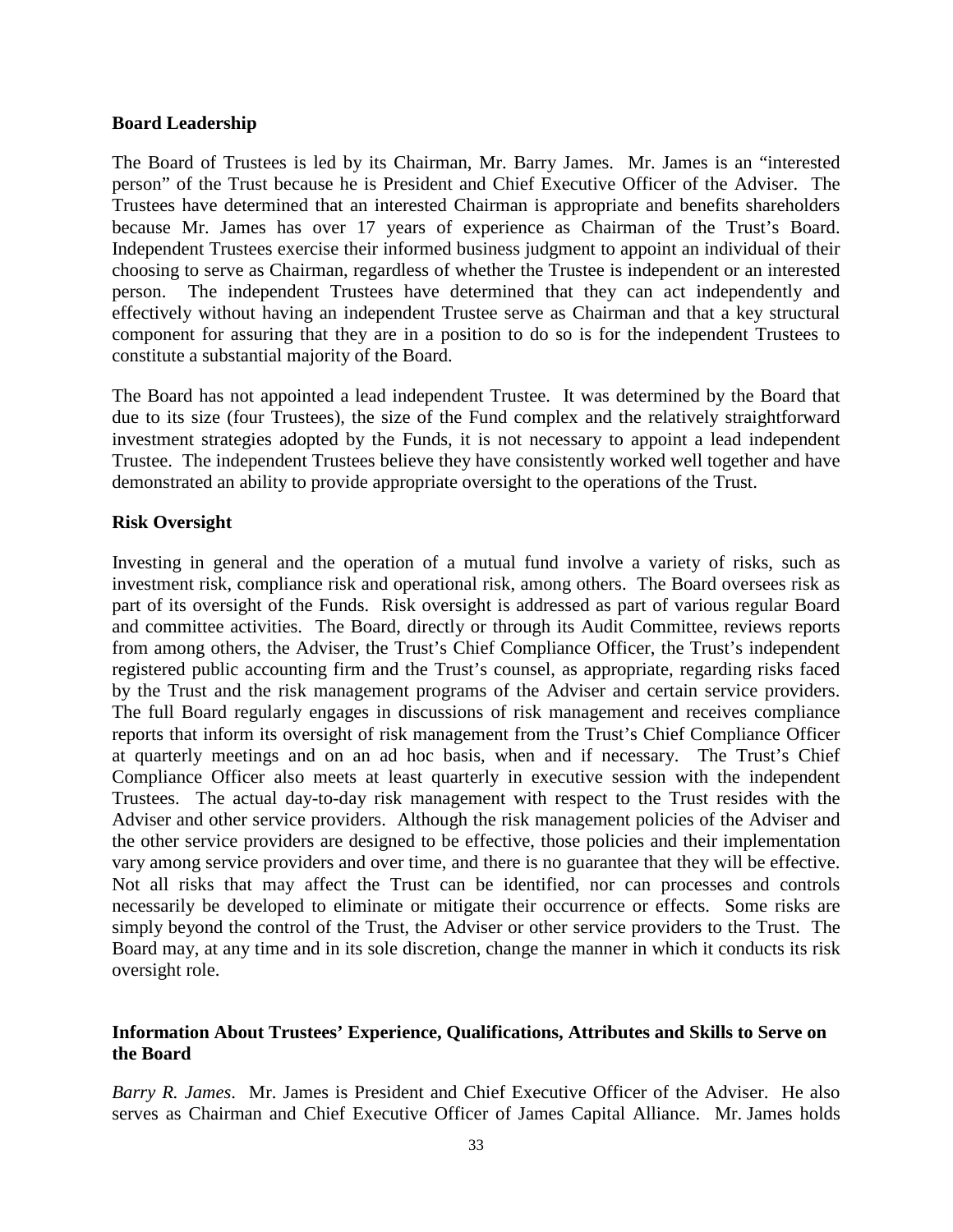Chartered Financial Analyst and Chartered Investment Counselor certifications, as well as FINRA Series 6, 63 and 65 licenses. Mr. James received a Bachelor of Science degree from the United States Air Force Academy and a Masters in Business Administration from Boston University. The Trustees believe that Mr. James' leadership training and management experience in the United States Air Force, experience as President and Chief Executive Officer of several companies, experience in the investment advisory business and experience in portfolio management and investment research since 1986 make him well qualified to serve on the Board.

*Leslie L. Brandon*. Mr. Brandon retired as an audit partner of Ernst & Young ("E&Y"), where he worked for 34 years, 23 years of which as a partner. Mr. Brandon was designated by E&Y's national office as "National SEC Review Partner" and has extensive experience in practice with the U.S. Securities and Exchange Commission ("SEC"). His clients included a majority of the SEC-registered clients in the Columbus, Ohio office of E&Y. Mr. Brandon also led recruiting efforts for the Columbus office for much of his time at E&Y and served as Audit Partner-in-Charge of the Columbus office staff for several years. Mr. Brandon holds a Bachelor of Science from The Ohio State University and a Masters in Business Administration from the University of Wisconsin. The Trustees believe that Mr. Brandon's extensive audit experience with SEC clients and his management experience with E&Y make him well qualified to serve on the Board.

*Anthony P. D'Angelo*. Dr. D'Angelo is a Professor Emeritus and former faculty member of the Air Force Institute of Technology-School of Systems and Logistics Graduate Program where he taught Finance, Accounting, Budgeting and Economics. Dr. D'Angelo holds a Bachelors in Business Administration with a major in Marketing, a Masters in Business Administration with a major in Industrial Management, and a Doctorate in Business Administration with a major in Logistics Management and a minor in Operations Research. Dr. D'Angelo's dissertation, which was empirically and theoretically based, resulted in the development of management information systems for customer service-intensive industries. Dr. D'Angelo also served as an officer in the United States Air Force for 28 years. The Trustees believe that Dr. D'Angelo's extensive academic experience in business administration and management experience in the United States Air Force make him well qualified to serve on the Board.

*Richard C. Russell*. Mr. Russell has been a Director on the Board of Excellence In Motivation since 1994 and a Director on the Board of DRT Manufacturing, Co. since 1999. Mr. Russell also worked for 20 years with a private construction and real estate development firm based in Dayton, Ohio in the capacity of Chief Financial Officer and subsequently Chief Executive Officer. In this role, Mr. Russell provided oversight of a \$300 million construction operation and a \$300 million real estate portfolio. Mr. Russell is an experienced Chief Executive Officer, Chief Financial Officer and Director with proven leadership skills and a diverse background in both public and private companies. Mr. Russell graduated from the University of Cincinnati and holds a Bachelors of Science in Accounting. Mr. Russell became a Certified Public Accountant in 1972. The Trustees believe that Mr. Russell's experience in strategic planning, financial management, budgeting, fiscal reporting, communications, human resources, shareholder relations and board structure, policy development and decision making make him well qualified to serve on the Board.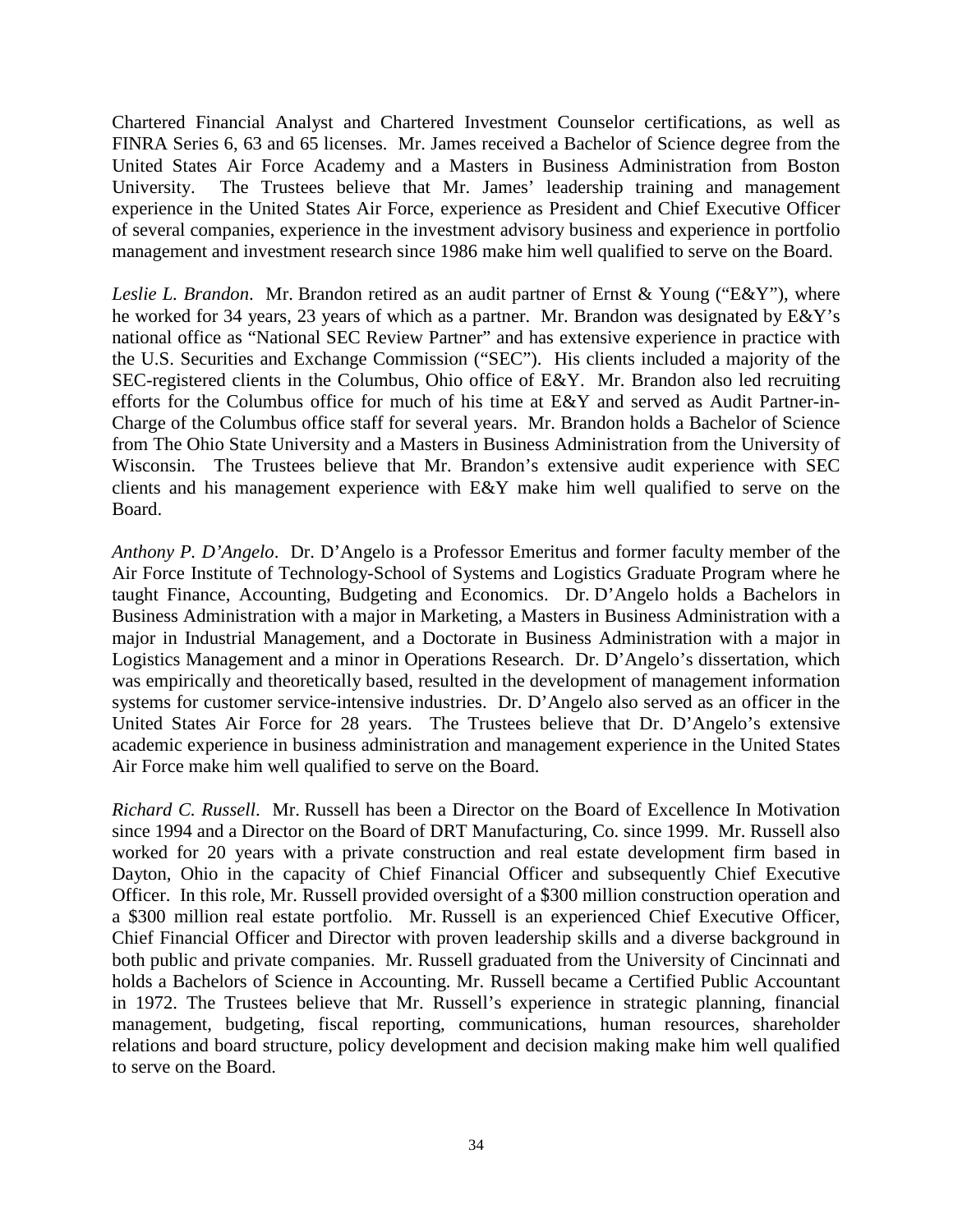#### **Trustees' Compensation:**

| <b>Name</b>             | Compensation from the Fund | Total Compensation from Trust* |
|-------------------------|----------------------------|--------------------------------|
| Barry R. James          | \$0                        | \$0                            |
| + Leslie L. Brandon     | \$32,223.90                | \$34,700                       |
| $+A$ nthony P. D'Angelo | \$30,368.86                | \$32,700                       |
| +Richard C. Russell     | \$30,368.86                | \$32,700                       |

+ Member of Audit Committee. The Audit Committee is the only standing committee of the Board of Trustees. The Audit Committee's function is to oversee the Trust's accounting and financial reporting policies and practices, its internal controls and, as appropriate, the internal controls of certain service providers; to oversee the quality and objectivity of the Trust's financial statements and the independent audit thereof; and to act as a liaison between the Trust's independent auditors and the full Board of Trustees. The Audit Committee held four regularly scheduled meetings during the fiscal year ended June 30, 2014.

\* Amounts shown include payments made to the Trustees in the fiscal year ended June 30, 2014. The Trust does not pay any retirement benefits to the Trustees for their service.

#### **Trustees' Ownership of Trust Shares** (as of December 31, 2013)

Trustee Barry R. James

Dollar Range of Equity Securities in Balanced: Golden Rainbow Fund<br>Over \$100,000 Over \$100,000

Aggregate Dollar Range of Equity Securities in Registered Investment Company<br>Over \$100,000 Anthony P. D'Angelo Over \$100,000 Over \$100,000 Leslie L. Brandon Over \$100,000 Over \$100,000

### **PROXY VOTING POLICIES OF THE TRUST AND THE ADVISER**

#### **The Trust's Proxy Voting Policies and Procedures**

Pursuant to rules established by the Securities and Exchange Commission, under the 1940 Act, the Board of Trustees of the Trust has adopted the following formal, written guidelines for proxy voting by the Trust. The Board of Trustees of the Trust oversees voting policies and decisions for the Fund.

The Fund exercises its proxy voting rights with regard to the companies in the Fund's investment portfolio, with the goals of maximizing the value of the Fund's investments, promoting accountability of a company's management and board of directors to its shareholders, aligning the interests of management with those of shareholders, and increasing transparency of a company's business and operations.

In general, the Board of Trustees of the Trust believes that the Adviser, which selects the individual companies that are part of the Fund's portfolio, is the most knowledgeable and best suited to make decisions about proxy votes for the Fund. Therefore, the Trust defers to and relies on the Adviser to make decisions on casting proxy votes for the Fund.

In some instances, the Adviser may be asked to cast a proxy vote that presents a conflict between the interests of the Fund's shareholders, and those of the Adviser or an affiliated person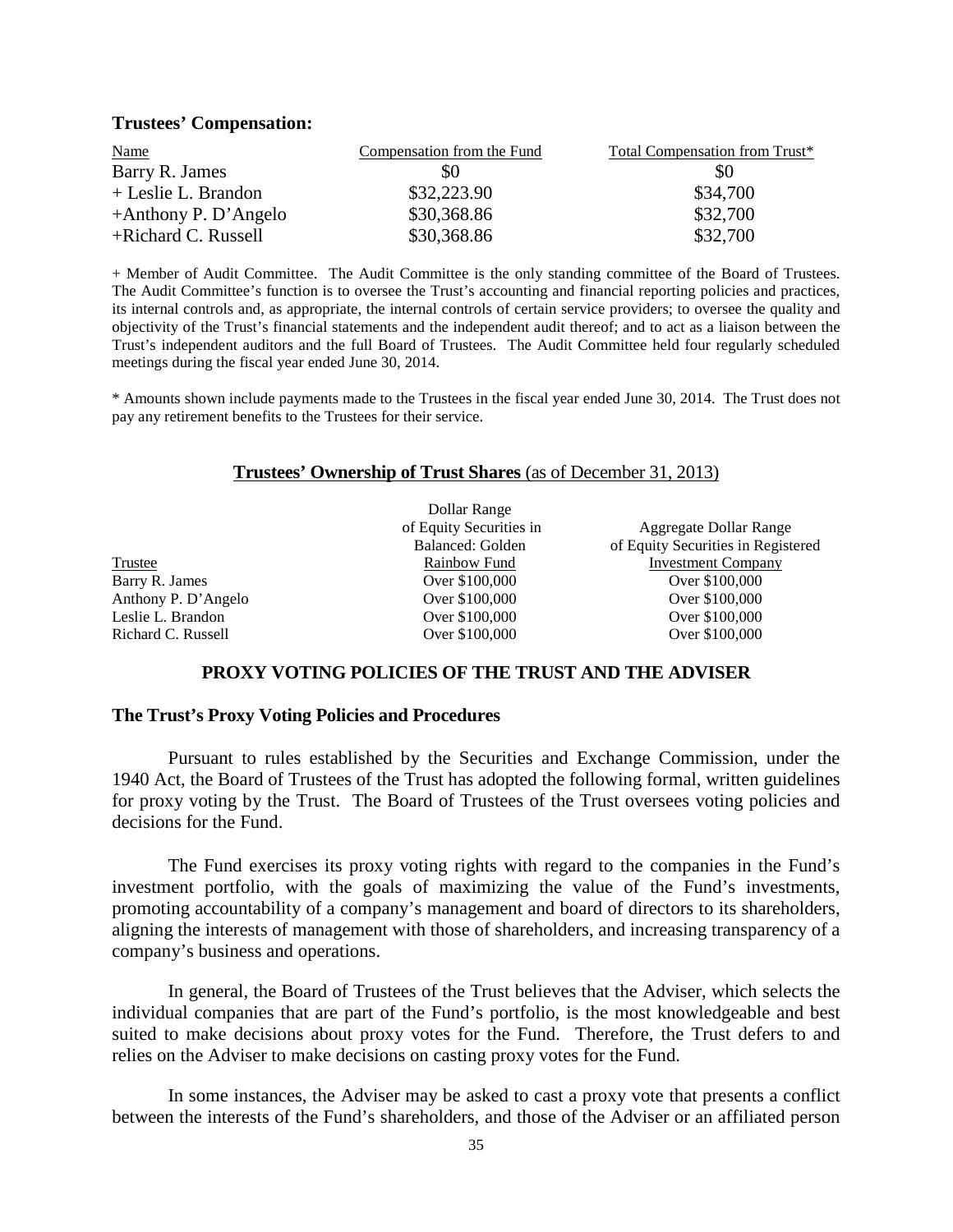of the Adviser. In such a case, the Adviser is instructed to abstain from making a voting decision and to forward all necessary proxy voting materials to the Trust to enable the Board of Trustees to make a voting decision. When the Board of Trustees of the Trust is required to make a proxy voting decision, only the Trustees without a conflict of interest with regard to the security in question or the matter to be voted upon shall be permitted to participate in the decision of how the Fund's vote will be cast.

### **SUMMARY OF ADVISER'S PROXY VOTING GUIDELINES**

The proxy voting decisions for issues not specifically addressed in the following summary are determined on a case-by-case basis. The Adviser has retained Institutional Shareholder Services, Inc. ("ISS") to vote proxies on behalf of the Trust in accordance with the Trust's and the Adviser's policies. As part of this retention, the Adviser has adopted the ISS U.S. Proxy Voting Concise Guidelines, as amended from time to time (the "ISS Proxy Voting Guidelines"). While these guidelines are not intended to be all-inclusive, they do provide guidance on ISS' general voting policies. A copy of the Proxy Voting Guidelines will be available upon request by writing the Transfer Agent at P.O. Box 786, Denver, CO 80201, or by calling 800-99 JAMES (800-995-2637).

# **TRUST PROXY VOTES FOR 12 MONTHS ENDED JUNE 30, 2014**

Information regarding how the Fund voted proxies related to its portfolio securities during the 12-month period ended June 30, 2014 is available upon request by writing the Transfer Agent at P.O. Box 786, Denver, CO 80201, by calling 800-99 JAMES (800-995-2637), or on the Securities and Exchange Commission's website at http://www.sec.gov.

## **PRINCIPAL HOLDERS OF VOTING SECURITIES**

As of October 1, 2014, the officers and Trustees of the Trust as a group owned less than 1% of the then-outstanding shares of the Fund.

As of October 1, 2014, the following persons owned of record, for the benefit of their respective customers, more than 5% of the outstanding voting shares of the Fund:

| Name/Address                                                                                           | Percentage Owned |
|--------------------------------------------------------------------------------------------------------|------------------|
| <b>Retail Class</b>                                                                                    |                  |
| National Financial Services LLC *<br>FBO its Customers<br>200 Liberty Street One<br>New York, NY 10281 | 43.86%           |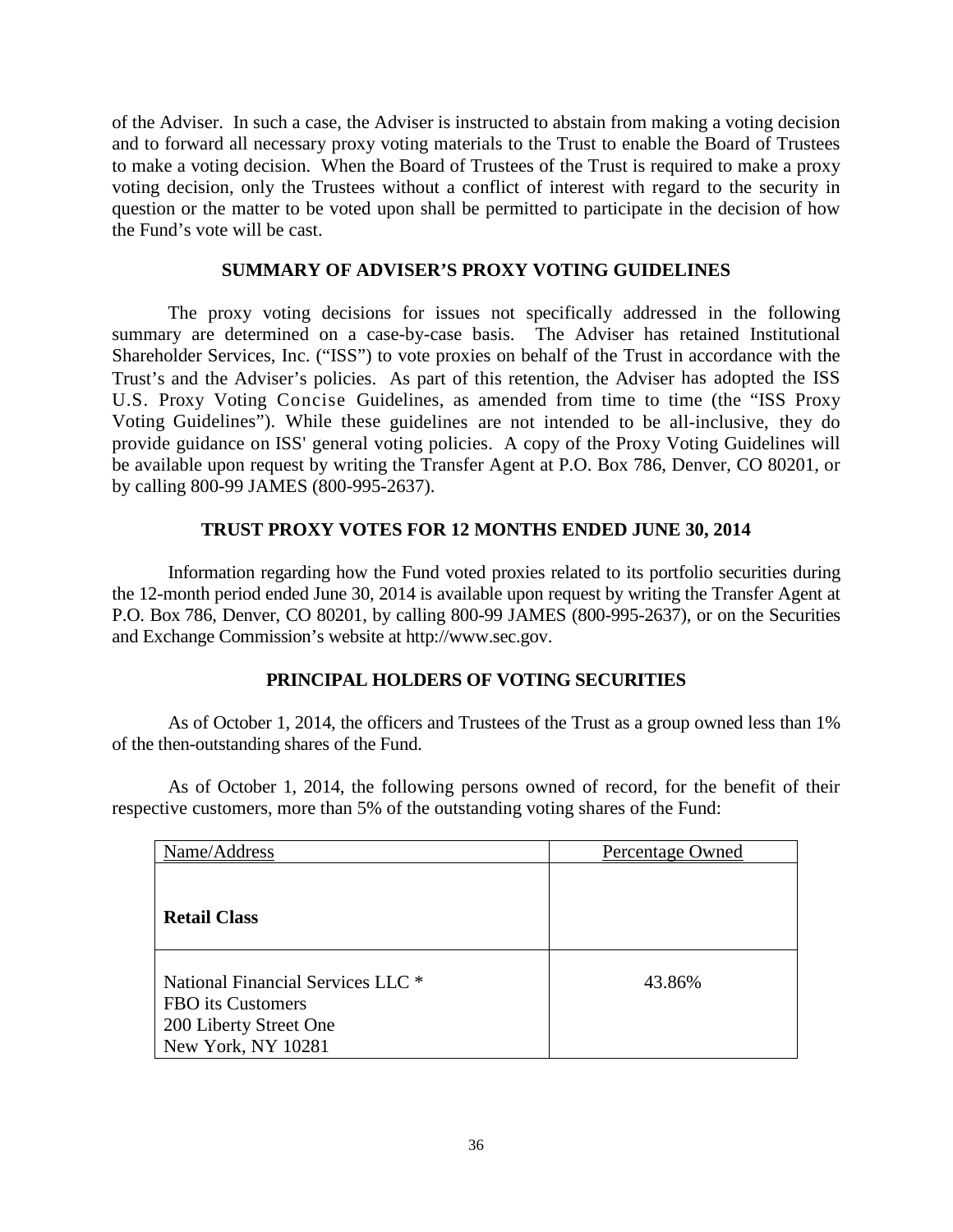| Charles Schwab & Co. Inc. *<br>Special Custody Account FBO its Customers<br>101 Montgomery Street<br>San Francisco, CA 94104 | 26.91% |
|------------------------------------------------------------------------------------------------------------------------------|--------|
| James Investment Research Profit Sharing Plan<br>P.O. Box 8<br>Alpha, OH 45301                                               | 8.73%  |
| <b>Institutional Class</b>                                                                                                   |        |
| Merrill Lynch, Pierce, Fenner & Smith, Inc. *<br>FBO its Customers<br>4800 Deer Lake Dr. East<br>Jacksonville, FL 32246      | 30.04% |
| <b>National Financial Services LLC</b><br>FBO its Customers<br>200 Liberty Street One<br>New York, NY 10281                  | 12.99% |
| First Clearing Corp.<br><b>FBO</b> Its Customers<br>10700 N. Park Drive<br>Glen Allen, VA 23060                              | 12.31% |
| Charles Schwab & Co. Inc.<br>Special Custody Account FBO its Customers<br>101 Montgomery Street<br>San Francisco, CA 94104   | 11.50% |
| <b>LPL</b> Financial<br><b>FBO</b> Its Customers<br>500 Park Blvd., Suite 800<br>Itasca, IL 60143                            | 7.23%  |
| <b>Ameritrade Clearing</b><br>FBO Its Customers<br>4211 S. $102nd$ St.<br>Omaha, NE 68127                                    | 6.15%  |
| Morgan Stanley Dean Witter<br><b>FBO</b> Its Customers<br>1221 Ave. of the Americas<br>New York, NY 10020                    | 6.14%  |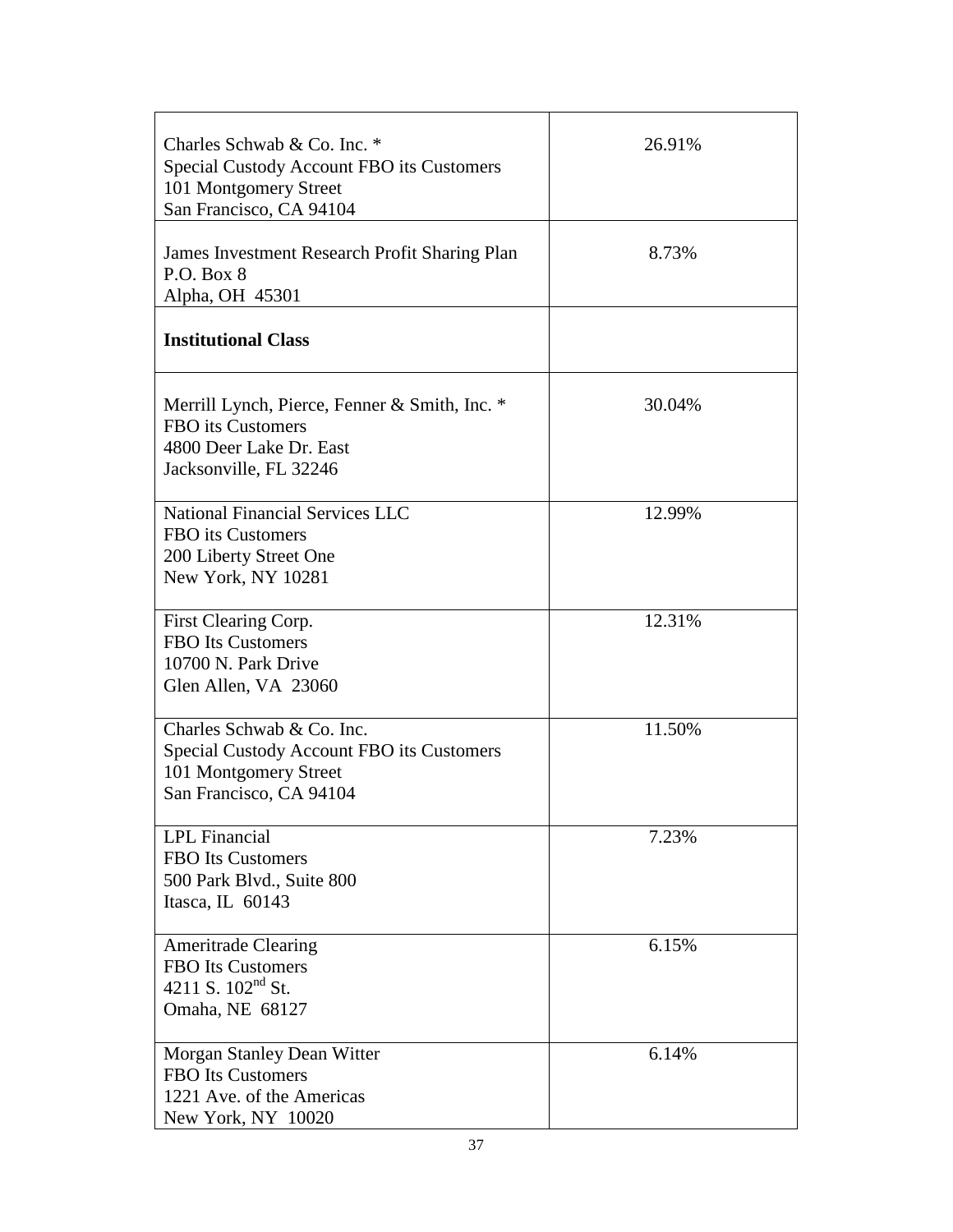\*May be deemed to control the Fund because it owned of record, for the benefit of others, more than 25% of the outstanding voting shares as of September 30, 2014.

#### **THE INVESTMENT ADVISER**

James Investment Research, Inc., P.O. Box 8, Alpha, Ohio 45301 (the "Adviser") supervises the Fund's investments pursuant to the Management Agreement between the Adviser and the Trust on behalf of the Fund, subject to the approval of the Board of Trustees. Francis E. James is the controlling shareholder of the Adviser. The Management Agreement was effective for an initial two-year term and is renewed thereafter for one year periods only so long as such renewal and continuance is specifically approved at least annually by the Board of Trustees or by vote of a majority of the Fund's outstanding voting securities, provided the continuance is also approved by a majority of the Trustees who are not "interested persons" of the Trust or the Adviser by vote cast in person at a meeting called for the purpose of voting on such approval. The Management Agreement is terminable without penalty on sixty days notice by the Board of Trustees of the Trust or by the Adviser. The Management Agreement provides that it will terminate automatically in the event of its assignment.

As compensation for its management services, the Fund is obligated to pay the Adviser a fee computed and accrued daily and paid monthly: (a) at the annual rate of 0.74% of the average value of its daily net assets for assets up to and including \$500 million, (b) at the annual rate of 0.70% of the average value of its daily net assets for assets from \$500 million up to and including \$1 billion, (c) at the annual rate of 0.65% of the average value of its daily net assets for assets from \$1 billion up to and including \$2 billion, and (d) at the annual rate of 0.60% of the average value of its daily net assets for assets over \$2 billion.

The Fund paid the Adviser the following amounts for each of the last three fiscal years:

|                                               | <b>Fiscal Year Ended</b> | <b>Fiscal Year Ended</b> | <b>Fiscal Year Ended</b> |
|-----------------------------------------------|--------------------------|--------------------------|--------------------------|
|                                               | June 30, 2014            | June 30, 2013            | June 30, 2012            |
| James Balanced:<br><b>Golden Rainbow Fund</b> | \$18,482,363             | \$12,689,936             | \$9,317,812              |

The Fund is responsible for the payment of all operating expenses of the Fund, including brokerage fees and commissions; taxes or governmental fees; interest fees and expenses of the non-interested person trustees; clerical and shareholder service staff salaries; office space and other office expenses; fees and expenses incurred by the Fund in connection with membership in investment company organizations; legal, auditing and accounting expenses; expenses of registering shares under federal and state securities laws; insurance expenses; fees and expenses of the Custodian, transfer agent, dividend disbursing agent, shareholder service agent, administrator, and accounting and pricing services agent of the Fund; expenses, including clerical expenses, of issue, sale, redemption or repurchase of shares of the Fund; the cost of preparing and distributing reports and notices to shareholders, the cost of printing or preparing prospectuses and statements of additional information for delivery to the Fund's shareholders; the cost of printing or preparing statements, reports or other documents to shareholders; expenses of shareholders' meetings and proxy solicitations; and such extraordinary or non-recurring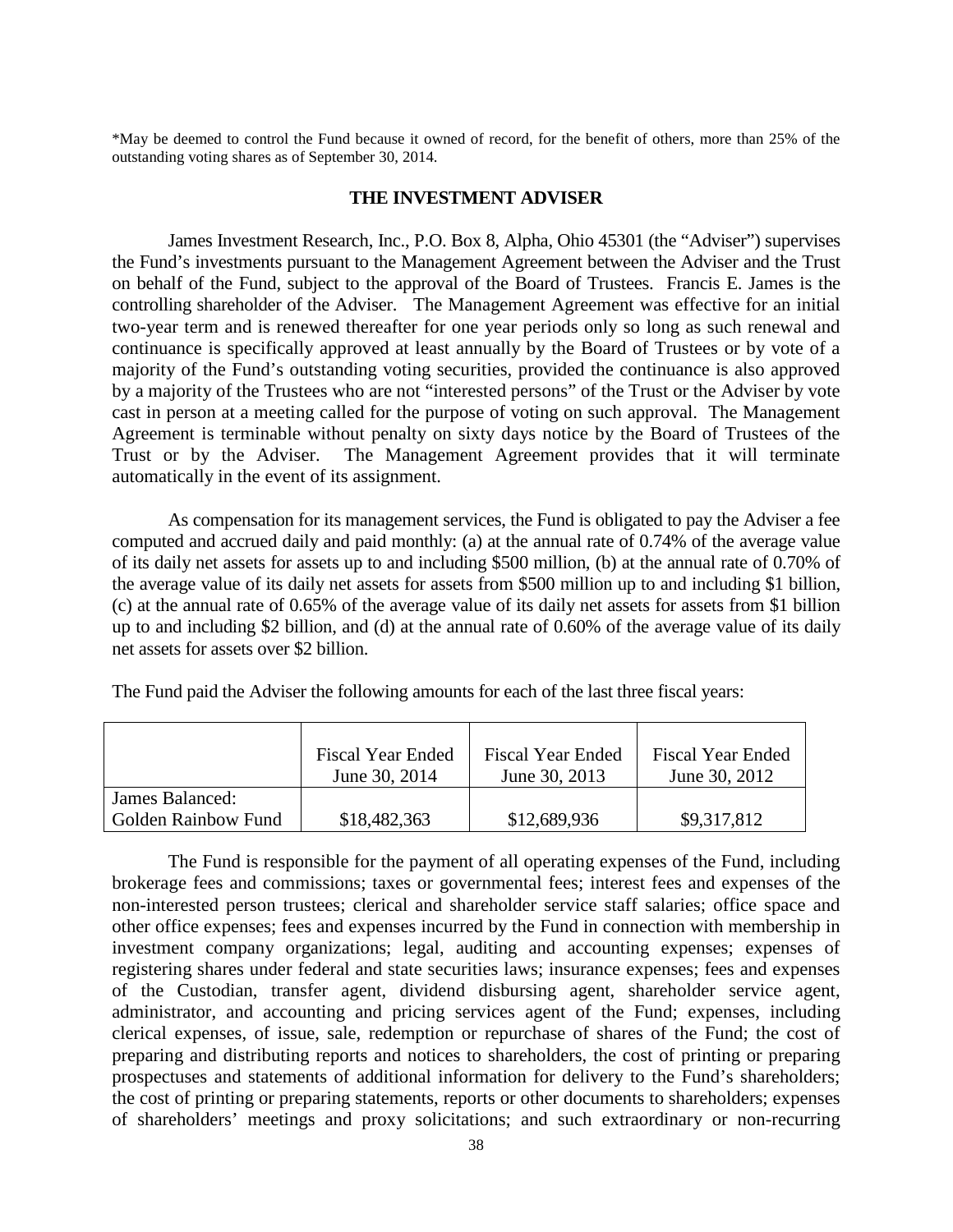expenses as may arise, including litigation to which the Fund may be a party and indemnification of the Trust's trustees and officers with respect thereto.

The Adviser retains the right to use the names "Balanced: Golden Rainbow," "James Advantage" or any variation thereof in connection with another investment company or business enterprise with which the Adviser is or may become associated. The Trust's right to use the names "Balanced: Golden Rainbow," and "James Advantage" or any variation thereof automatically ceases ninety days after termination of the Agreement and may be withdrawn by the Adviser on ninety days written notice.

The Adviser may make payments to banks, broker-dealers, or other financial institutions that provide shareholder services and administer shareholder accounts. If a financial institution were prohibited from continuing to perform all or a part of such services, management of the Fund believes that there would be no material impact on the Fund or its shareholders. Financial institutions may charge their customers fees for offering these services to the extent permitted by applicable regulatory authorities, and the overall return to those shareholders availing themselves of the financial institution services will be lower than to those shareholders who do not. The Fund may from time to time purchase securities issued by financial institutions that provide such services; however, in selecting investments for the Fund, no preference will be shown for such securities.

## **PORTFOLIO MANAGERS**

The following charts list the Fund's portfolio managers, the number of their other managed accounts per investment category, the total pooled assets of managed accounts (not including the James Advantage Funds) and the beneficial ownership in the Fund at the end of the June 30, 2014 fiscal year. Listed below the charts is (i) a description of accounts managed where the advisory fee is based on the performance of the account, if any, (ii) a description of the portfolio managers' compensation structure at the end of the June 30, 2014 fiscal year, and (iii) a description of any material conflicts that may arise in connection with the portfolio manager's management of the Fund's investments and the investments of the other accounts included in the chart and any material conflicts in allocation of investment opportunities between the Fund and other accounts managed by the portfolio manager, if any.

| Account Type                      | $#$ of   | Total Assets by     | # of Accounts by | Total Assets by   |
|-----------------------------------|----------|---------------------|------------------|-------------------|
|                                   | Accounts | Type in \$ millions | Type subject to  | Type Subject to a |
|                                   | by Type  |                     | Performance Fee  | Performance Fee   |
|                                   |          |                     |                  | (SMM)             |
| F.E. James, Ph.D.                 | 20       | 95.6                | $\Omega$         |                   |
| Registered Investment Cos.        | 5        | 3,663               | $\Omega$         | $\Omega$          |
| Other Pooled Investment Vehicles* | $\theta$ | 0                   | $\Omega$         | 0                 |
|                                   |          |                     |                  |                   |
| Barry R. James, CFA, CIC          | 66       | 685.1               | $\Omega$         | $\Omega$          |
| Registered Investment Cos.        | 5        | 3,663               | $\Omega$         | $\Omega$          |
| Other Pooled Investment Vehicles* | $\theta$ | 23.6                | $\Omega$         | $\Omega$          |
|                                   |          |                     |                  |                   |
| Ann M. Shaw, CFP                  | 57       | 186.0               | 0                | 0                 |
| Registered Investment Cos.        | 5        | 3,663               | $\Omega$         | 0                 |
| Other Pooled Investment Vehicles* | $\theta$ | $\theta$            | $\Omega$         | $\Omega$          |
|                                   |          |                     |                  |                   |
| <b>Thomas L. Mangan</b>           | 78       | 700.2               | $\Omega$         | $\Omega$          |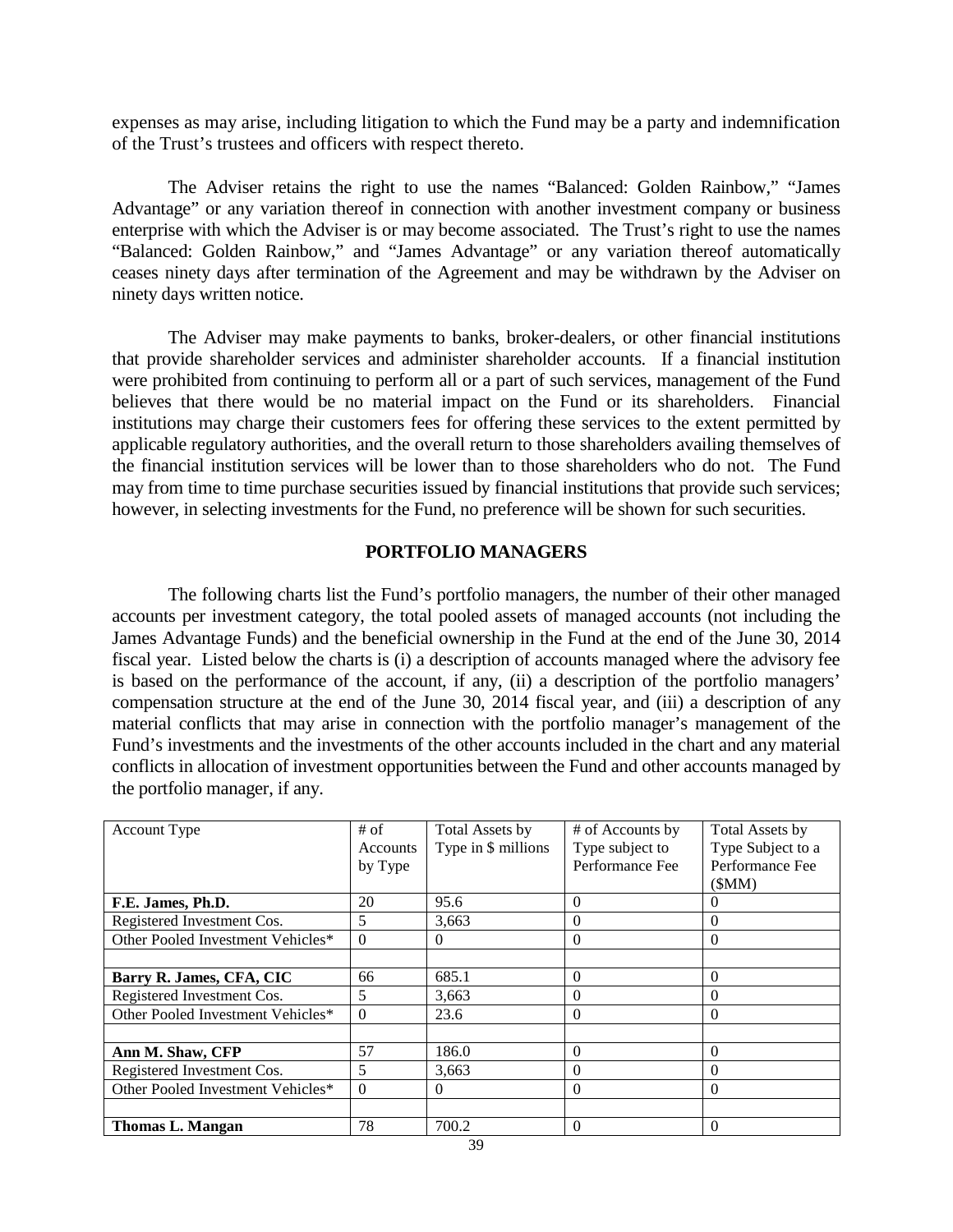| Registered Investment Cos.             | 5        | 3,663    | $\overline{0}$ | $\overline{0}$ |
|----------------------------------------|----------|----------|----------------|----------------|
| Other Pooled Investment Vehicles*      | $\Omega$ | $\Omega$ | $\theta$       | $\theta$       |
|                                        |          |          |                |                |
| David W. James, CFA                    | 41       | 103.0    | $\Omega$       | $\Omega$       |
| Registered Investment Cos.             | 5        | 3,663    | $\overline{0}$ | $\theta$       |
| Other Pooled Investment Vehicles*      | $\theta$ | $\Omega$ | $\Omega$       | $\Omega$       |
|                                        |          |          |                |                |
| R. Brian Culpepper                     | 51       | 443.5    | $\overline{0}$ | $\Omega$       |
| Registered Investment Cos.             | 5        | 3,663    | $\Omega$       | $\Omega$       |
| Other Pooled Investment Vehicles*      | $\theta$ | $\Omega$ | $\Omega$       | $\theta$       |
|                                        |          |          |                |                |
| Brian P. Shepardson, CFA, CIC          | 50       | 186.3    | $\Omega$       | $\Omega$       |
| Registered Investment Cos.             | 5        | 3,663    | $\theta$       | 0              |
| Other Pooled Investment Vehicles*      | $\Omega$ | $\Omega$ | $\Omega$       | $\Omega$       |
|                                        |          |          |                |                |
| <b>Trent Dysert</b>                    | 8        | 17.9     | $\overline{0}$ | $\overline{0}$ |
| <b>Registered Investment Companies</b> | 5        | 3,663    | $\overline{0}$ | $\theta$       |
| Other Pooled Investment Vehicles*      | 1        | 1.0      | $\overline{0}$ | $\overline{0}$ |
|                                        |          |          |                |                |
| Matthew G. Watson, CPA                 | 29       | 28.3     | $\overline{0}$ | $\Omega$       |
| <b>Registered Investment Companies</b> | 5        | 3,663    | $\overline{0}$ | $\overline{0}$ |
| Other Pooled Investment Vehicles*      | $\theta$ | $\Omega$ | 0              | $\Omega$       |

\* The other pooled account is the Nano Cap Group Partnership, which is not open to the public.

# **Securities Ownership of Portfolio Managers:**

| <b>Name</b>                   | <b>Fund</b>            | <b>Dollar Range</b>   |
|-------------------------------|------------------------|-----------------------|
| Dr. F. E. James, $PH.D^*$     | James Balanced: Golden | Over \$1 million      |
|                               | Rainbow Fund           |                       |
| Barry R. James, CFS, CIC*     | James Balanced: Golden | Over \$1 million      |
|                               | <b>Rainbow Fund</b>    |                       |
| Ann M. Shaw, CFP*             | James Balanced: Golden | Over \$1 million      |
|                               | <b>Rainbow Fund</b>    |                       |
| Thomas L. Mangan*             | James Balanced: Golden | Over \$1 million      |
|                               | Rainbow Fund           |                       |
| David W. James, CFA           | James Balanced: Golden | Over \$1 million      |
|                               | Rainbow Fund           |                       |
| R. Brian Culpepper            | James Balanced: Golden | $$100,001 - $500,000$ |
|                               | Rainbow Fund           |                       |
| Brian P. Shepardson, CFA, CIC | James Balanced: Golden | $$100,001 - $500,000$ |
|                               | Rainbow Fund           |                       |
| Trent D. Dysert               | James Balanced: Golden | $$50,001 - $100,000$  |
|                               | Rainbow Fund           |                       |
| Matthew G. Watson, CPA        | James Balanced: Golden | $$10,000 - $50,000$   |
|                               | <b>Rainbow Fund</b>    |                       |

\*F.E. James, Ph.D., Barry R. James and Ann M. Shaw are co-trustees of the James Investment Research Profit Sharing Plan (the "Plan"), and Thomas L. Mangan serves as lead portfolio manager for the Plan. As a result, Dr.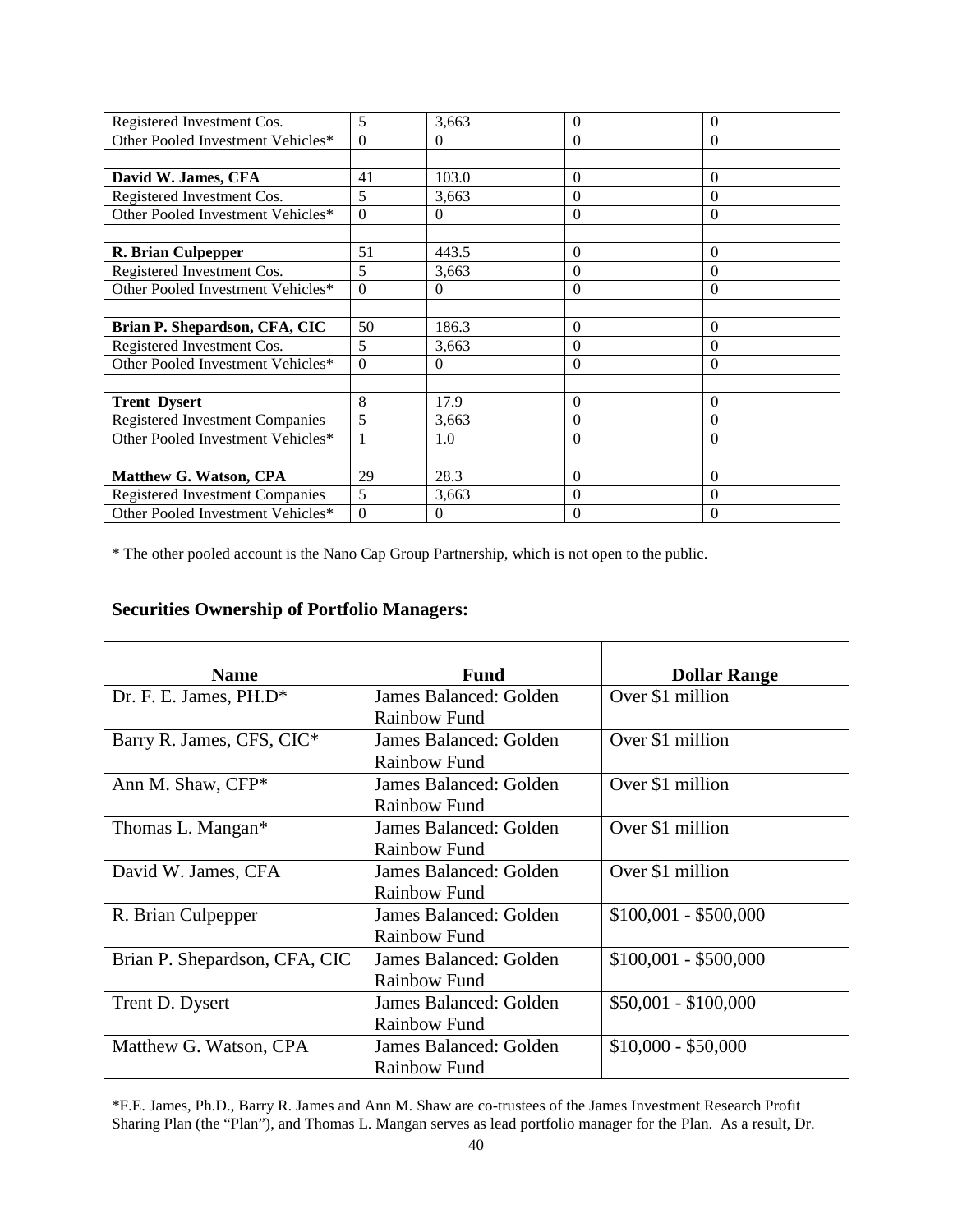James, Mr. James, Ms. Shaw and Mr. Mangan may each be deemed to beneficially own the shares owned by the Plan. Shares indicated as owned by Dr. James, Mr. James, Ms. Shaw and Mr. Mangan, respectively, include shares in his or her account of the Plan, but do not include any other shares of the Plan.

**Portfolio Manager Compensation.** All portfolio managers are compensated in the following manner:

Salary: Determined at employment and periodically adjusted.

Profit Sharing: The net, pre-tax profits of the Adviser are shared with all its employees based on a formula. Dr. F.E. James does not share in this bonus as he is the sole owner of the Adviser.

Portfolio Manager's Bonus: An additional portion of the profits of the Adviser is awarded to portfolio managers. This is based on the value of the assets under management by that portfolio manager, the number of accounts managed and length of service with the Adviser; the longer the tenure, the greater the compensation.

Other Bonuses: The Adviser may give additional bonuses at its sole discretion or upon the advice of its Board of Directors.

A material conflict might arise in the management of the James Balanced: Golden Rainbow versus the management of other accounts if the dollar value of smaller capitalization stock transactions were to grow to be so large as to cause significant price movements as portfolio managers acquire and liquidate positions. This conflict may arise because many of the Adviser's individually managed portfolios follow the same strategies as the Funds and hold the same securities. The Adviser uses limits in executing larger transactions and has adopted policies and procedures, such as aggregating mutual fund trades with private client transactions and average pricing to ensure that no fund or client has an advantage over other Funds or clients.

## **TRANSFER AGENT AND DISTRIBUTOR**

The Fund has retained ALPS Fund Services, Inc., ("ALPS") 1290 Broadway, Suite 1100, Denver, CO 80203 (the "Transfer Agent"), to serve as transfer agent, dividend paying agent and shareholder service agent, and to provide the Fund with administrative services, including regulatory reporting and necessary office equipment, personnel and facilities, and fund accounting services, including calculating the Fund's daily net asset value and necessary office equipment, personnel and facilities. The Fund paid ALPS for its services as administrator, fund accountant and transfer agent \$1,376,306 for the fiscal year ended June 30, 2014; \$1,051,375 for the fiscal year ended June 30, 2013; and \$825,537 for the fiscal year ended June 30, 2012.

The Fund retains ALPS Distributors, Inc. (the "Distributor"), 1290 Broadway, Suite 1100, Denver, CO 80203, to act as the exclusive agent for distribution of the Fund's shares. The Distributor is obligated to sell shares of the Funds on a best efforts basis only against purchase orders for the shares. Shares of the Funds are offered to the public on a continuous basis.

Certain officers of the Trust may also be officers and/or employees of ALPS (the administrator, the transfer agent and accounting services agent for the Trust).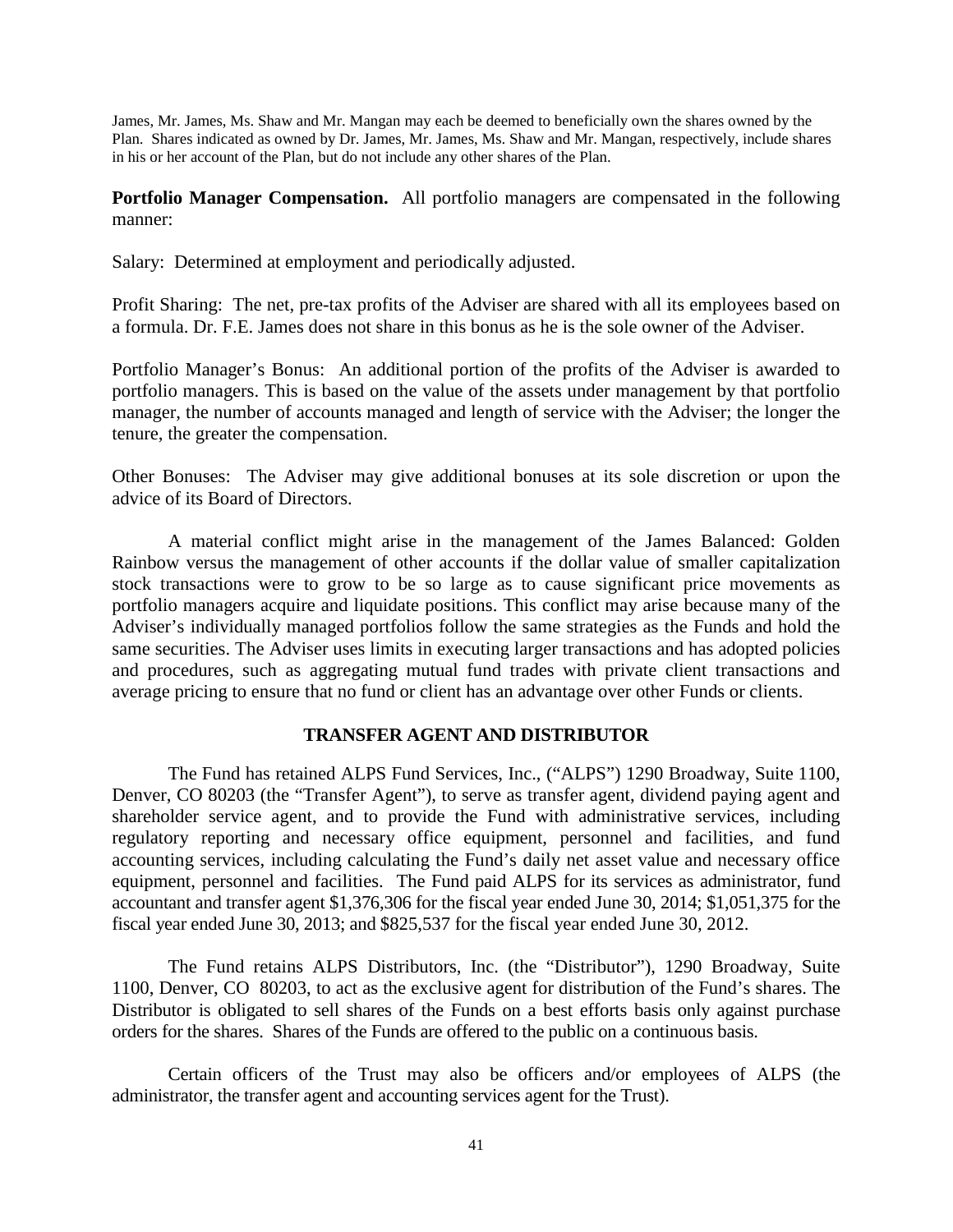#### **CUSTODIAN**

U.S. Bank, N.A., 425 Walnut Street, Cincinnati, Ohio 45202, is Custodian of the Fund. The Custodian holds the cash and securities of the Fund (either in the Custodian's possession or in its favor through "book entry systems" authorized by the Trustee in accordance with the 1940 Act), collects all income and effects all securities transactions on behalf of the Fund.

### **INDEPENDENT REGISTERED PUBLIC ACCOUNTING FIRM**

The firm of Deloitte & Touche LLP,  $17<sup>th</sup>$  St., Suite 3600, Denver, CO 80202, has been selected as independent registered public accounting firm for the Trust for the fiscal year ending June 30, 2015. Deloitte & Touche LLP performs an annual audit of the Fund's financial statements and financial highlights.

#### **PORTFOLIO TRANSACTIONS AND BROKERAGE**

Subject to policies established by the Board of Trustees of the Trust, the Adviser is responsible for the Fund's portfolio decisions and the placing of the Fund's portfolio transactions. In placing portfolio transactions, the Adviser seeks the best qualitative execution for the Fund, taking into account such factors as price (including the applicable brokerage commission or dealer spread), the execution capability, financial responsibility and responsiveness of the broker or dealer and the brokerage and research services provided by the broker or dealer. The Adviser generally seeks favorable prices and commission rates that are reasonable in relation to the benefits received.

The Adviser is specifically authorized to select brokers or dealers who also provide brokerage and research services to the Fund and/or the other accounts over which the Adviser exercises investment discretion and to pay such brokers or dealers a commission in excess of the commission another broker or dealer would charge if the Adviser determines in good faith that the commission is reasonable in relation to the value of the brokerage and research services provided. The determination may be viewed in terms of a particular transaction or the Adviser's overall responsibilities with respect to the Trust and to other accounts over which it exercises investment discretion.

Research services include supplemental research, securities and economic analyses, statistical services and information with respect to the availability of securities or purchasers or sellers of securities and analyses of reports concerning performance of accounts. The research services and other information furnished by brokers through whom the Fund effects securities transactions may also be used by the Adviser in servicing all of its accounts. Similarly, research and information provided by brokers or dealers serving other clients may be useful to the Adviser in connection with its services to the Fund. Although research services and other information are useful to the Fund and the Adviser, it is not possible to place a dollar value on the research and other information received. It is the opinion of the Board of Trustees and the Adviser that the review and study of the research and other information will not reduce the overall cost to the Adviser of performing its duties to the Fund under the Agreement.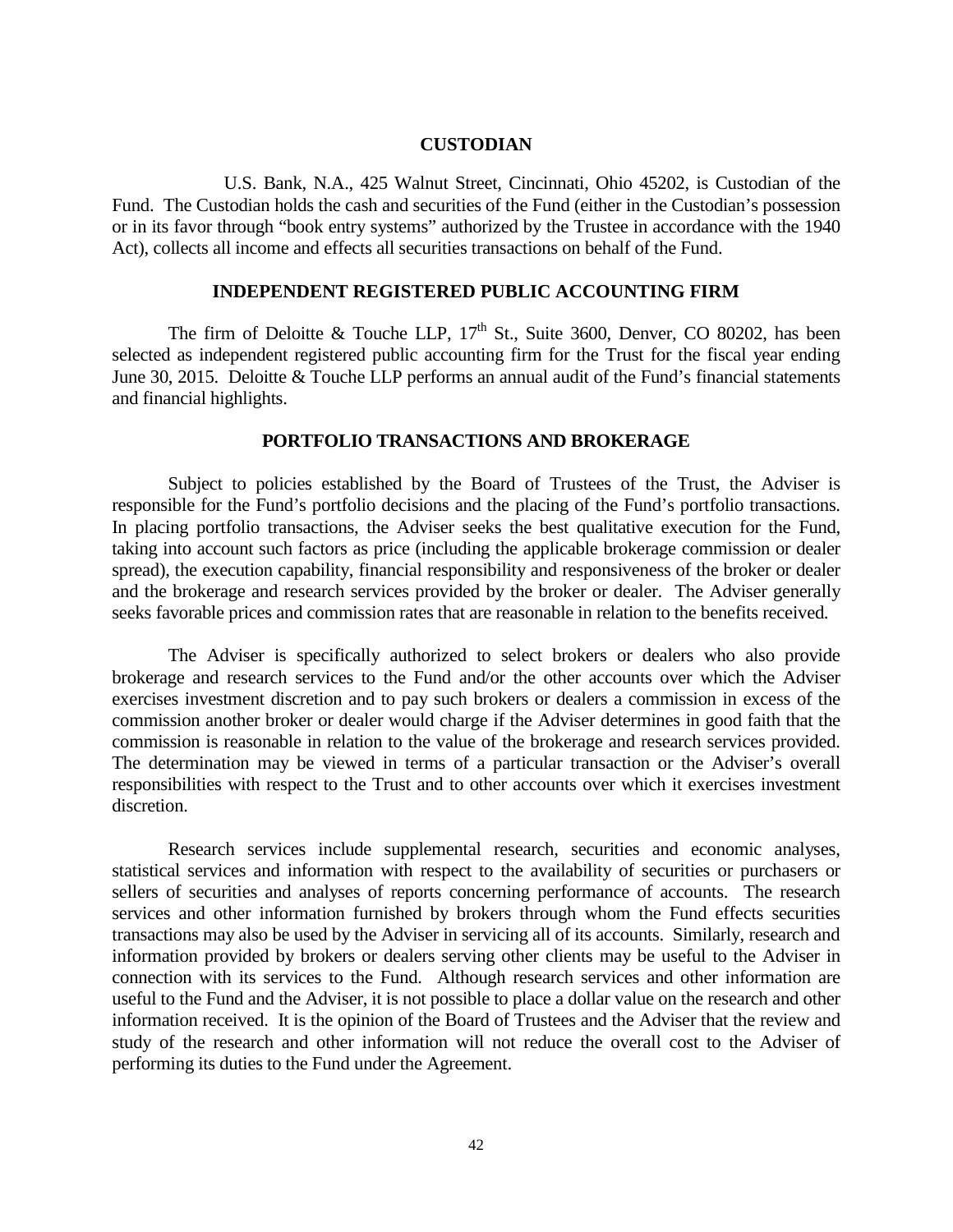Over-the-counter transactions will be placed either directly with principal market makers or with broker-dealers, if the same or a better price, including commissions and executions, is available. Fixed income securities are normally purchased directly from the issuer, an underwriter or a market maker. Purchases include a concession paid by the issuer to the underwriter and the purchase price paid to a market maker may include the spread between the bid and asked prices.

The Adviser makes investment decisions for the Fund independently from those of the other accounts the Adviser manages; investments of the type the Fund may make, however, may also be made by those other accounts. When the Fund and one or more other accounts the Adviser manages are prepared to invest in, or desire to dispose of, the same security, the Adviser will allocate available investments or opportunities for sales in a manner the Adviser believes to be equitable to each. In some cases, this procedure may adversely affect the price paid or received by the Fund or the size of the position obtained or disposed of by the Fund. The Adviser may aggregate purchase and sale orders for the Fund and its other clients if it believes such aggregation is consistent with its duty to seek best execution for the Fund and its other clients.

The Adviser may not give consideration to sales of shares of the Fund as a factor in the selection of brokers and dealers to execute portfolio transactions. However, the Adviser may place portfolio transactions with brokers or dealers that promote or sell the Fund's shares so long as such placements are made pursuant to policies approved by the Board of Trustees that are designed to ensure that the selection is based on the quality of the broker's execution and not on its sales efforts.

Orders for the same security for James Balanced; Golden Rainbow Fund and one of the other accounts the Adviser manages, placed at the same time by a portfolio manager will be aggregated. In addition, two or more portfolio managers may place orders for the same security, either to buy or sell, at the same time. These orders will also be aggregated if executed by an Adviser's trader at the same time through the same broker. Orders for trades in the Funds may be bunched, or aggregated with other clients, including limited partnerships. Bunched, or aggregated, orders will be average priced and positions not 100 percent filled will be allocated on a pro-rata basis. These policies apply to all trades: establishing long positions, selling long positions, establishing short positions and closing out short positions. The policies do not require that all Fund trades be aggregated, especially in the case of portfolio maintenance trades or trades specific to a particular portfolio, such as the need to rebalance a portfolio, to raise cash or to invest new cash.

The Fund paid brokerage commissions of \$892,907 for the fiscal year ended June 30, 2014; \$870,221 for the fiscal year ended June 30, 2013; and \$881,875 for the fiscal year ended June 30, 2012.

**Code of Ethics.** The Trust, the Adviser and the Distributor have each adopted a Code of Ethics under Rule 17j-1 of the 1940 Act, which permits Fund personnel to invest in securities for their own accounts. The Codes of Ethics adopted by the Trust, the Adviser and the Distributor are on public file with, and are available from, the SEC.

## **SHARES OF THE FUND**

The Fund offers two classes of shares: the Retail Class shares and Institutional Class shares. Each class represents an interest in the same portfolio of investments and has the same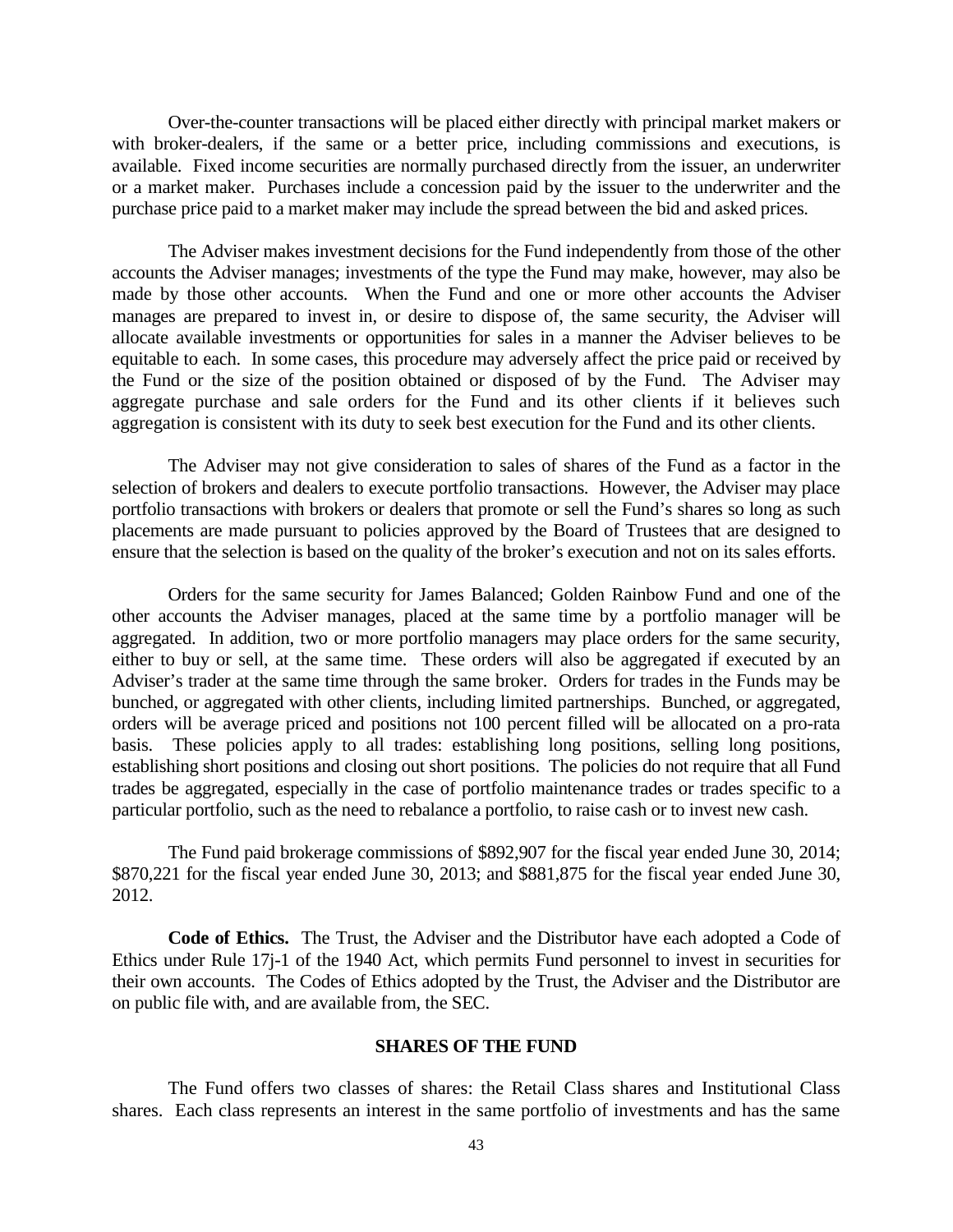rights, but differs primarily in distribution fees and shareholder features. The Retail Class shares are subject to distribution (12b-1) fees but have a lower minimum investment requirement and offer certain shareholder services not available to Institutional Class shareholders. Institutional Class shares are not subject to 12b-1 fees and are available only through investment advisers and bank trust departments that have made arrangements for shares of all of their clients investing in the Fund to be held in an omnibus account (as well as other entities that are approved by management of the Trust).

The Fund does not issue share certificates. All shares are held in non-certificate form registered on the books of the Fund and the Transfer Agent for the account of the shareholder. The rights to limit the amount of purchases and to refuse to sell to any person are reserved by the Fund. If your check or wire does not clear, you will be responsible for any loss incurred by the Fund. If you are already a shareholder, the Fund can redeem shares from any identically registered account in the Fund as reimbursement for any loss incurred. You may be prohibited or restricted from making future purchases in the Fund.

### **DETERMINATION OF SHARE PRICE**

The price (net asset value) of the shares of the Fund is determined as of 4:00 p.m., Eastern time on each day the Trust is open for business and on any other day on which there is sufficient trading in the Fund's securities to materially affect the net asset value. The Trust is open for business on every day except Saturdays, Sundays and the following holidays: New Year's Day, President's Day, Martin Luther King, Jr. Day, Good Friday, Memorial Day, Independence Day, Labor Day, Thanksgiving and Christmas. For a description of the methods used to determine the net asset value (share price), see "Pricing Your Shares" in the Prospectus.

Securities that are traded on any exchange are valued at the last quoted sale price. Lacking a last sale price, a security is valued at its last bid price except when, in the Adviser's opinion, the last bid price does not accurately reflect the current value of the security. Securities that are traded on the NASDAQ over-the-counter market are valued at their NASDAQ Official Closing Price ("NOCP") for all NASDAQ National Market ("NNM") and NASDAQ SmallCap Market<sup>SM</sup> securities. When market quotations are not readily available, if an event occurs after the close of the trading market (but before the time as of which the Fund determines its net asset value) that materially affects a security's value, when the Adviser determines that the market quotation does not accurately reflect the current value or when a restricted security is being valued, that security will be valued at its fair value as determined in good faith in conformity with guidelines adopted by and subject to review of the Board of Trustees. The Fund may use pricing services to determine market value for securities.

Domestic bonds and fixed income securities are priced by the independent pricing agent according to industry standards. Currently, these securities are generally priced between 3:00 p.m. and 4:00 p.m. ET. The evaluations may incorporate fair value adjusted U.S. Treasury, Corporate bond, Municipal bond, and To-Be-Announced (TBA) benchmark yield curves as inputs to the evaluation process, as applicable. Shortened trading days or other unusual events may require a different pricing time.

For valuation purposes, quotations of foreign securities in a foreign currency are converted to U.S. dollar equivalents at the time of pricing. In computing the net asset value of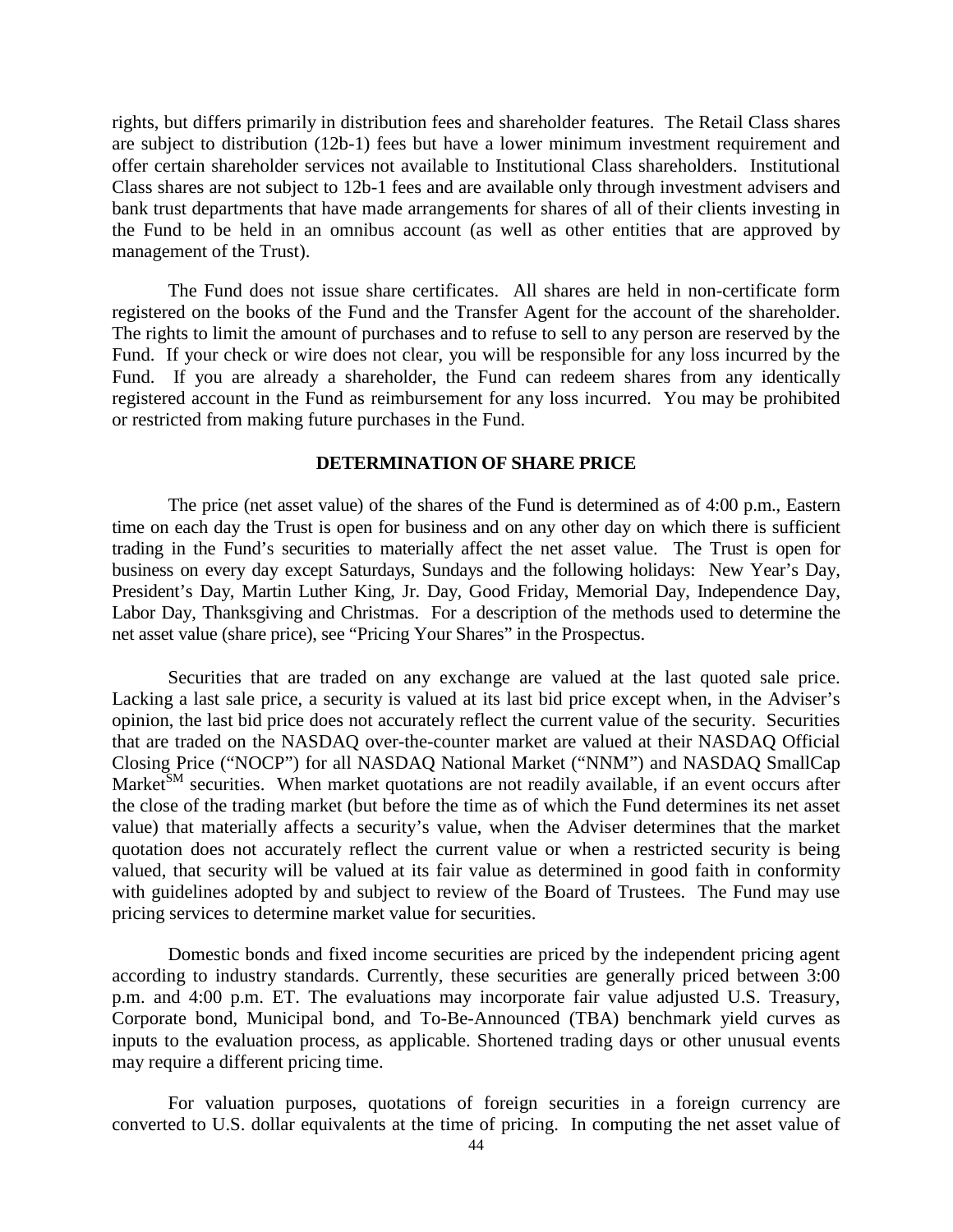the Fund, the values of foreign portfolio securities are generally based upon market quotations which, depending upon the exchange or market, may be last sale price, last bid price, or the average of the last bid and asked prices as of, in each case, the close of the appropriate exchange or another designated time.

Trading in securities on European and Far Eastern securities exchanges and over-thecounter markets is normally completed at various times before the close of business on each day on which the New York Stock Exchange is open. Trading of these securities may not take place on every New York Stock Exchange business day. In addition, trading may take place in various foreign markets on Saturdays or on other days when the New York Stock Exchange is not open and on which the Fund's share price is not calculated. Therefore, the value of the portfolio of a fund holding foreign securities may be significantly affected on days when shares of the Fund may not be purchased or redeemed.

The calculation of the share price of the Fund holding foreign securities in its portfolio does not take place contemporaneously with the determination of the values of many of the foreign portfolio securities used in such calculation. Events affecting the values of foreign portfolio securities that occur between the time their prices are determined and the calculation of the Fund's share price will not be reflected in the calculation unless the Adviser determines, subject to review by the Board of Trustees, that the particular event would materially affect net asset value, in which case an adjustment will be made.

#### **ADDITIONAL TAX INFORMATION**

This section provides additional information concerning U.S. federal income taxes. It is based on the Code, applicable Treasury Regulations, judicial authority, and administrative rulings and practice, all as of the date of this SAI, and all of which are subject to change, including changes with retroactive effect. The following does not address any state, local or foreign or estate or gift tax matters.

A shareholder's U.S. federal income tax consequences from acquiring, holding and disposing of shares in the Fund may vary depending upon his or her particular situation. This discussion only applies to shareholders who are U.S. persons. For purposes of this discussion, U.S. persons are: (i) U.S. citizens or residents, (ii) U.S. corporations, (iii) an estate whose income is subject to U.S. federal income taxation regardless of its source, or (iv) a trust, if a court within the United States is able to exercise primary supervision over its administration and one or more U.S. persons have the authority to control all of its substantial decisions, or certain electing trusts that were in existence on August 20, 1996, and were treated as domestic trusts on August 19, 1996. This discussion does not address issues of significance to U.S. persons in special situations such as: (i) certain types of tax-exempt organizations, (ii) shareholders holding shares through tax-advantaged accounts (such as 401(k) plan accounts or individual retirement accounts), (iii) shareholders holding investments through foreign institutions (financial and nonfinancial), (iv) financial institutions, (v) broker-dealers, (vi) entities not organized under the laws of the United States or a political subdivision thereof, (vii) shareholders holding shares as part of a hedge, straddle or conversion transaction, and (viii) shareholders who are subject to the U.S. federal alternative minimum tax.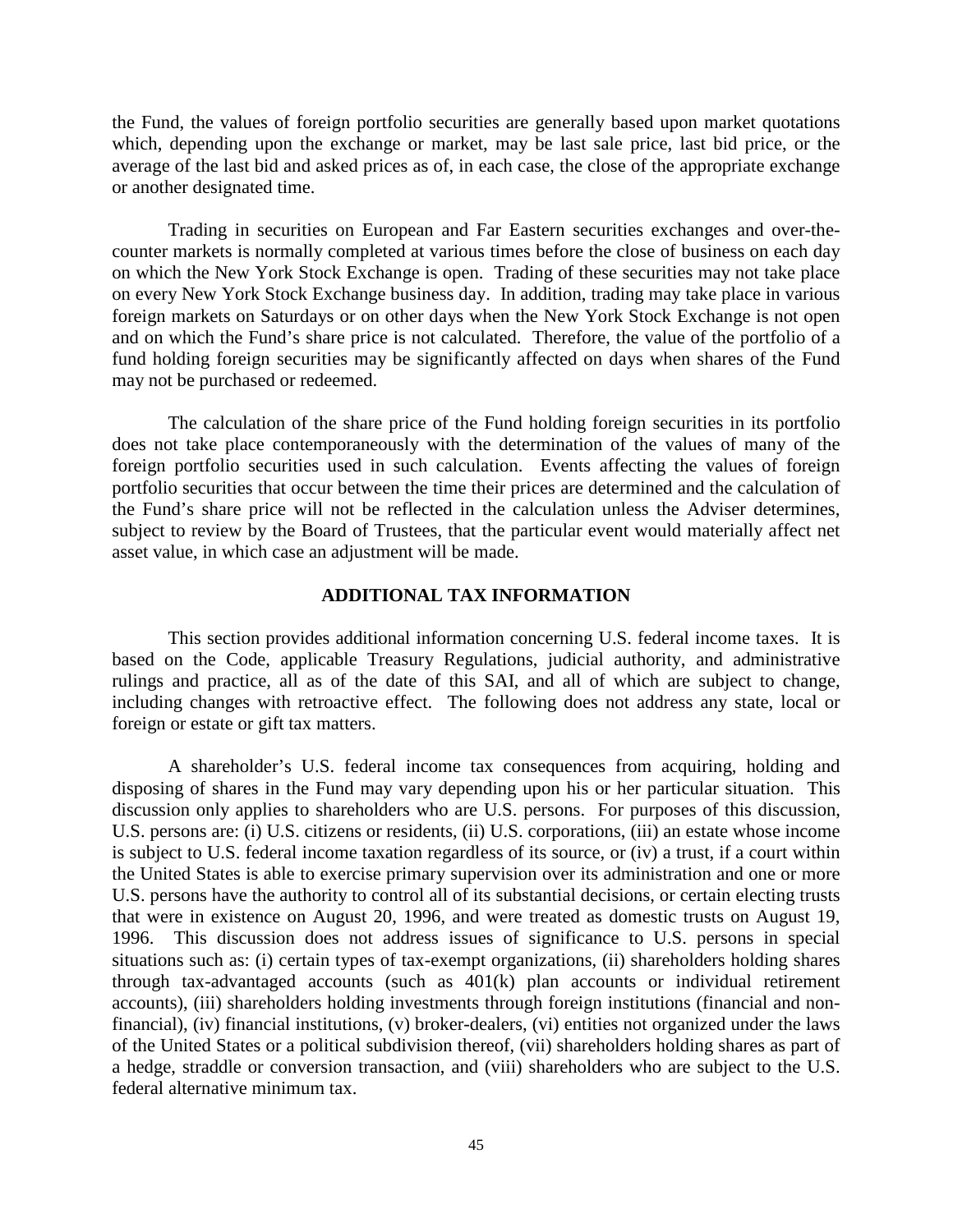If a partnership (including for this purpose any entity treated as a partnership for U.S. federal income tax purposes) is a beneficial owner of shares, the tax treatment of a partner in the partnership will generally depend upon the status of the partner and the activities of the partnership. Partners of partnerships that are considering the purchase of shares should consult their own tax advisers regarding the U.S. federal income tax consequences of the purchase, ownership and disposition of shares.

The Fund has not requested and will not request an advance ruling from the Internal Revenue Service (the "IRS") as to the U.S. federal income tax matters described below. The IRS could adopt positions contrary to those discussed below and such positions could be sustained. In addition, the foregoing discussion only addresses some of the U.S. federal income tax considerations generally affecting investments in the Fund. Prospective shareholders are urged to consult with their own tax advisers as to the particular U.S. federal tax consequences to them of an investment in the Fund, as well as the applicability and effect of any state, local or foreign laws, and the effect of possible changes in applicable tax laws.

**Taxation of the Funds.** The Fund has qualified and intends to continue to qualify as a "regulated investment company" under Subchapter M of the Code. In order to qualify for the special tax treatment accorded regulated investment companies and their shareholders, the Fund must, among other things: (i) derive at least 90% of its gross income each taxable year from dividends, interest, payments with respect to securities' loans, gains from the disposition of stock, securities or foreign currencies, and other income (including, but not limited to, gains from options, futures or forward contracts) derived with respect to its business of investing in such stock, securities or currencies; (ii) diversify its holdings so that at the end of each fiscal quarter, (a) at least 50% of the value of its total assets consists of cash and cash items (including receivables), U.S. government securities, securities of other regulated investment companies, and other securities limited generally, with respect to any one issuer, to no more than 5% of the value of the Fund's total assets and 10% of the outstanding voting securities of such issuer, and (b) not more than 25% of the value of the Fund's total assets are invested in (1) the securities (other than those of the U.S. government or other regulated investment companies) of any one issuer, (2) the securities (other than the securities of other regulated investment companies) of two or more issuers which the Fund controls and which are engaged in the same, similar or related trades or businesses, or (3) in the securities of one or more qualified publicly traded partnerships; and (iii) distribute with respect to each taxable year an amount equal to or exceeding the sum of (a) 90% of its "investment company taxable income," as that term is defined in the Code (which generally includes, among other things, dividends, taxable interest, and the excess of any net short-term capital gains over net long-term capital losses, as reduced by certain deductible expenses) without regard to the deduction for dividends paid, and (b) 90% of its tax-exempt interest income, net of expenses allocable thereto. For purposes of meeting the diversification requirement described in (ii) above, in the case of the Fund's investment in loan participations, the issuer may be the financial intermediary or the borrower.

With respect to (i) above, the IRS may limit qualifying income from foreign currency gains to the amount of such currency gains that are directly related to a regulated investment company's principal business of investing in stock or securities pursuant to regulations that may be promulgated in the future. For purposes of the 90% gross income requirement described in (i) above, income derived from a partnership will generally be treated as qualifying income only to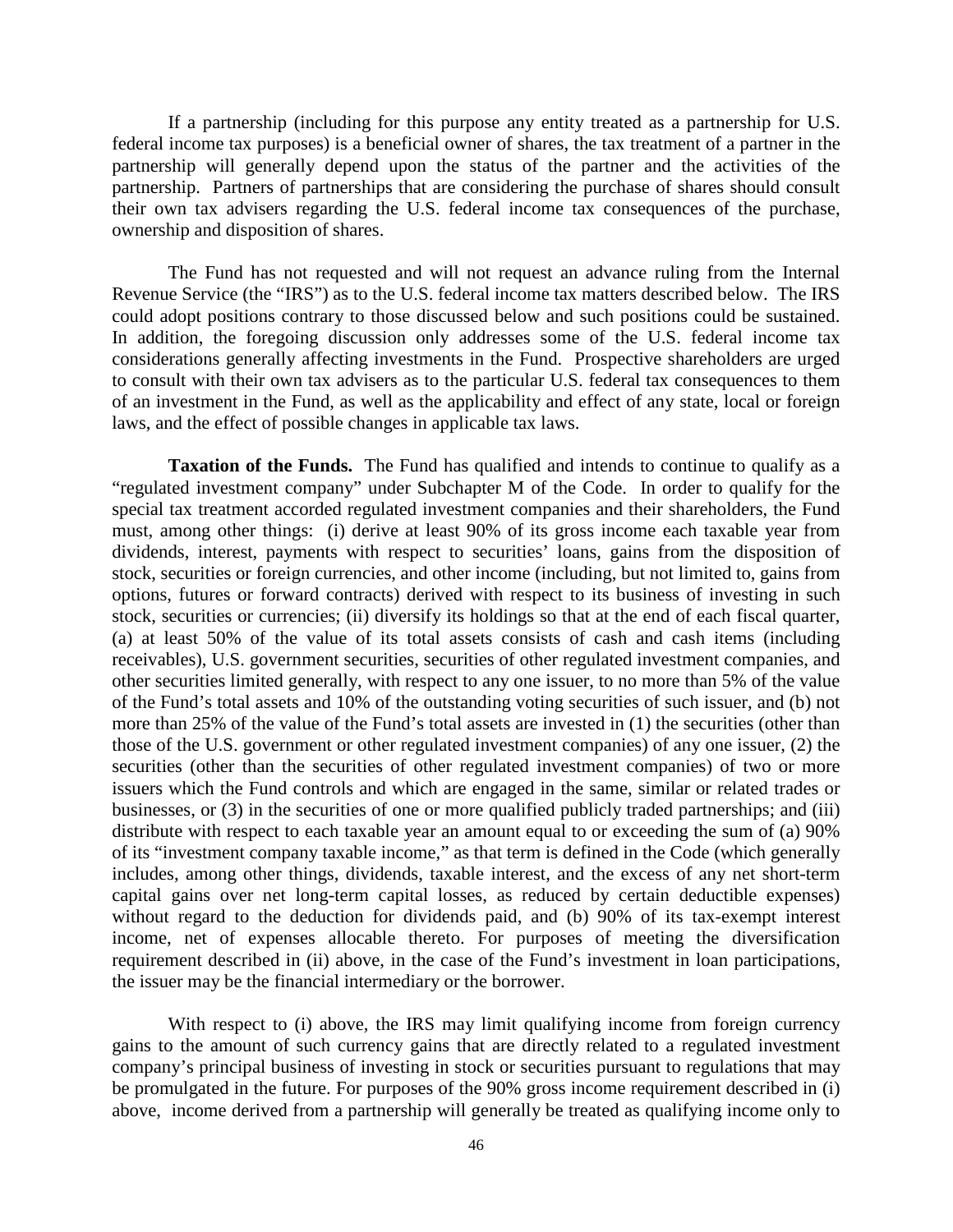the extent such income is attributable to items of income of the partnership which would be qualifying income if realized by the regulated investment company. However, 100% of the net income derived from an interest in a "qualified publicly traded partnership" (defined as a partnership (x) interests in which are traded on an established securities market or readily tradable on a secondary market or the substantial equivalent thereof and (y) that derives less than 90% of its income from the qualifying income described in (i) above) will be treated as qualifying income. In addition, although in general the passive loss rules of the Code do not apply to regulated investment companies, such rules do apply to a regulated investment company with respect to items attributable to an interest in a qualified publicly traded partnership. Finally, for purposes of (ii)(a) above, the term "outstanding voting securities of such issuer" will include the equity securities of a qualified publicly traded partnership.

To the extent that it qualifies for treatment as a regulated investment company, the Fund will not be subject to U.S. federal income tax on income distributed to its shareholders in a timely manner in the form of dividends (including capital gain dividends, defined below). In certain situations, the Fund can cure failures to meet the income and diversification tests described above, including, in some cases, by paying a Fund-level tax and, in the case of diversification failures, disposing of certain assets. If the Fund were to fail to qualify as a regulated investment company accorded special tax treatment in any taxable year – for example, because it was not sufficiently diversified under the applicable Code tests – the Fund would be subject to tax on its taxable income at corporate rates, and all distributions from earnings and profits, including any distributions of net tax-exempt income and net long-term capital gains, would be taxable to shareholders as ordinary income. To qualify again to be taxed as a regulated investment company that is accorded special tax treatment in a subsequent year, the Fund could be required to pay substantial taxes, penalties and interest and make substantial distributions. In addition, if the Fund fails to qualify as a regulated investment company for a period greater than two taxable years, the Fund may be required to recognize and pay tax on any net built-in gain (the excess of aggregate gain, including items of income, over aggregate loss that would have been realized if the Fund had been liquidated) or, alternatively, to be subject to taxation on such built-in gain recognized for a period of ten years, in order to qualify as a regulated investment company in a subsequent year.

As a regulated investment company, the Fund generally will not be subject to U.S. federal income tax on its net capital gains (that, is any net long-term capital gains in excess of the sum of net short-term capital losses and certain capital loss carryovers from prior years) properly reported by the Fund in a written statement to shareholders as capital gain dividends ("capital gain dividends") and its investment company taxable income if any, that the Fund distributes to shareholders on a timely basis. The Fund intends to distribute substantially all of its investment company taxable income and to distribute all of its capital gains dividends in a taxable year. If the Fund does retain any investment company taxable income, it will be subject to tax at regular corporate rates on the amount retained. However, the Fund may elect to have certain dividends paid after the close of a tax year treated as having been paid during the tax year for purposes of the regulated investment company distribution requirements and for purposes of determining its taxable income ("spill-over dividends"). Spill-over dividends are taxed to shareholders in the year in which they are received.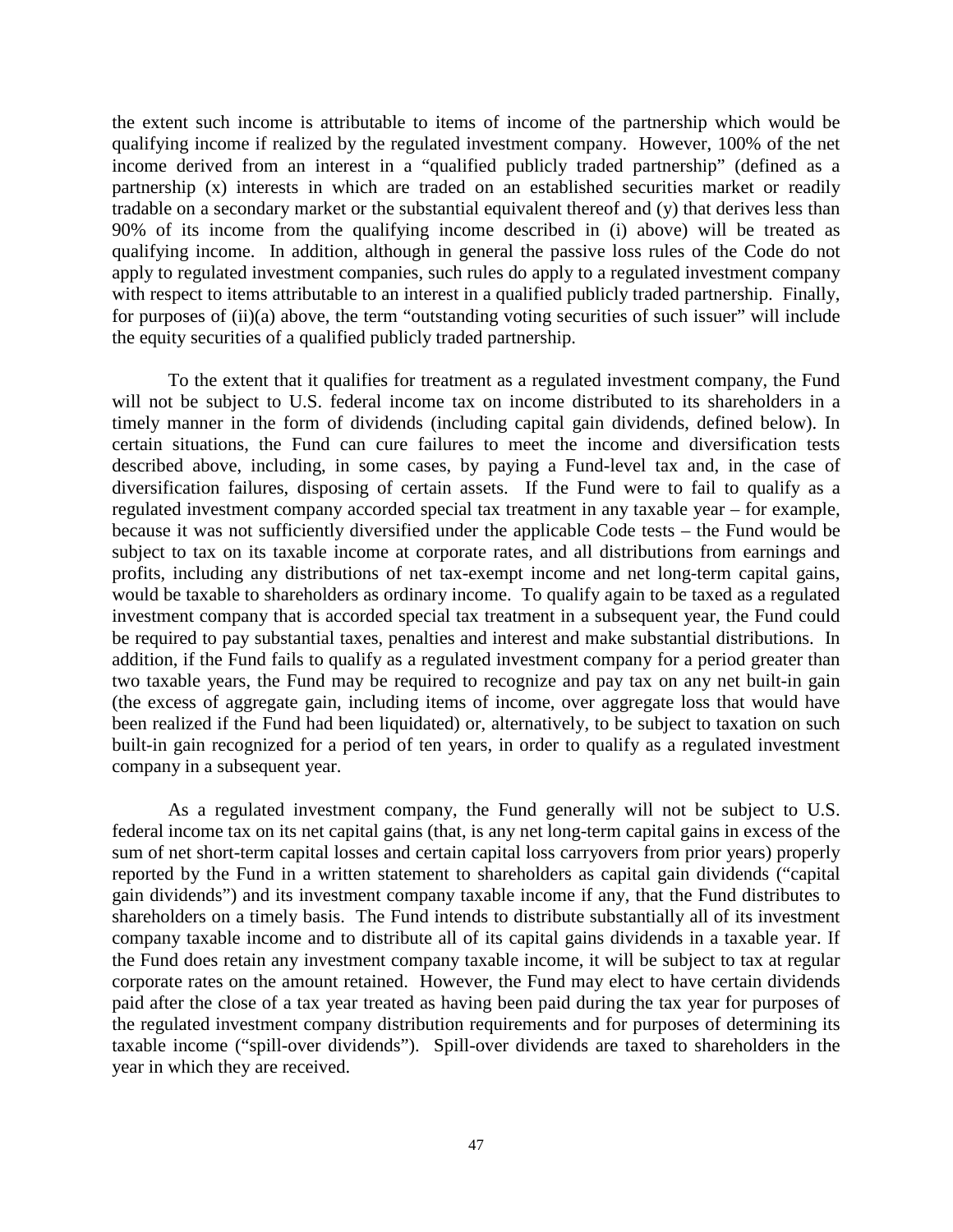If the Fund retains any net capital gain, it will also be subject to tax at regular corporate rates on the amount retained, but may designate the retained amount as undistributed capital gains in a notice to its shareholders who (i) will be required to include in income for U.S. federal income tax purposes, as long-term capital gain, their shares of such undistributed amount, and (ii) will be entitled to credit their proportionate shares of the tax paid by the Fund on such undistributed amount against their U.S. federal income tax liabilities, if any. For U.S. federal income tax purposes, the tax basis of shares owned by a shareholder of the Fund will be increased by an amount equal to the difference between the amount of undistributed capital gains included in the shareholder's income and the tax deemed paid by the shareholder under clause (ii) of the preceding sentence.

Generally, the excess (if any) of the Fund's net short-term capital loss over the net longterm capital gain for a taxable year will carry over as a short-term capital loss arising on the first day of the next tax year. In addition, the excess (if any) of the Fund's net long-term capital loss over the net short-term capital gain for the year will carry over as a long-term capital loss arising on the first day of the next tax year. Any capital loss carryforward will be carried over indefinitely and can be utilized in future years to offset net realized capital gains. The Fund currently has no capital loss carryforwards.

A regulated investment company may elect to treat any post-October capital loss (defined as the greatest of net capital loss, net long-term capital loss, or net short-term capital loss, in each case attributable to the portion of the taxable year after October 31) and late-year ordinary loss (generally, (i) net ordinary losses from the sale, exchange or other taxable disposition of property, attributable to the portion of the taxable year after October 31, plus (ii) certain other net ordinary losses attributable to the portion of the taxable year after December 31) as if incurred in the succeeding taxable year. The Fund currently has no post-October loss carryforwards.

If the Fund fails to distribute in a calendar year at least an amount equal to the sum of 98% of its ordinary income for such year and 98.2% of its net capital gain income for the one year period ending on October 31 of such year, plus any retained amount for the prior year, the Fund will be subject to a non-deductible excise tax on the undistributed amounts. For these purposes, ordinary gains and losses from the sale, exchange or other taxable disposition of property that would be properly taken into account after October 31 are treated as arising on January 1 of the following calendar year. For purposes of the excise tax, the Fund will be treated as having distributed any amount on which it has been subject to corporate income tax in the taxable year ending within the calendar year. A dividend paid to shareholders in January of a year generally is deemed to have been paid on December 31 of the preceding year, if the dividend is declared and payable to the shareholders of record on a date in October, November or December of that preceding year.

While the Fund intends to distribute its taxable income and capital gains in a manner so as to avoid imposition of the federal excise and income taxes, there can be no assurance that the Fund indeed will make sufficient distributions to avoid entirely imposition of federal excise or income taxes.

The Fund is treated as a separate tax entity for federal income tax purposes, as is each other fund of the Trust.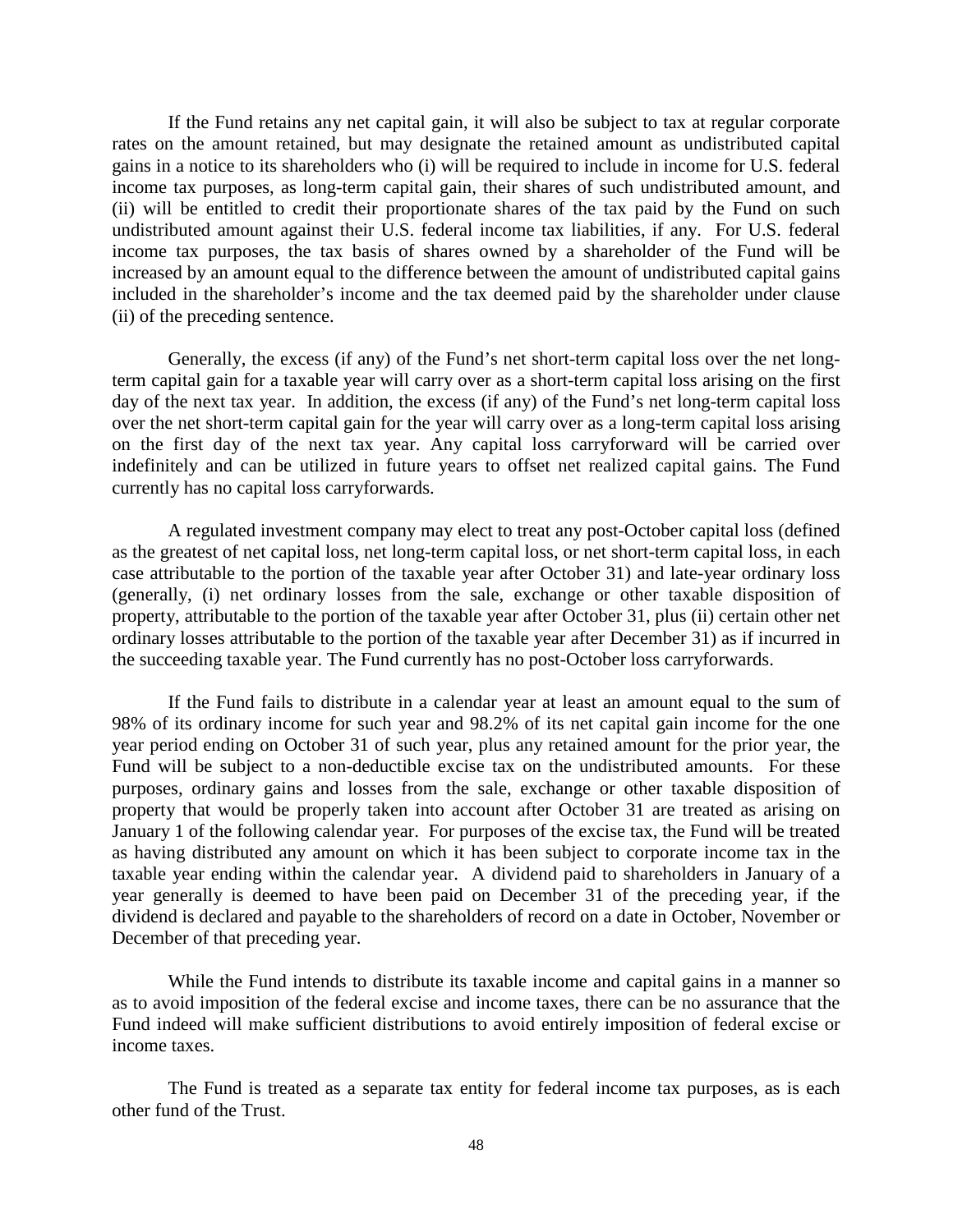The Fund may invest in inflation-indexed securities (also known as inflation-protected securities), on which principal is adjusted based on changes in an inflation index such as the Consumer Price Index. Net positive adjustments to principal value as a result of an increase in the index are taxable as ordinary income in the year of the adjustment, rather than at maturity when the principal is repaid. Net negative adjustments to principal value as a result of a decrease in the index can be deducted to the extent of the Fund's interest income from the security for the current and previous taxable years, with any excess being carried forward to future taxable years. The Fund intends to distribute dividends to shareholders on a quarterly basis. These distributions may include both interest income and net income representing principal adjustments. Net negative principal adjustments near the end of a taxable year may cause all or a portion of the dividends distributed earlier in the year to be treated as a return of capital.

**Taxation of Fund Distributions**. For U.S. federal income tax purposes, distributions of investment company taxable income are generally taxable as ordinary income to the extent of the Fund's current or accumulated "earnings and profits." Taxes on distributions of capital gains are determined by how long the Fund owned the investments that generated them, rather than how long a shareholder has owned his or her shares. Distributions of net capital gains from the sale of investments that the Fund owned for more than one year and that are properly designated by the Fund as capital gain dividends (i.e., "capital gain dividends") will be taxable to Fund shareholders as long-term capital gains. Generally, distributions of gains from the sale of investments that the Fund owned for one year or less will be taxable as ordinary income. The Fund may designate certain dividends as derived from "qualified dividend income," which, when received by an individual or other non-corporate shareholder, will be taxed at the rates applicable to long-term capital gain. Dividend income distributed to individual or other non-corporate shareholders will qualify as "qualified dividend income" as that term is defined in section  $1(h)(11)(B)$  of the Code to the extent such distributions are attributable to income from the Fund's investments in common and preferred stock of U.S. companies and stock of certain qualified foreign corporations provided that certain holding period and other requirements are met by both the Fund and its shareholders. Distributions are taxable to shareholders even if they are paid from income or gains earned by the Fund before a shareholder invested in the Fund (and thus were included in the price the shareholder paid). Distributions are taxable whether shareholders receive them in cash or reinvest them in additional shares (other than distributions, if any, designated by the Fund as "exempt-interest dividends," a designation which the Fund generally does not expect to make). Distributions declared and payable by the Fund during October, November or December to shareholders of record on a date in any such month and paid by the Fund during the following January will be treated for U.S. federal tax purposes as paid by the Fund and received by shareholders on December 31st of the year in which declared rather than the calendar year in which they were received.

The maximum stated federal income tax rate applicable to individuals generally is 39.6% for ordinary income and 20% for net long-term capital gain.

Dividends received by corporate shareholders that are reported by the Fund in a written statement furnished to shareholders may qualify for the 70% dividends received deduction to the extent of the amount of qualifying dividends received by the Fund from domestic corporations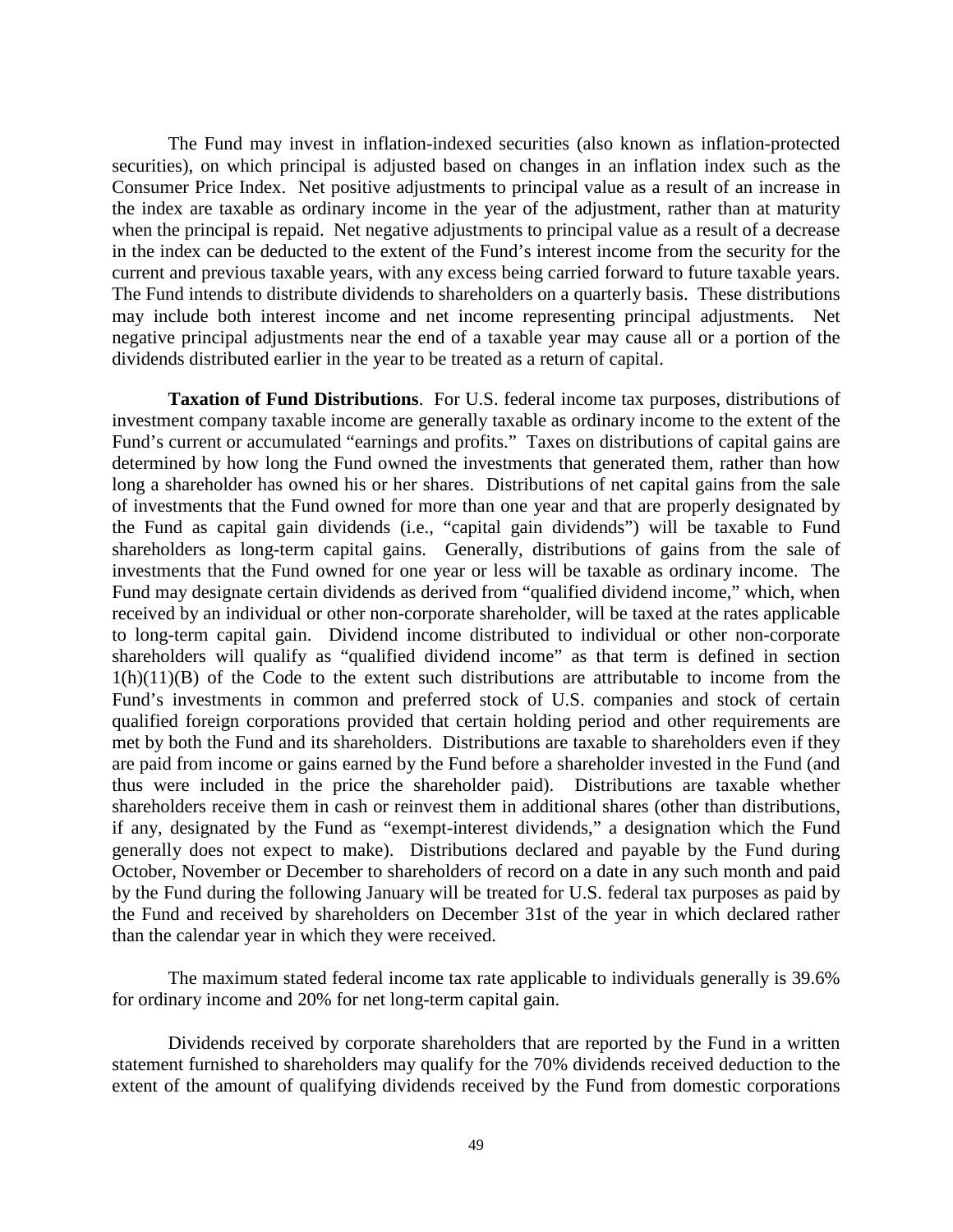and to the extent a portion of interest paid or accrued on certain high yield discount obligations owned by the Fund are treated as dividends.

If the Fund makes a distribution in excess of its current and accumulated "earnings and profits" in any taxable year, the excess distribution will be treated as a return of capital to the extent of a shareholder's tax basis in his or her shares, and thereafter as capital gain. A return of capital is not taxable, but it reduces a shareholder's basis in his or her shares, thus reducing any loss or increasing any gain on a subsequent taxable disposition by the shareholder of such shares.

**Sale or Redemption of Shares**. The sale or redemption of Fund shares may give rise to a gain or loss. In general, any gain or loss realized upon a taxable disposition of Fund shares will be treated as long-term capital gain or loss if the shares have been held for more than one year. Otherwise, the gain or loss on the taxable disposition of Fund shares will be treated as short-term capital gain or loss. However, any loss realized upon a taxable disposition of shares held for six months or less will be treated as long-term, rather than short-term, to the extent of any long-term capital gain distributions received (or deemed received) by the shareholder with respect to the shares. All or a portion of any loss realized upon a taxable disposition of Fund shares will be disallowed if other substantially identical shares of the Fund are purchased within 30 days before or after the disposition. In such a case, the basis of the newly purchased shares will be adjusted to reflect the disallowed loss.

**Passive Foreign Investment Companies**. The may own shares in certain foreign investment entities referred to as "passive foreign investment companies" ("PFICs"). In order to avoid U.S. federal income tax and an additional charge on a portion of any "excess distribution" from PFICs or gain from the disposition of PFIC shares, the Fund may elect to "mark-to-market" annually its investments in such entities, which will result in the Fund being treated as if it had sold and repurchased all the PFIC stock at the end of each year. As a result of the mark-tomarket election, the Fund would report any such gains as ordinary income and would deduct such losses as ordinary losses to the extent of previously recognized gains. By making the markto-market election, the Fund could potentially mitigate the adverse tax consequences with respect to its ownership of shares in a PFIC, but in any particular year it may be required to recognize income in excess of the distributions it receives from PFICs and its proceeds from dispositions of PFIC stock. The Fund may have to distribute this "phantom" income and gain to satisfy the distribution requirement and to avoid imposition of the excise tax described above. Alternatively, the Fund may elect to treat the PFIC as a "qualified electing fund" (a "QEF election"), in which case the Fund would be required to include its share of the company's income and net capital gains annually, regardless of whether it receives distributions from the PFIC. As with the mark-to-market election, these amounts would be taken into account by the Fund for purposes of satisfying the distribution requirement and the excise tax distribution requirement. In order to make a QEF election, the Fund would be required to obtain certain annual information from the PFICs in which it invests, which may be difficult or impossible to obtain. Income from investments in PFICs generally will not qualify for treatment as qualified dividend income.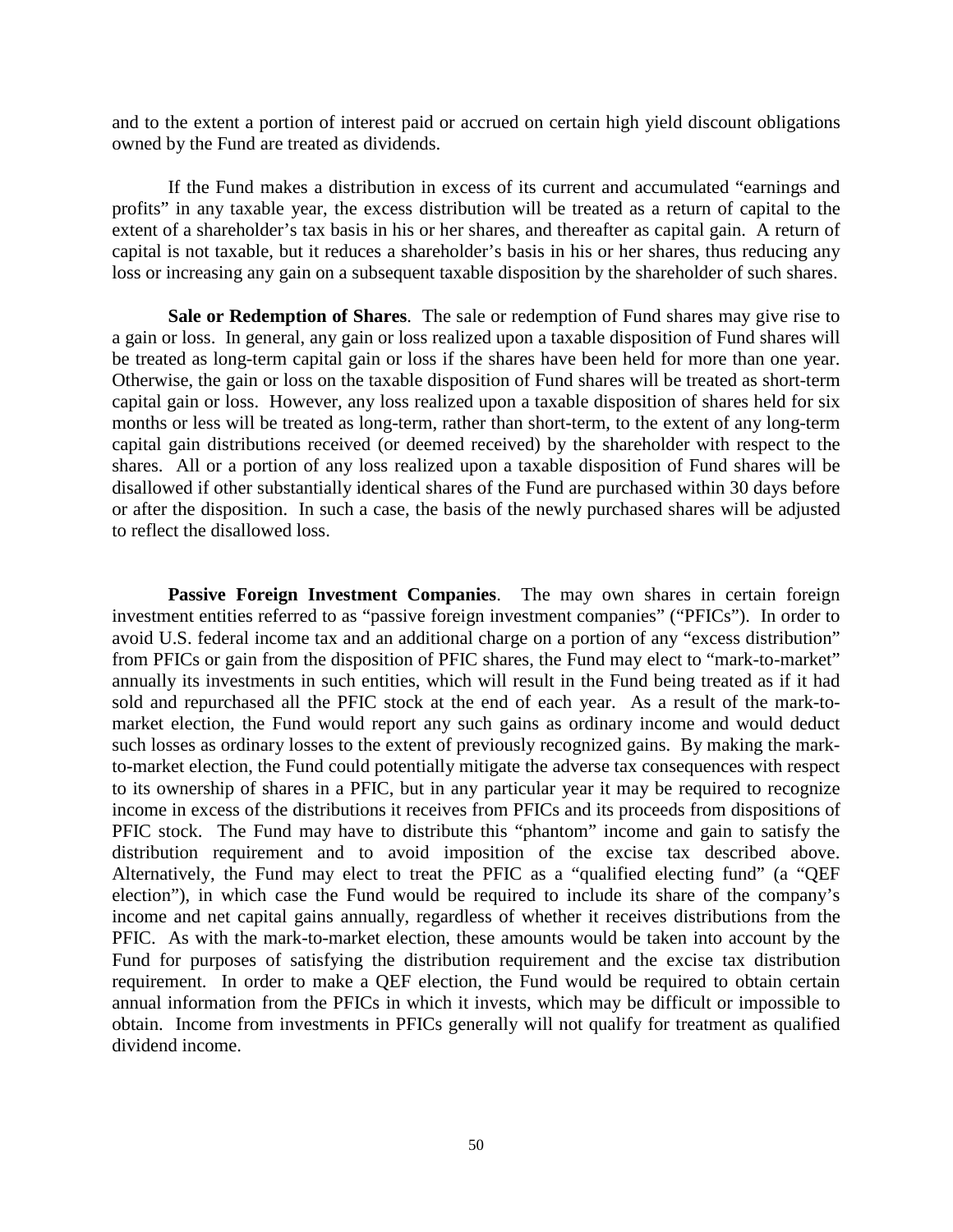**Non-U.S. Taxes**. The Fund may be liable to non-U.S. governments for taxes relating primarily to investment income or capital gains on non-U.S. securities in the Fund's portfolio. If at the close of its taxable year more than 50% of the value of the Fund's total assets consists of securities of foreign corporations (including foreign governments), the Fund may make an election under the Code that would allow Fund shareholders who are U.S. persons or U.S. corporations to claim a foreign tax credit or deduction (but not both) on their U.S. income tax return for their pro rata portion of qualified taxes paid by that Fund to non-U.S. countries in respect of non-U.S. securities held at least a minimum period as specified in the Code. If the Fund were to make the election, the amount of each shareholder's distribution reported on the information returns filed by the Fund with the IRS must be increased by the amount of the shareholder's portion of the Fund's foreign tax paid. A shareholder's ability to claim all or a part of a foreign tax credit or deduction in respect of non-U.S. taxes paid by the Fund may be subject to certain limitations imposed by the Code.

If the Fund were to qualify as a "qualified fund of funds," the Fund could be entitled to elect to pass-through its foreign tax credits without regard to the above described 50% requirement. For this purpose, the term "qualified fund of funds" means a regulated investment company if (at the close of each quarter of the taxable year) at least 50% of the value of its total assets is represented by interests in other regulated investment companies. The Fund makes no assurances as to either the availability of any election discussed in this section or their willingness to make any such election.

**Non-U.S. Currency Transactions**. Transactions in non-U.S. currencies, non-U.S. currency denominated debt obligations and certain non-U.S. currency options, future contracts, and forward contracts (and similar instruments) may give rise to ordinary income or loss to the extent such income or loss results from fluctuations in the value of the non-U.S. currency concerned and may increase the amount and affect the timing and character of taxes payable by shareholders of the Fund. Certain of the Fund's transactions, if any, in foreign currencies and foreign currency denominated instruments are likely to result in a difference between the Fund's book income and taxable income. This difference may cause a portion of the Fund's income distributions to constitute a return of capital or capital gain for tax purposes or require the Fund to make distributions exceeding book income to avoid excise tax liability and to qualify as a regulated investment company, which may have the effect of accelerating taxable distributions to shareholders of the Fund.

**Financial Products**. The Fund's investments in options, futures contracts, hedging transactions, forward contracts, and certain other transactions may be subject to special tax rules (including mark-to-market, constructive sale, straddle, wash sale, short sale and other rules), the effect of which may be to accelerate income recognized by the Fund, defer Fund losses, cause adjustments in the holding periods of Fund securities, convert capital gain into ordinary income and convert short-term capital losses into long-term capital losses. These rules could therefore affect the amount, timing and character of distributions to Fund shareholders.

Some of the Fund's investments, such as certain option transactions and futures transactions in foreign currency contracts that are traded in the interbank market, may be "section 1256 contracts." Gains and losses on section 1256 contracts are generally treated as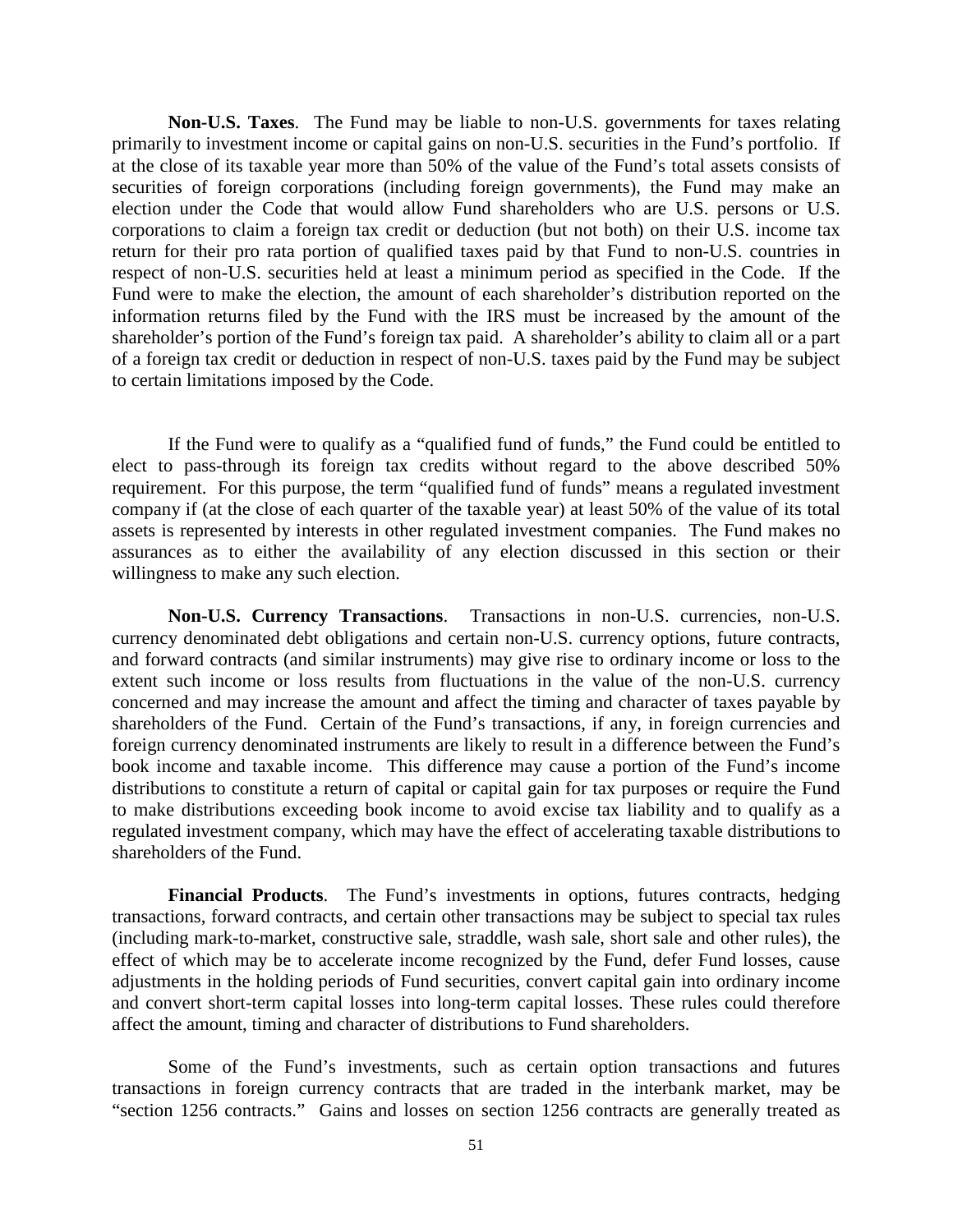60% long-term capital and 40% short-term capital, although certain foreign currency gains and losses from such contracts may be treated as entirely ordinary in character. Section 1256 contracts held by the Fund at the end of a taxable year are "marked to market" for income tax purposes, meaning that unrealized gains or losses are treated as though they were realized (and treated on the 60/40 basis described above).

Certain positions undertaken by the Fund may constitute "straddles" for U.S. federal income tax purposes. The straddle rules may affect the character of gains or losses realized by the Fund. Losses realized by the Fund that are part of a straddle may be deferred beyond the point in time that they are realized. The straddle rules, if applicable, could increase the amount of short-term capital gain realized by the Fund which is taxed as ordinary income when distributed to shareholders. Certain income tax elections that the Fund may make with respect to straddles could affect the character and timing of recognition of gains and losses.

Rules governing the tax aspects of notional principal contracts in which the Fund, or the Subsidiary, may invest are not clear in various respects. As a result, the IRS could challenge the Fund's methods of accounting for such contracts for tax purposes, and such a challenge could affect the status of the Fund as a regulated investment company.

The Fund may make short sales of securities. Short sales may increase the amount of short-term capital gains realized by the Fund, which is taxed as ordinary income to the shareholders when distributed. Short sales may also constitute "constructive sales," which would result in taxable income before the short-sale positions are terminated.

Certain of the Fund's hedging activities including its transactions in options, futures contracts and foreign currencies, are likely to result in a difference between the Fund's book income and taxable income. This difference may cause a portion of the Fund's income distributions to constitute a return of capital or capital gain for tax purposes or require the Fund to make distributions exceeding book income to avoid excise tax liability and to qualify as a regulated investment company, which may have the effect of accelerating taxable distributions to shareholders.

**Real Estate Investment Trusts.** If the Fund were to invest in REITs, its REIT equity securities could result in the Fund's receipt of cash in excess of the REIT's earnings. If a Fund receives such distributions all or a portion of these distributions will constitute a return of capital to the Fund. Receiving a return of capital distribution from a REIT will reduce the amount of income available to be distributed to the Fund shareholders. Income from REIT securities generally will not be eligible for treatment as qualified dividend income.

**Exempt-Interest Dividends.** If at least 50% of the value of the Fund's assets at the end of each quarter of a taxable year of the Fund is invested in state, municipal and other obligations the interest on which is excluded from gross income under Section 103(a) of the Code, the Fund could distribute any tax-exempt interest earned by the Fund to its shareholders as tax-exempt "exempt-interest dividends." The Fund can provide no assurance that it will be eligible to pay exempt-interest dividends.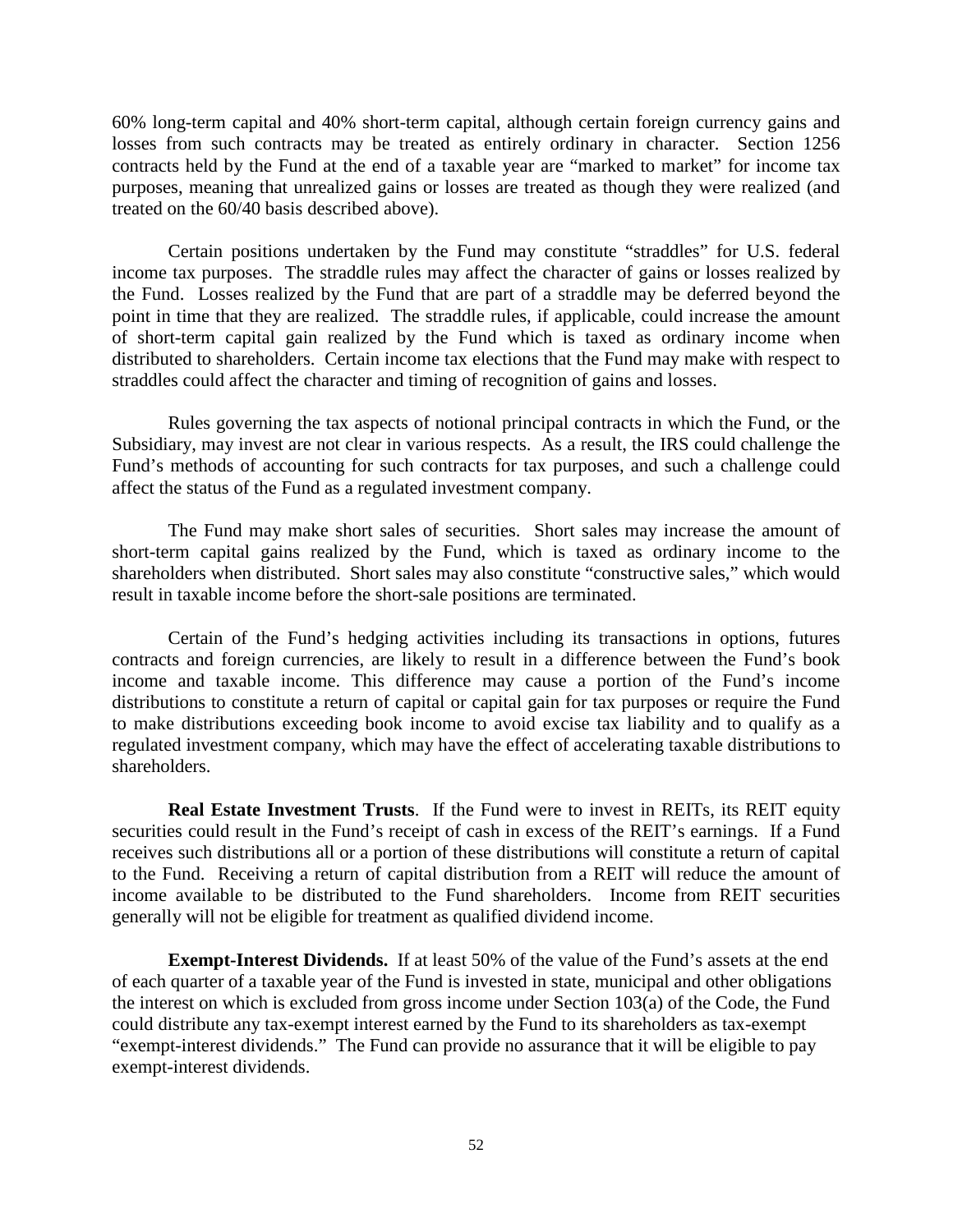**Backup Withholding**. The Fund generally is required to withhold and remit to the U.S. Treasury a percentage of the taxable distributions and redemption proceeds paid to any noncorporate shareholder who fails to properly furnish the Fund with a correct taxpayer identification number ("TIN"), or who has under-reported dividend or interest income, and to any shareholder that fails to certify to the Fund that it is not subject to such withholding. The backup withholding tax rate is 28%.

Backup withholding is not an additional tax. Amounts withheld under the backup withholding rules from a payment to a shareholder generally may be refunded or credited against the shareholder's federal income tax liability, if any, provided that certain required information is timely furnished to the IRS.

**Cost Basis Reporting**. The Fund (or its administrative agent) must report to the IRS and furnish to its shareholders cost basis information for fund shares purchased on or after January 1, 2012 ("covered shares"), and redeemed, exchanged or otherwise sold on or after that date. In addition to the requirement (which applied historically and continues to apply) to report the gross proceeds from the sale of Fund shares, the Fund will also be required to report the cost basis information for covered shares and indicate whether these shares had a short-term or long-term holding period. In the absence of an election by a shareholder to elect from certain cost basis methods which have been accepted by the IRS, the Fund will use a default cost basis method. The cost basis method elected or applied may not be changed after the settlement date of a sale of Fund shares. Once a Fund shareholder has elected a cost basis reporting method, the election will apply to all future transactions in covered shares unless the shareholder revokes or changes the standing election. Fund shareholders should consult with their tax advisers concerning the most desirable IRS-accepted cost basis method for their tax situation and to obtain more information about how the new cost basis reporting law applies to them. The historical requirement to report only the gross proceeds from the sale of Fund shares will continue to apply to all Fund shares acquired through December 31, 2011, and which are sold on and after that date.

**Surtax on Net Investment Income**. A surtax of 3.8% applies to net investment income of an individual taxpayer and to the undistributed net investment income of certain estates and trusts, in each case in excess of a threshold amount. Net investment income includes interest, dividends, royalties, rents, gross income from a trade or business involving passive activities, and net gain from disposition of property (other than property held in a non-passive trade or business). Net investment income includes ordinary income and capital gain distributions received with respect to shares of the Fund and net gains from redemptions or other taxable dispositions of Fund shares. Net investment income is reduced by deductions properly allocable to such income. Holders of our common stock should consult their tax advisors regarding the effect, if any, of this legislation on their ownership and disposition of our common stock.

**Foreign Accounts**. The Foreign Account Tax Compliance Act (known as "FATCA") will impose a 30% withholding tax on dividends received from the Fund, capital gain distributions and the payments of gross proceeds from a sale or other disposition of shares (including redemption proceeds) with respect to shares of the Fund paid, to (i) foreign financial institutions (as defined in section 1471 of the Code) unless they agree to collect and disclose to the IRS information regarding direct and indirect U.S. account holders and (ii) certain other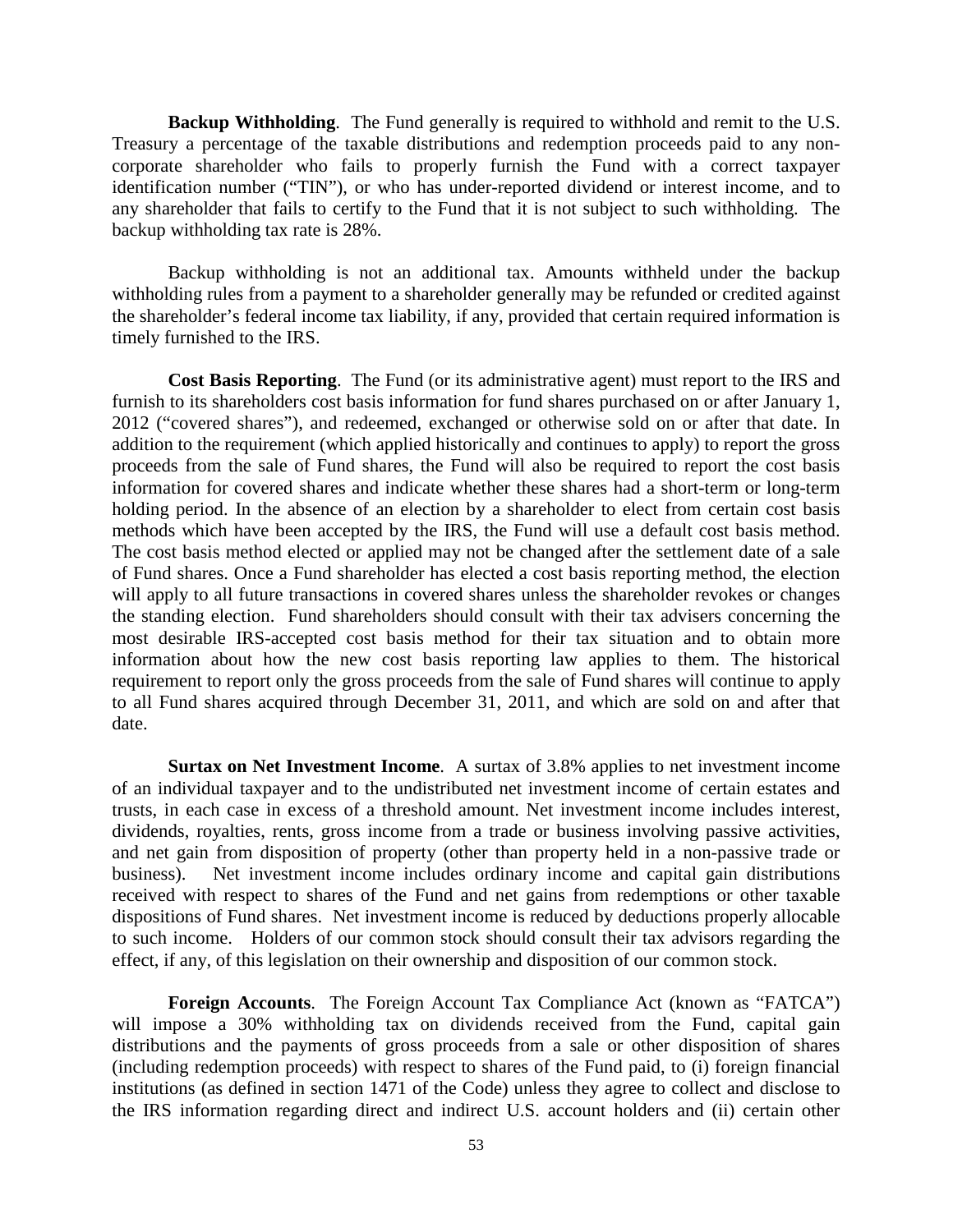foreign entities unless they certify certain information regarding their direct and indirect U.S. owners. If the payee is a foreign financial institution, it must enter into an agreement with the U.S. Department of the Treasury requiring, among other things, that it undertake to identify accounts held by certain U.S. persons or U.S.-owned foreign entities, annually report certain information about such accounts, and withhold 30% on payments to account holders whose actions prevent it from complying with these reporting and other requirements. An intergovernmental agreement between the United States and an applicable foreign country, or future Treasury regulations, may modify these requirements. In certain circumstances, an account holder may be eligible for refunds or credits of such withheld taxes. The Fund will not pay any additional amounts to a shareholder with respect to any amounts withheld under such legislation.

Under current administrative guidance, the withholding obligations described above currently apply to payments of dividends on shares, and to capital gains distributions and payments of gross proceeds from a sale or other disposition of shares (including redemptions) on or after January 1, 2017.

**Reportable Transactions**. Under Treasury regulations, if a shareholder recognizes a loss with respect to the Fund's shares of \$2 million or more for an individual shareholder or \$10 million or more for a corporate shareholder (or certain greater amounts over a combination of years), the shareholder must file with the IRS a disclosure statement on Form 8886. The fact that a loss is reportable under these regulations does not determine whether the taxpayer's treatment of the loss is proper.

**Other Tax Matters.** The foregoing discussion relates solely to U.S. federal income tax law. Dividends and distributions also may be subject to state and local taxes. Investors are urged to consult their tax advisers regarding specific questions as to U.S. federal, state, local and, where applicable, foreign taxes.

The foregoing is a general and abbreviated summary of the applicable provisions of the Code and related regulations currently in effect. For the complete provisions, reference should be made to the pertinent Code sections and regulations. The Code and regulations are subject to change, possibly with retroactive effect, by legislative or administrative actions.

#### **DISTRIBUTION PLAN**

The Retail Class of the Fund has adopted a plan pursuant to Rule 12b-1 under the 1940 Act (the "Plan") under which the Fund may incur expenses related to distribution of its shares and for services provided to shareholders.

Under the Plan, the Trust may engage in activities related to the distribution of Retail Class shares, including without limitation the following: (a) payments, including incentive compensation, to securities dealers or other financial intermediaries, financial institutions, investment advisors and others that are engaged in the sale of Retail Class shares, or that may be advising Retail Class shareholders regarding the purchase, sale or retention of shares; (b) payments, including incentive compensation, to securities dealers or other financial intermediaries, financial institutions, investment advisors and others that hold Retail Class shares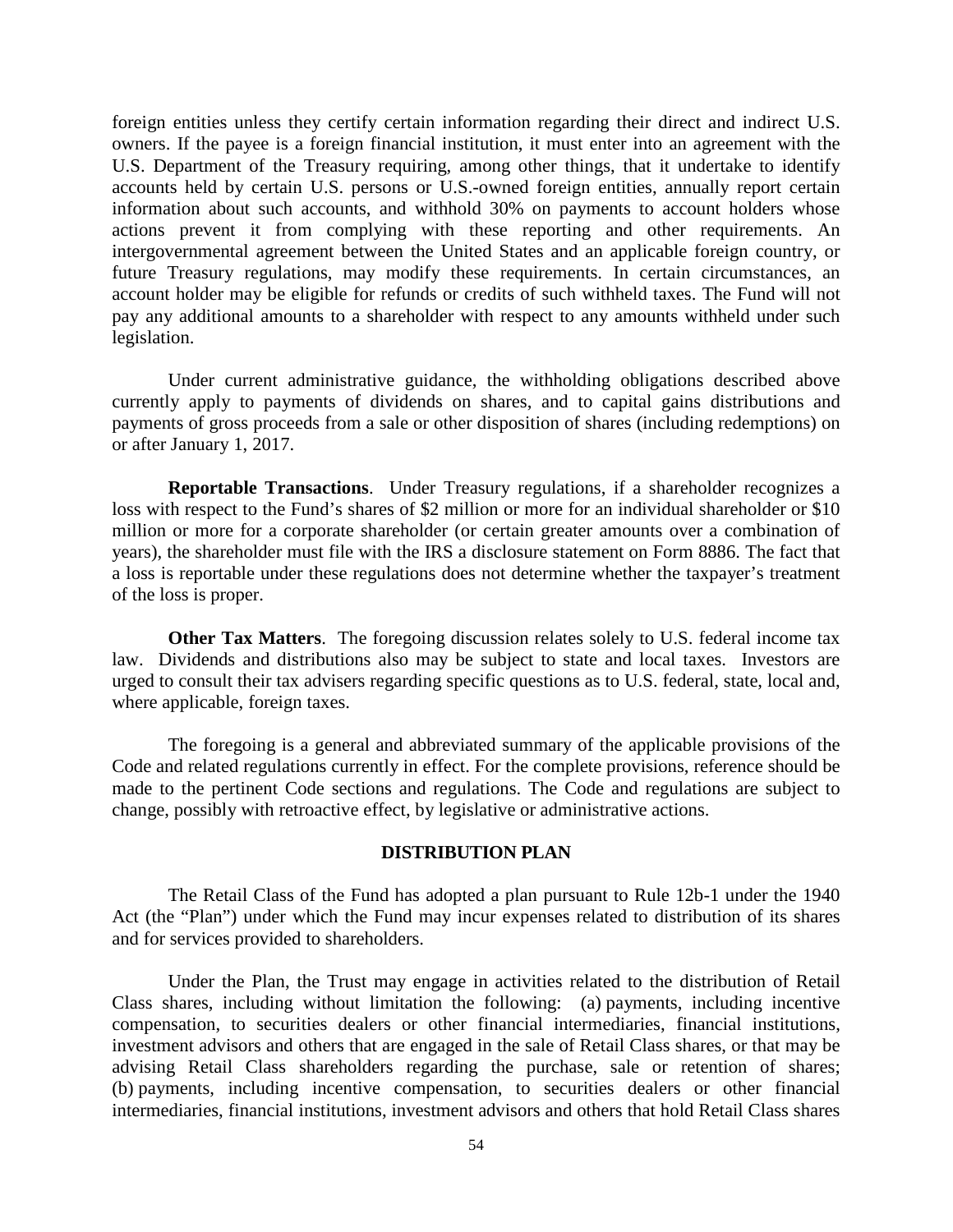of the Fund for shareholders in omnibus accounts or as shareholders of record or provide shareholder support or administrative services to the Retail Class of the Fund and Retail Class shareholders; (c) expenses of maintaining personnel (including personnel of organizations with which the Trust has entered into agreements related to the Plan) who engage in or support distribution of Retail Class shares or who render shareholder support services not otherwise provided by the Trust's transfer agent, including, but not limited to, allocated overhead, office space and equipment, telephone facilities and expenses, answering routine inquiries regarding the Trust, processing shareholder transactions, and providing such other shareholder services as the Trust may reasonably request; (d) costs of preparing, printing and distributing prospectuses and statements of additional information and reports of the Fund for recipients other than existing shareholders of the Fund; (e) costs of formulating and implementing marketing and promotional activities, including, but not limited to, sales seminars, direct mail promotions and television, radio, newspaper, magazine and other mass media advertising; (f) costs of preparing, printing and distributing sales literature; (g) costs of obtaining such information, analyses and reports with respect to marketing and promotional activities as the Trust may, from time to time, deem advisable; and (h) costs of implementing and operating the Plan.

The Trustees expect that the Plan will result in the sale or retention of a sufficient number of shares so as to allow the Fund to maintain economic viability. It is also anticipated that an increase in the size of the Fund will facilitate more efficient portfolio management and assist the Fund in seeking to achieve its investment objective.

Payments under the Plan are made to the Adviser, which uses them to pay distribution and shareholder service expenses on behalf of and as agent of the Fund. The amount payable by the Fund under the Plan is 0.25% of its average daily net assets of the Retail Class for the year. The Plan is a compensation plan, which means that payments are made to the Adviser regardless of 12b-1 expenses actually incurred. Therefore, payments under the Plan may exceed distribution and shareholder service expenses incurred pursuant to the Plan, and the Adviser is permitted to retain the excess. It is also possible that 12b-1 expenses incurred by the Fund for a period will exceed the payments received by the Adviser, in which case the Adviser may pay such excess expenses out of its own resources. Payments received by the Adviser under the Plan are in addition to the fees paid to the Adviser pursuant to the Management Agreement. Because these 12b-1 expenses are paid out of the Retail Class assets on an ongoing basis, over time these 12b-1 expenses will increase the cost of your investment and may cost you more than paying other types of sales loads.

Continuation of the Plan and the related agreements must be approved annually by the Trustees in the same manner, and the Plan or any related agreement may be terminated at any time without penalty by a majority of such independent Trustees or by a majority of the Fund's outstanding shares. Any amendment increasing the maximum percentage payable under the Plan must be approved by a majority of the outstanding shares of the Retail Class, and all other material amendments to the Plan or any related agreement must be approved by a majority of the Board of Trustees, including a majority of the independent Trustees.

Various state and federal laws limit the ability of a depository institution (such as a commercial bank or a savings and loan association) to become an underwriter or distributor of securities. In the event these laws are deemed to prohibit depository institutions from acting in